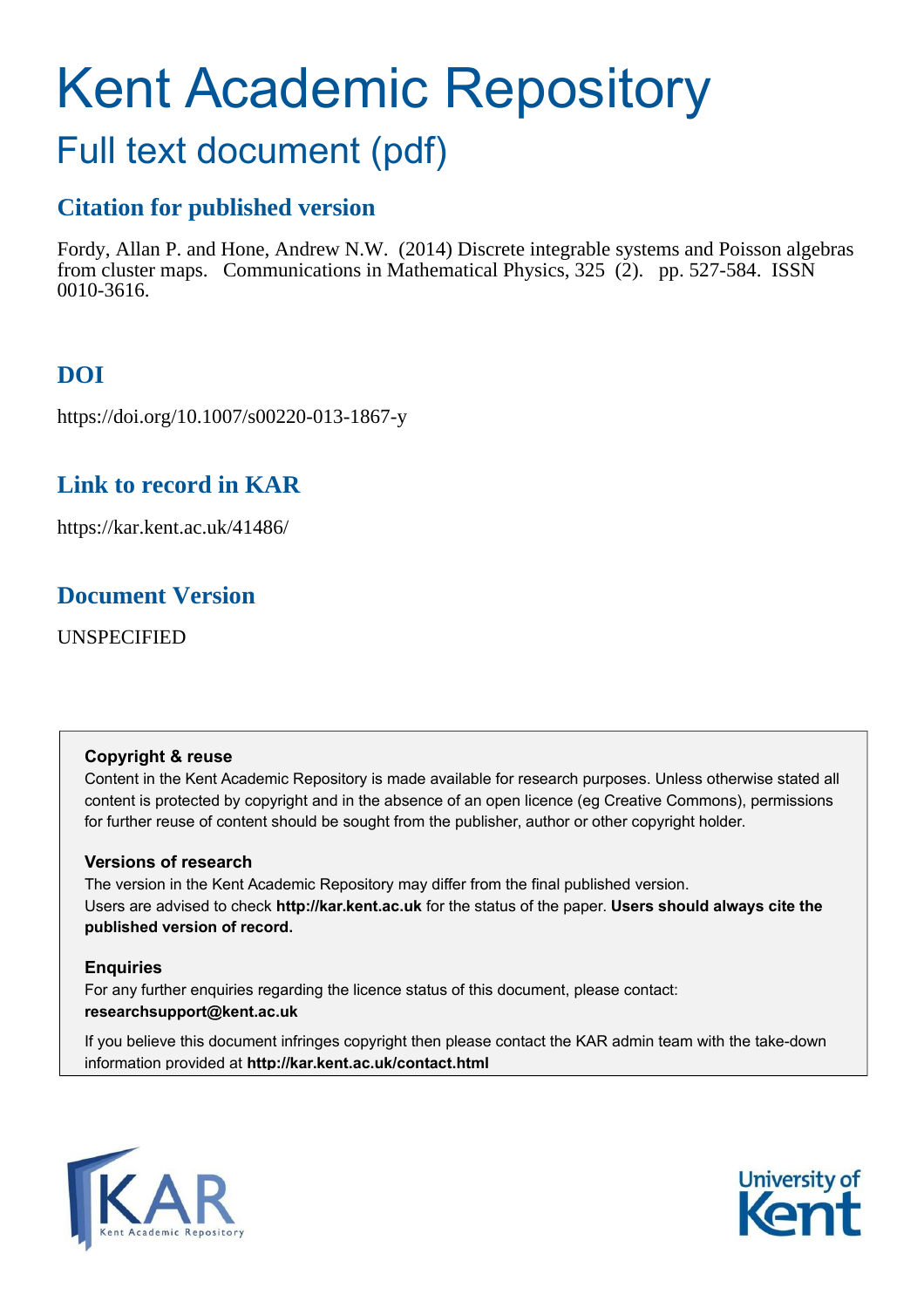# Discrete integrable systems and Poisson algebras from cluster maps

Allan Fordy<sup>∗</sup> and Andrew Hone†

August 27, 2012

#### Abstract

We consider nonlinear recurrences generated from cluster mutations applied to quivers that have the property of being cluster mutation-periodic with period 1. Such quivers were completely classified by Fordy and Marsh, who characterised them in terms of the skew-symmetric matrix that defines the quiver. The associated nonlinear recurrences are equivalent to birational maps, and we explain how these maps can be endowed with an invariant Poisson bracket and/or presymplectic structure.

Upon applying the algebraic entropy test, we are led to a series of conjectures which imply that the entropy of the cluster maps can be determined from their tropical analogues, which leads to a sharp classification result. Only four special families of these maps should have zero entropy. These families are examined in detail, with many explicit examples given, and we show how they lead to discrete dynamics that is integrable in the Liouville-Arnold sense.

Keywords: Integrable maps, Poisson algebra, cluster algebra, algebraic entropy, tropical, monodromy.

## 1 Introduction

Cluster algebras were first developed by Fomin and Zelevinsky more than a decade ago [\[10\]](#page-47-0). Their structure arises in diverse parts of mathematics and theoretical physics, including Lie theory, quantum algebras, Teichmüller theory, discrete integrable systems and T- and Y-systems. One of the original motivations for cluster algebras came from a series of observations made by Michael Somos and others (see [\[16\]](#page-48-0)), concerning nonlinear recurrence relations of the form

$$
x_{n+N} x_n = F(x_{n+1}, \dots, x_{n+N-1}), \tag{1.1}
$$

where F is a polynomial in  $N-1$  variables. The original observation of Somos was that certain choices of  $F$  lead to integer sequences when all N initial values are chosen to be 1. This was explained by the further observation that for such special F the recurrence  $(1.1)$  exhibits the *Laurent phenomenon*, meaning that all iterates are Laurent polynomials in the initial data with integer coefficients. One of the most well-known examples is the Somos-4 recurrence given by

$$
x_{n+4} \, x_n = x_{n+3} x_{n+1} + x_{n+2}^2,\tag{1.2}
$$

which generates the sequence  $1, 1, 1, 1, 2, 3, 7, 23, 59, 314, 1529, 8209, 83313, \ldots$ <sup>1</sup> starting from four initial 1s, while if the initial data  $x_1, x_2, x_3, x_4$  are viewed as variables then the iterates  $x_n$  belong to the Laurent polynomial ring  $\mathbb{Z}[x_1^{\pm 1}, x_2^{\pm 1}, x_3^{\pm 1}, x_4^{\pm 1}].$ 

In this paper we consider recurrences of the general form

$$
x_{n+N} x_n = \prod_{a_j \ge 0} x_{n+j}^{a_j} + \prod_{a_j \le 0} x_{n+j}^{-a_j}, \tag{1.3}
$$

<sup>∗</sup>School of Mathematics, University of Leeds, Leeds LS2 9JT. E-mail: a.p.fordy@leeds.ac.uk

<sup>†</sup>School of Mathematics, Statistics and Actuarial Science, University of Kent, Canterbury CT2 7NF, U.K. E-mail: A.N.W.Hone@kent.ac.uk

 $1$  <http://oeis.org/A006720>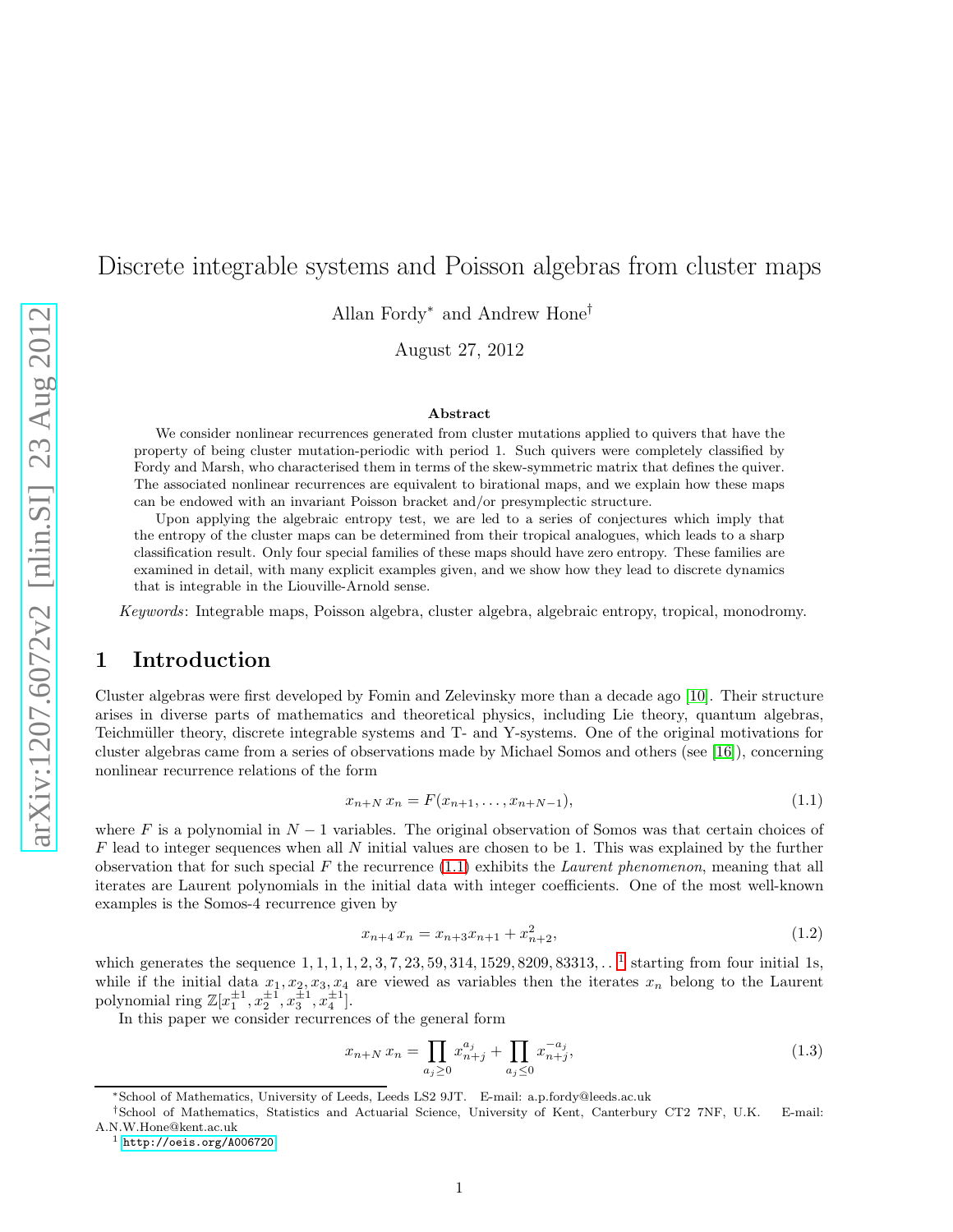where the indices in each product lie in the range  $1 \leq j \leq N-1$ , with the exponents  $(a_1, ..., a_{N-1})$  forming an integer  $(N-1)$ -tuple which is palindromic, so that  $a_j = a_{N-j}$ . The main purpose of this paper is to identify which recurrences of the form  $(1.3)$  can be regarded as finite-dimensional discrete integrable systems, in the sense of the standard Liouville-Arnold definition of integrability for maps [\[25,](#page-48-1) [37\]](#page-48-2). The latter requires that a map should preserve a Poisson bracket, as well as having sufficiently many first integrals that commute with respect to this bracket.

A quiver is a graph consisting of a number of nodes together with arrows between the nodes. In [\[13\]](#page-47-1), Fordy and Marsh showed how recurrences of the form [\(1.3\)](#page-0-2) are produced from sequences of mutations in cluster algebras defined by quivers with a special periodicity property with respect to mutations. They define a quiver Q with N nodes to be cluster mutation-periodic with period m if  $\mu_m \cdots \mu_2 \cdot \mu_1 Q = \rho^m Q$ , where  $\mu_j$  denotes quiver mutation at node j and  $\rho$  denotes a cyclic permutation of the nodes. Associated with the quiver mutation there is a corresponding cluster mutation acting on a cluster  $\mathbf{x} = (x_1, \ldots, x_N)$  in a (coefficient-free) cluster algebra. In the period 1 case,  $m = 1$ , the action of a suitable ordered sequence of cluster mutations on cluster variables is precisely equivalent to iteration of a recurrence of the form [\(1.3\)](#page-0-2). A complete classification of period 1 quivers is given in [\[13\]](#page-47-1): any such quiver produces a recurrence, and conversely any recurrence of the form [\(1.3\)](#page-0-2) determines a cluster mutation-periodic quiver with period 1.

#### 1.1 Outline of the paper

<span id="page-2-3"></span>In the next section, we briefly review how the recurrences [\(1.3\)](#page-0-2), or the equivalent birational maps in dimension N, come about from cluster mutations. The main object is the  $N \times N$  skew-symmetric integer matrix B corresponding to the quiver, which not only defines the exponents appearing in [\(1.3\)](#page-0-2), but also produces a presymplectic form which is invariant under the map; this is the two-form introduced in [\[18\]](#page-48-3). When  $\det B \neq 0$ , the form is symplectic, so the map automatically has a nondegenerate Poisson bracket. The main result of section 2 is Theorem [2.6,](#page-5-0) which states that (even if det  $B = 0$ ) it is always possible to reduce [\(1.3\)](#page-0-2) to a symplectic map, possibly on a space of lower dimension. This provides us with the appropriate setting in which to consider Liouville integrability in the rest of the paper.

<span id="page-2-2"></span>In section [3](#page-9-0) we consider the recurrences  $(1.3)$  in the light of the algebraic entropy test [\[2\]](#page-47-2). We give details of a series of conjectures which show that the algebraic entropy can be determined explicitly from the tropical version of [\(1.3\)](#page-0-2), expressed in terms of the max-plus algebra. From the point of view of the rest of the paper, the main result is a corollary of these conjectures (Theorem [3.12\)](#page-13-0), which classifies the cases with zero entropy into four families, labelled (i)-(iv). All of the maps in family (i) have periodic orbits, and it is a trivial task to show that they are Liouville integrable maps. The majority of the rest of the paper is devoted to families (ii), (iii) and (iv).

Section [4](#page-14-0) is concerned with the family (ii), which arises from cluster mutations applied to the primitive quivers, denoted  $P_N^{(q)}$ , which are defined for each positive integer N and  $q = 1, \ldots, \lfloor N/2 \rfloor$ . These were introduced in [\[13\]](#page-47-1), where they were shown to be the building blocks of all mutation-periodic quivers with period 1. They are also equivalent to affine A-type Dynkin quivers (or copies of such), and it was shown by Fordy and Marsh that the cluster variables in this case satisfy linear recurrence relations with constant coefficients. (This was subsequently shown for the general case of cluster algebras associated with affine Dynkin quivers, in [\[1\]](#page-47-3) and [\[23\]](#page-48-4).) Here we give a new proof of these linear recurrences, which relies on additional linear relations with periodic coefficients, and their associated monodromy matrices. These periodic quantities are the key to the Liouville integrability of the maps in family (ii). A large number of new examples of integrable maps arise in this construction and are explicitly presented.

<span id="page-2-0"></span>Section [5](#page-28-0) deals with the family (iii), each member of which arises from a quiver which is a deformation of a primitive  $P_N^{(q)}$ , for a particular q and N. The general properties of this family are very close to those of the primitives. In particular, the cluster variables satisfy linear recurrences with constant coefficients, and there are additional linear relations with periodic coefficients. Once again, associated monodromy arguments, and Poisson subalgebras defined by the periodic quantities, are the key to the Liouville integrability of members of this family. Again, many new examples of integrable maps arise and are explicitly presented.

<span id="page-2-1"></span>The family (iv) consists of Somos-type recurrences with three terms, typified by [\(1.2\)](#page-0-3). In section [6](#page-41-0) we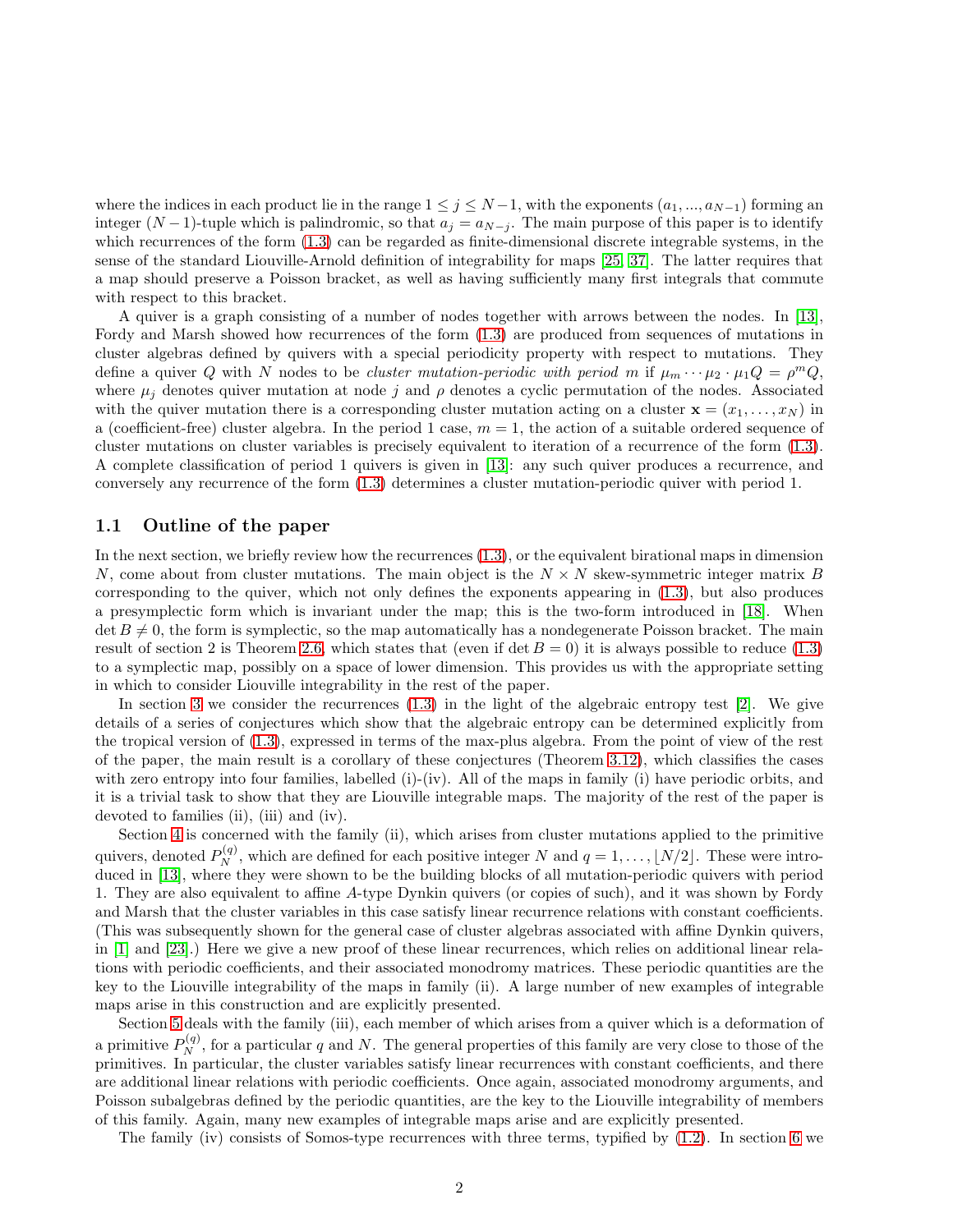outline some different approaches to understanding the Liouville integrability of the maps in this family, such as making reductions of the Hirota-Miwa equation and its Lax pair and by deriving higher bilinear relations with constant coefficients.

Some of our results were announced previously in [\[15\]](#page-48-5).

## 2 Symplectic maps from cluster recurrences

<span id="page-3-0"></span>Given a recurrence, a major problem is to find an appropriate symplectic or Poisson structure which is invariant under the action of the corresponding finite-dimensional map. Remarkably, in the case of the cluster recurrences [\(1.3\)](#page-0-2) this problem can be solved algorithmically.

#### 2.1 Recurrences from periodic quivers

A quiver Q with N nodes and no 1-cycles or 2-cycles admits quiver mutation. The mutation  $\mu_k$  at node k produces a new quiver  $\hat{Q} = \mu_k Q$  which is obtained as follows: (i) reverse all arrows in/out of node k; (ii) if there are p arrows from node j to node k, and q arrows from node k to node  $\ell$ , then add pq arrows from node j to node  $\ell$ ; (iii) remove any 2-cycles created in step (ii).

An  $N \times N$  skew-symmetric matrix B with integer matrix elements  $b_{i\ell}$  defines a quiver Q with N nodes, without 1-cycles or 2-cycles. Matrix mutation applied at the vertex k is also denoted  $\mu_k$ , and starting from B it produces a new matrix  $\tilde{B} = \mu_k B = (\tilde{b}_{i\ell})$  defined by

<span id="page-3-2"></span>
$$
\tilde{b}_{j\ell} = \begin{cases}\n-b_{j\ell} & \text{if } j = k \text{ or } \ell = k, \\
b_{j\ell} + \frac{1}{2}(|b_{jk}|b_{k\ell} + b_{jk}|b_{k\ell}|) & \text{otherwise.} \n\end{cases}
$$
\n(2.1)

This matrix mutation is equivalent to the action of  $\mu_k$  on Q, via quiver mutation, producing the new quiver  $\hat{Q} = \mu_k Q$ . In addition to the matrix mutation, the cluster variables  $\mathbf{x} = (x_1, x_2, \dots, x_N)$  are transformed by  $\mu_k$  to a new cluster  $\tilde{\mathbf{x}} = (\tilde{x}_1, \tilde{x}_2, \dots, \tilde{x}_N)$  in such a way that all variables except  $x_k$  are left unaltered, so that  $\tilde{x}_j = x_j$ ,  $j \neq k$ , and the exchange relation corresponding to the mutation  $\mu_k$  is conveniently written as

<span id="page-3-1"></span>
$$
\tilde{x}_{k}x_{k} = \prod_{j=1}^{N} x_{j}^{[b_{k,j}]_{+}} + \prod_{j=1}^{N} x_{j}^{[-b_{k,j}]_{+}},
$$
\n(2.2)

where  $[b]_+ = \max(b, 0)$ . Note the identity  $\frac{1}{2}(a|b| - |a|b) = a[-b]_+ - b[-a]_+$ .

In what follows, we require that the  $N \times N$  skew-symmetric matrix B defines an N-node quiver Q that is cluster mutation-periodic with period 1. All such matrices were classified in [\[13\]](#page-47-1). Cluster mutationperiodicity, in the case that the period is 1, means that after applying a single step of mutation at one of the nodes,  $\mu_1$  say, the quiver Q is the same as the quiver  $\rho Q$  obtained from Q by applying the cyclic permutation  $\rho$ , given by  $\rho : (1, 2, 3, \ldots, N) \mapsto (N, 1, 2, \ldots, N - 1)$ , such that the number of arrows from j to k in Q is the same as the number of arrows from  $\rho^{-1}(j)$  to  $\rho^{-1}(k)$  in  $\rho Q$ . This periodicity requirement corresponds to explicit conditions on the matrix elements of B, namely that

$$
\tilde{b}_{j+1,k+1} = b_{jk} \tag{2.3}
$$

for all j, k, where the indices are read modulo N. Since  $\rho^N = id$ , from the periodicity it is clear that Q is preserved by the composition of N mutations that cycle around its nodes, i.e.  $\mu_N \cdots \mu_2 \cdot \mu_1 Q = Q$ .

Starting from B, one constructs the Nth order recurrence relation

<span id="page-3-3"></span>
$$
x_{n+N}x_n = \prod_{j=1}^{N-1} x_{n+j}^{[b_{1,j+1}]} + \prod_{j=1}^{N-1} x_{n+j}^{[-b_{1,j+1}]} + \qquad n = 1, 2, 3, \dots
$$
 (2.4)

If B satisfies the conditions [\(2.3\)](#page-2-0), then iterating the recurrence [\(2.4\)](#page-2-1) starting from the initial data  $(x_1, \ldots, x_N)$ is precisely equivalent to applying cluster mutation  $\mu_1$  at the vertex 1, followed by the subsequent mutations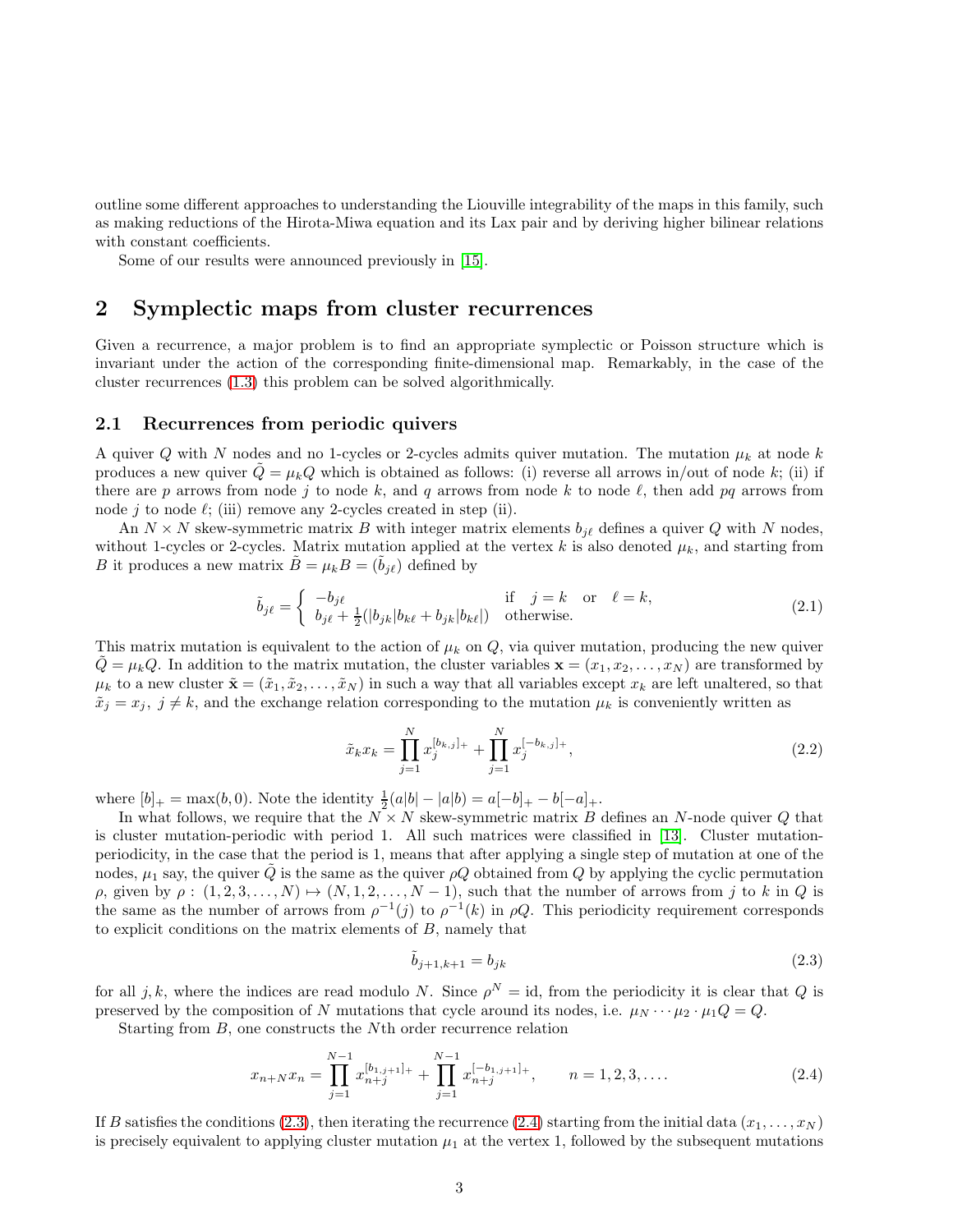$\mu_2, \mu_3, \ldots, \mu_j, \mu_{j+1}, \ldots$ , and so on. The recurrence relation [\(2.4\)](#page-2-1) is clearly reversible, in the sense that (as long as neither is zero) it can be solved both for  $x_{n+N}$ , to iterate forwards, and for  $x_n$ , to iterate backwards. This means that the index n in [\(2.4\)](#page-2-1) is allowed to take all values  $n \in \mathbb{Z}$ , and also that iteration of the recurrence is equivalent to iteration of the birational map  $\varphi$  from  $\mathbb{C}^N$  to itself, defined by

<span id="page-4-3"></span>
$$
\varphi: \begin{pmatrix} x_1 \\ x_2 \\ \vdots \\ x_{N-1} \\ x_N \end{pmatrix} \longmapsto \begin{pmatrix} x_2 \\ x_3 \\ \vdots \\ x_N \\ x_N + 1 \end{pmatrix}, \quad \text{where} \quad x_{N+1} = \frac{\prod_{j=1}^{N-1} x_{j+1}^{[b_{1,j+1}]_+} + \prod_{j=1}^{N-1} x_{j+1}^{[-b_{1,j+1}]_+}}{x_1}, \quad (2.5)
$$

One can decompose the map [\(2.5\)](#page-3-0) as  $\varphi = \rho^{-1} \cdot \mu_1$ , where in terms of the cluster  $\mathbf{x} = (x_j)$  the map  $\mu_1$ sends  $(x_1, x_2, \ldots, x_N)$  to  $(\tilde{x}_1, x_2, \ldots, x_N)$ , with  $\tilde{x}_1$  defined according to the exchange relation [\(2.2\)](#page-2-2) with  $k = 1$ , and  $\rho^{-1}$  sends  $(x_1, x_2, \ldots, x_N)$  to  $(x_2, \ldots, x_N, x_1)$ . Due to the periodicity requirement on B, we have  $\rho^{-1} \cdot \mu_1(B) = B$ , so the action of  $\varphi$  on this matrix is trivial.

#### 2.2 The Gekhtman-Shapiro-Vainshtein bracket

In [\[17\]](#page-48-6) it was shown that very general cluster algebras admit a linear space of Poisson brackets of log-canonical type, compatible with the cluster maps generated by mutations, and having the form

<span id="page-4-4"></span>
$$
\{x_j, x_k\} = c_{jk} x_j x_k \tag{2.6}
$$

<span id="page-4-0"></span>for some skew-symmetric constant coefficient matrix  $C = (c_{ik})$ . Compatibility of the Poisson structure means that the cluster transformations  $\mu_i$  given by [\(2.2\)](#page-2-2) correspond to a *change of coordinates*,  $\tilde{\mathbf{x}} = \mu_i(\mathbf{x})$ , with their bracket also being log-canonical,

<span id="page-4-1"></span>
$$
\{\tilde{x}_j, \tilde{x}_k\} = \tilde{c}_{jk} \tilde{x}_j \tilde{x}_k, \tag{2.7}
$$

for another skew-symmetric constant matrix  $\tilde{C} = (\tilde{c}_{ik}).$ 

Our viewpoint is to regard the cluster transformation as a *birational map*  $\mathbf{x} \mapsto \tilde{\mathbf{x}} = \varphi(\mathbf{x})$  in  $\mathbb{C}^N$ , and require a Poisson structure that is *invariant* with respect to  $\varphi$  (not just *covariant*). Therefore, in [\(2.7\)](#page-3-1) we require  $\tilde{C} = C$ . However, there may not be a non-trivial log-canonical Poisson bracket that is covariant or invariant under cluster transformations.

**Example 2.1.** Corresponding to [\(2.5\)](#page-3-0) with  $N = 3$ , the matrix B and birational map on  $\mathbb{C}^3$  are given by

<span id="page-4-2"></span>
$$
B = \begin{pmatrix} 0 & -1 & -1 \\ 1 & 0 & -1 \\ 1 & 1 & 0 \end{pmatrix}, \qquad \begin{pmatrix} x_1 \\ x_2 \\ x_3 \end{pmatrix} \longmapsto \begin{pmatrix} x_2 \\ x_3 \\ (x_2x_3 + 1)/x_1 \end{pmatrix}.
$$
 (2.8)

Suppose that there is an invariant Poisson bracket of the form [\(2.6\)](#page-3-2). The condition  $\varphi^* x_j = x_{j+1}$ , implies that  $c_{j+\ell,k+\ell} = c_{jk}$  for all indices  $j, k, \ell$  in the appropriate range, so C is a Toeplitz matrix:

$$
C = \left( \begin{array}{ccc} 0 & \alpha & \beta \\ -\alpha & 0 & \alpha \\ -\beta & -\alpha & 0 \end{array} \right).
$$

Upon taking the bracket of both sides of the relation  $x_4x_1 = x_2x_3+1$  with  $x_2$ , one finds that  $(\alpha - \beta)x_1x_2x_4 =$  $-\alpha x_2^2 x_3$ , so  $(\alpha - \beta)(x_2^2 x_3 + x_2) = -\alpha x_2^2 x_3$ , which gives  $\alpha = \beta = 0$ , so the bracket is trivial.

Remark 2.2 (Non-invariance of symplectic leaves). Even in the case where the map  $\varphi$  does admit an invariant log-canonical Poisson bracket, it may be degenerate, and in that case  $\varphi$  need not preserve the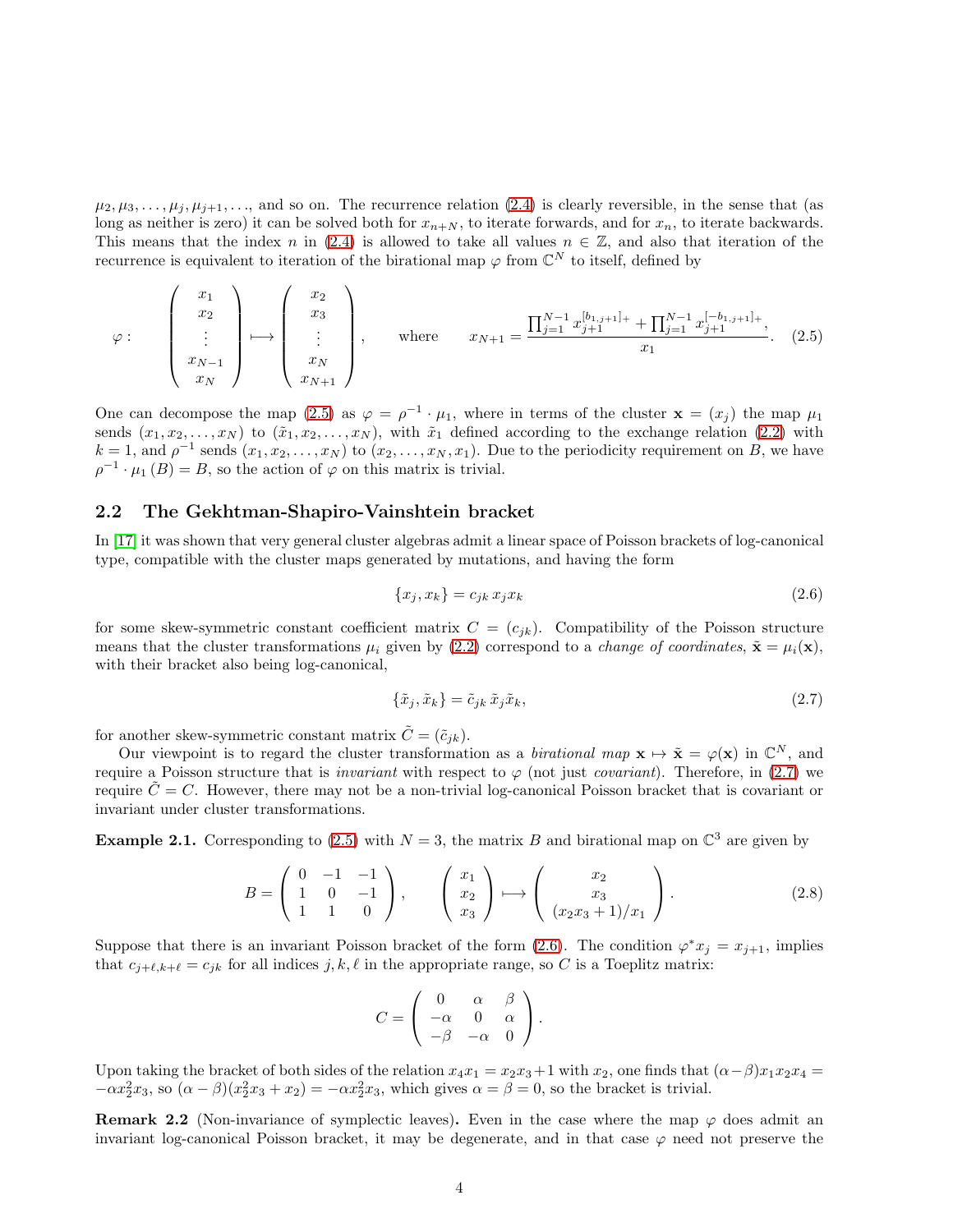symplectic leaves of the bracket. For instance, the Somos-4 recurrence [\(1.2\)](#page-0-3) has the invariant Poisson bracket [\[21\]](#page-48-7)

<span id="page-5-4"></span>
$$
\{x_j, x_k\} = (k - j)x_j x_k,
$$
\n(2.9)

which has rank two, but the two independent Casimirs  $x_1x_3/x_2^2$ ,  $x_2x_4/x_3^2$  are not fixed by the action of  $\varphi$  (see Example [2.11](#page-8-0) below), so the symplectic leaves are not preserved. The analogous observation for Somos-5 appears in [\[15\]](#page-48-5).

In general, we shall see that it is more useful to start with a two-form in the variables  $x_j$ , rather than a Poisson bivector field corresponding to a bracket.

#### 2.3 Symplectic forms for cluster maps

<span id="page-5-5"></span>Given a skew-symmetric matrix  $B$ , one can define the log-canonical two-form

<span id="page-5-6"></span><span id="page-5-3"></span>
$$
\omega = \sum_{j < k} \frac{b_{jk}}{x_j x_k} \mathrm{d}x_j \wedge \mathrm{d}x_k,\tag{2.10}
$$

which is just the constant skew-form  $\omega = \sum_{j < k} b_{jk} dz_j \wedge dz_k$ , written in the logarithmic coordinates  $z_j = \log x_j$ , so it is evidently closed, but may be degenerate. In [\[18\]](#page-48-3) (see also [\[9\]](#page-47-4)) it was shown that for a cluster algebra defined by a skew-symmetric integer matrix  $B$ , this two-form is compatible with cluster transformations, in the sense that under a mutation map  $\mu_i : \mathbf{x} \mapsto \tilde{\mathbf{x}}$ , it transforms as  $\mu_i^* \omega = \sum_{j \le k} \tilde{b}_{jk} d \log \tilde{x}_j \wedge d \log \tilde{x}_k$ .

In the case that the matrix B is nondegenerate,  $\omega$  turns out to be a symplectic form for the map  $\varphi$ , but in general it is a presymplectic form. For the purposes of our discussion it is convenient to present some formulae from [\[13\]](#page-47-1), which give the following result.

**Lemma 2.3.** Let  $B$  be a skew-symmetric integer matrix. The following conditions are equivalent. (i) The matrix B defines a cluster mutation-periodic quiver with period 1.

(ii) The matrix elements B satisfy the relations

<span id="page-5-2"></span>
$$
b_{j,N} = b_{1,j+1}, \qquad j = 1, \dots, N-1,\tag{2.11}
$$

and

$$
b_{j+1,k+1} = b_{j,k} + b_{1,j+1}[-b_{1,k+1}]_+ - b_{1,k+1}[-b_{1,j+1}]_+, \qquad 1 \le j,k \le N-1. \tag{2.12}
$$

<span id="page-5-0"></span>(iii) The two-form  $\omega$  is preserved by the map  $\varphi$ , i.e.  $\varphi^* \omega = \omega$ .

**Proof:** The proof of (i)  $\iff$  (ii) follows straight from the definition of periodicity (see the proof of Theorem 6.1 in [\[13\]](#page-47-1)). The implication (ii)  $\implies$  (iii) in Lemma [2.3](#page-4-0) is a consequence of Theorem 2.1 in [\[18\]](#page-48-3), after applying the permutation  $\rho^{-1}$  to the coordinates. The reverse implication follows from a direct calculation, which is omitted.  $\Box$ 

The formulae [\(2.11\)](#page-4-1) and [\(2.12\)](#page-4-2) entail that for a period 1 cluster mutation-periodic quiver, the matrix  $B$  is completely determined by the elements in its first row, so that each recurrence of the form  $(1.3)$  with palindromic exponents corresponds to a matrix B. Theorem 6.1 in [\[13\]](#page-47-1) is equivalent to the following formula for  $b_{jk}$ :

<span id="page-5-1"></span>
$$
b_{jk} = -b_{kj} = a_{k-j} + \sum_{\ell=1}^{\max(j-1, N-k)} a_{\ell} [-a_{\ell+k-j}]_+ - a_{\ell+k-j} [-a_{\ell}]_+, \qquad 1 \le j < k \le N,
$$
\n
$$
(2.13)
$$

where the  $a_j = b_{1,j+1}$  for  $j = 1, ..., N-1$  form a palindromic integer  $(N-1)$ -tuple, such that  $a_j = a_{N-j}$ . Apart from being skew-symmetric, B is also symmetric about the skew diagonal, i.e.  $b_{ik} = b_{N-k+1,N-j+1}$ .

Henceforth when we refer to a recurrence of the form [\(2.4\)](#page-2-1), and the corresponding matrix  $B = (b_{ik})$ , we assume that the conditions [\(2.11\)](#page-4-1) and [\(2.12\)](#page-4-2) hold.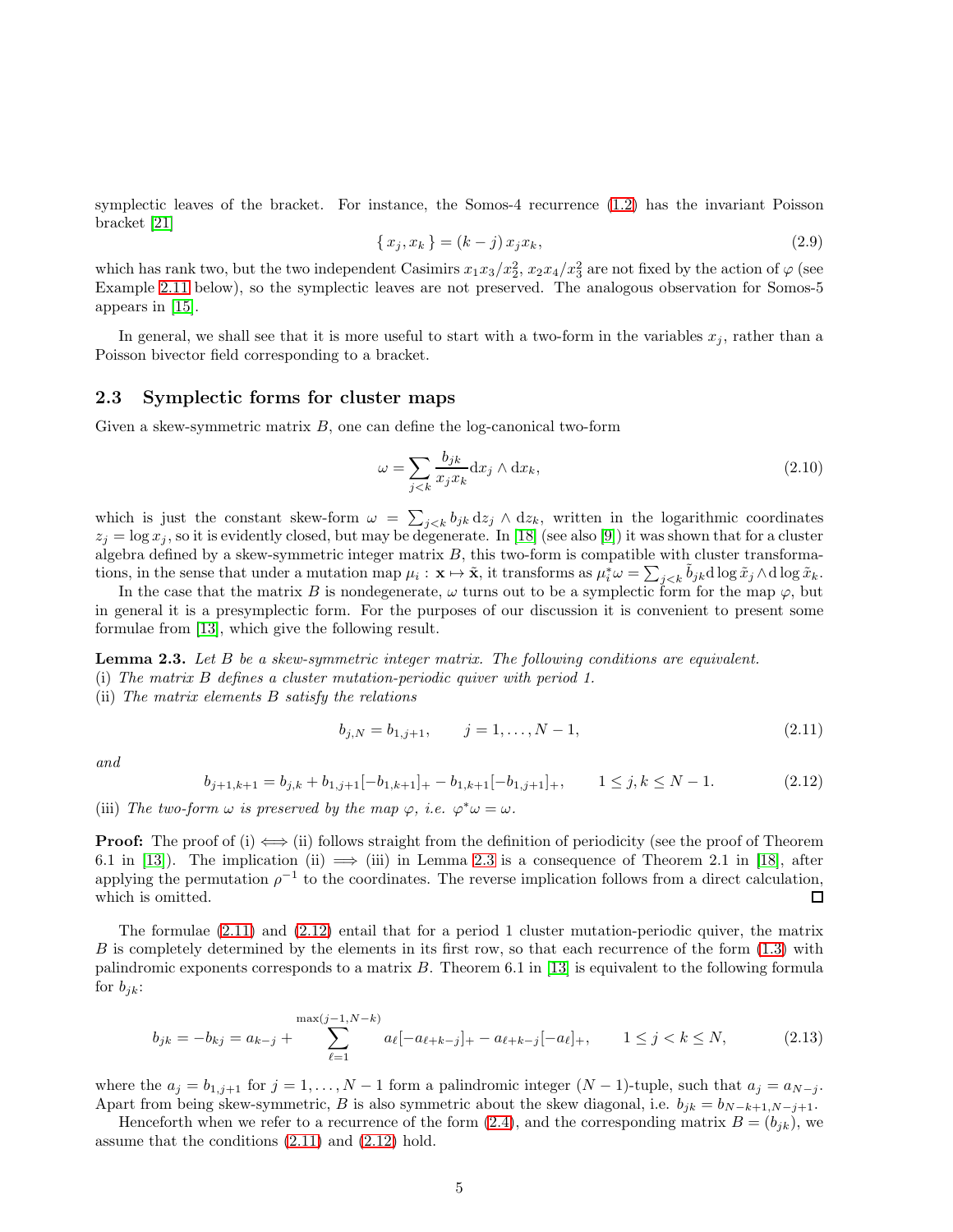**Example 2.4** (Corollary 2.2 in [\[21\]](#page-48-7)). For integer values of  $c \ge 0$ , the skew-symmetric matrix

$$
B = \begin{pmatrix} 0 & -1 & c & -1 \\ 1 & 0 & -(c+1) & c \\ -c & (c+1) & 0 & -1 \\ 1 & -c & 1 & 0 \end{pmatrix},
$$
 (2.14)

satisfies the conditions [\(2.11\)](#page-4-1) and [\(2.12\)](#page-4-2), which means that it defines a period 1 cluster mutation-periodic quiver Q, in the sense of [\[13\]](#page-47-1). Thus, by Lemma [2.3,](#page-4-0) for each c the map  $\varphi$  corresponding to the recurrence

<span id="page-6-0"></span>
$$
x_{n+4} x_n = x_{n+3} x_{n+1} + x_{n+2}^c \tag{2.15}
$$

preserves the two-form

$$
\omega = -\left(\frac{dx_1 \wedge dx_2}{x_1 x_2} + \frac{dx_1 \wedge dx_4}{x_1 x_4} + \frac{dx_3 \wedge dx_4}{x_3 x_4}\right) + c\left(\frac{dx_1 \wedge dx_3}{x_1 x_3} + \frac{dx_2 \wedge dx_4}{x_2 x_4}\right) - (c+1)\frac{dx_2 \wedge dx_3}{x_2 x_3}.
$$
 (2.16)

<span id="page-6-2"></span>**Remark 2.5** (Invariant volume form). For all maps  $\varphi$  of the form [\(2.5\)](#page-3-0), or of the more general form [\(1.1\)](#page-0-0), the volume N-form

$$
\Omega = \frac{\mathrm{d}x_1 \wedge \ldots \wedge \mathrm{d}x_N}{\prod_{j=1}^N x_j},\tag{2.17}
$$

is invariant up to a sign, depending on the parity of N, i.e.  $\varphi^*\Omega = (-1)^N \Omega$ . In the case that  $\omega$  is nondegenerate, which can only happen for even  $N = 2K$ , up to overall scale this volume form is the Poincaré invariant  $\omega^K = \omega \wedge \ldots \wedge \omega$  (*K* terms).

If the matrix  $B$  is nondegenerate, then (up to rescaling by an overall constant) the associated log-canonical Poisson bracket [\(2.6\)](#page-3-2) is given by the dual bivector field

<span id="page-6-1"></span>
$$
\mathcal{J} = \sum_{j < k} c_{jk} \, x_j x_k \, \frac{\partial}{\partial x_j} \wedge \frac{\partial}{\partial x_k} \qquad \text{with} \qquad C = (c_{jk}) = B^{-1}.\tag{2.18}
$$

In the case that det  $B = 0$ , it is necessary to consider a projection to a lower-dimensional space with a symplectic form, as follows.

**Theorem 2.6.** The map  $\varphi$  is symplectic whenever B is nondegenerate. For rank  $B = 2K \leq N$ , there is a rational map  $\pi$  and a symplectic birational map  $\hat{\varphi}$  such that the diagram

$$
\begin{array}{ccc}\n\mathbb{C}^{N} & \xrightarrow{\varphi} & \mathbb{C}^{N} \\
\downarrow \pi & & \downarrow \pi \\
\mathbb{C}^{2K} & \xrightarrow{\hat{\varphi}} & \mathbb{C}^{2K}\n\end{array} \tag{2.19}
$$

is commutative, with a log-canonical symplectic form  $\hat{\omega}$  on  $\mathbb{C}^{2K}$  that satisfies  $\pi^*\hat{\omega} = \omega$ .

The proof of this theorem will occupy most of the rest of this subsection.

To begin with we consider the null distribution of  $\omega$ , which (away from the hyperplanes  $x_i = 0$ ) is generated by  $N - 2K$  independent commuting vector fields, each of which is of the form

$$
\frac{\partial}{\partial t} = \sum_{j=1}^{N} u_j x_j \frac{\partial}{\partial x_j} \quad \text{for} \quad \mathbf{u} = (u_j) \in \ker B. \tag{2.20}
$$

<span id="page-6-3"></span>Since this is an integrable distribution, Frobenius' theorem gives local coordinates  $t_1, \ldots, t_{N-2K}, y_1, \ldots, y_{2K}$ such that the integral manifolds of the null distribution are given by  $y_j = constant$ ,  $j = 1, ..., 2K$ . The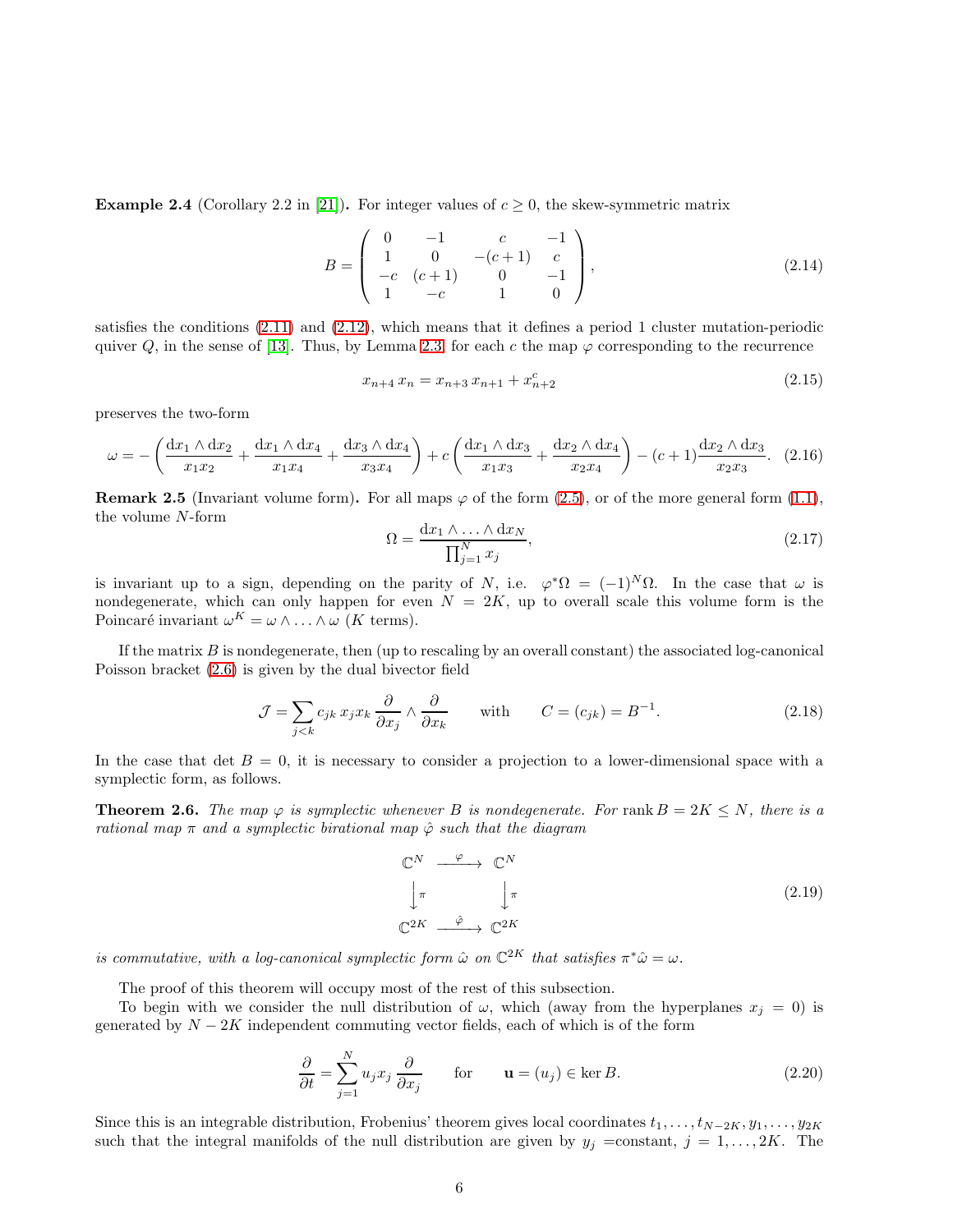coordinates  $y_j$  must be invariants for these commuting vector fields, and can be chosen as linear functions of the logarithmic coordinates  $z_j = \log x_j$ , but for our purposes it is more convenient to take functions of the form

$$
y = \mathbf{x}^{\mathbf{v}} := \prod_j x_j^{v_j} \qquad \Longleftrightarrow \qquad (\mathbf{u}, \mathbf{v}) = 0 \quad \forall \, \mathbf{u} \in \ker B,
$$

where (,) denotes the standard scalar product. This yields a log-canonical symplectic form in terms of  $y_i$ , which is the generalised Weil-Petersson form in [\[18\]](#page-48-3).

Alternatively, one can consider integral curves of the vector fields [\(2.20\)](#page-5-1), each of which is the orbit of the point **x** under the action of the algebraic torus  $\mathbb{C}^*$ , which acts by scaling the coordinates  $x_j$ . We denote this one-parameter group action by

$$
\mathbf{x} \to \lambda^{\mathbf{u}} \cdot \mathbf{x} = (\lambda^{u_j} x_j), \qquad \lambda \in \mathbb{C}^*.
$$
 (2.21)

<span id="page-7-1"></span>Combining  $N - 2K$  independent vector fields of the form [\(2.20\)](#page-5-1), which (without loss of generality) can be defined by choosing  $N-2K$  independent vectors  $\mathbf{u} = (u_j) \in \text{ker } B$  with components  $u_j \in \mathbb{Z}$ , we see that the integral manifold through a generic point  $x$  is the same as its orbit under the scaling action of the algebraic torus  $(\mathbb{C}^*)^{N-2K}$ . The coordinates  $y_j = \mathbf{x}^{\mathbf{v}_j}$  are the invariants under these scaling transformations, and, by choosing the  $v_j$  to be integer vectors, define a rational map  $\pi$ .

**Lemma 2.7.** Suppose that the integer vectors  $\mathbf{v}_1, \ldots, \mathbf{v}_{2K}$  form a basis for im B, and define the rational map

$$
\begin{array}{rcl}\n\pi: & \mathbb{C}^N & \longrightarrow & \mathbb{C}^{2K} \\
\mathbf{x} & \longmapsto & \mathbf{y}, \qquad y_j = \mathbf{x}^{\mathbf{v}_j}, \quad j = 1, \ldots, 2K.\n\end{array}
$$

Then the  $y_j$  are a complete set of Laurent monomial invariants for all of the scaling transformations [\(2.21\)](#page-6-0) defined by integer vectors  $\mathbf{u} \in \text{ker } B$ , and there is a log-canonical symplectic form

$$
\hat{\omega} = \sum_{j < k} \frac{\hat{b}_{jk}}{y_j y_k} \, \mathrm{d}y_j \wedge \mathrm{d}y_k, \qquad with \qquad \pi^* \hat{\omega} = \omega. \tag{2.22}
$$

**Proof:** Since the integer matrix B is skew-symmetric, the vector space  $\mathbb{Q}^N$  has an orthogonal direct sum decomposition  $\mathbb{Q}^N = \text{im } B \oplus \ker B$ . The scaling action on Laurent monomials gives  $\lambda^{\mathbf{u}} \cdot \mathbf{x}^{\mathbf{v}} = \prod_j \lambda^{u_j v_j} x_j^{v_j} =$  $\lambda^{(\mathbf{u},\mathbf{v})}\mathbf{x}^{\mathbf{v}},$  hence  $\mathbf{x}^{\mathbf{v}}$  is invariant under the overall action of  $(\mathbb{C}^*)^{N-2K}$  if and only if  $(\mathbf{u},\mathbf{v})=0$  for all  $\mathbf{u}\in \text{ker }B$ , so  $\mathbf{v} \in \text{im } B$ , and a basis of im B gives 2K independent monomial invariants. Now extend the basis of im B to a basis  $\{v_j\}_{j=1}^N$  for  $\mathbb{Q}^N$ , so that  $v_j \in \text{ker } B$  for  $2K + 1 \le j \le N$ , and let M be the matrix whose rows consist of the  $\tilde{N}$  basis vectors. Then one finds the block matrix

<span id="page-7-0"></span>
$$
B^{\natural} = M^{-T} B M^{-1} = \left( \begin{array}{cc} \hat{B} & \mathbf{0} \\ \mathbf{0} & \mathbf{0} \end{array} \right)
$$

(with  $M^{-T} = (M^{-1})^T$ , and T denoting transpose) where  $\hat{B} = (\hat{b}_{jk})$  is a nondegenerate skew-symmetric  $2K \times 2K$  matrix. Defining the two-form [\(2.22\)](#page-6-1) in terms of  $\hat{B}$  gives  $\pi^* \hat{\omega} = \omega$ , as required.  $\Box$ 

The map  $\pi$  and the specific form of  $\hat{\omega}$  depend on the choice of integer basis for im B. Here we consider rational maps between fixed affine spaces, even if these are not defined everywhere. In the case where B is nondegenerate, the diagram [\(2.19\)](#page-5-2) is trivial for  $\pi = id$ , but there are other non-trivial choices of  $\pi$ , corresponding to different integer bases for im B.

The following classical theorem (which is a special case of Theorem IV.1 in [\[29\]](#page-48-8)) provides a canonical choice of  $\pi$ , and via Lemma [2.7](#page-6-2) gives Darboux coordinates for the presymplectic form  $\omega$ . The proof in [\[29\]](#page-48-8) is constructive.

**Theorem 2.8.** If B is a skew-symmetric matrix of rank  $2K$  in  $\text{Mat}_N(\mathbb{Z})$  then there are integers  $h_1, \ldots, h_K$ and a unit matrix  $M \in \text{Mat}_N(\mathbb{Z})$  such that  $B = M^T B^{\natural} M$ , where

$$
B^{\natural} = h_1 \begin{pmatrix} 0 & 1 \\ -1 & 0 \end{pmatrix} \oplus h_2 \begin{pmatrix} 0 & 1 \\ -1 & 0 \end{pmatrix} \oplus \ldots \oplus h_K \begin{pmatrix} 0 & 1 \\ -1 & 0 \end{pmatrix} \oplus \mathbf{0},
$$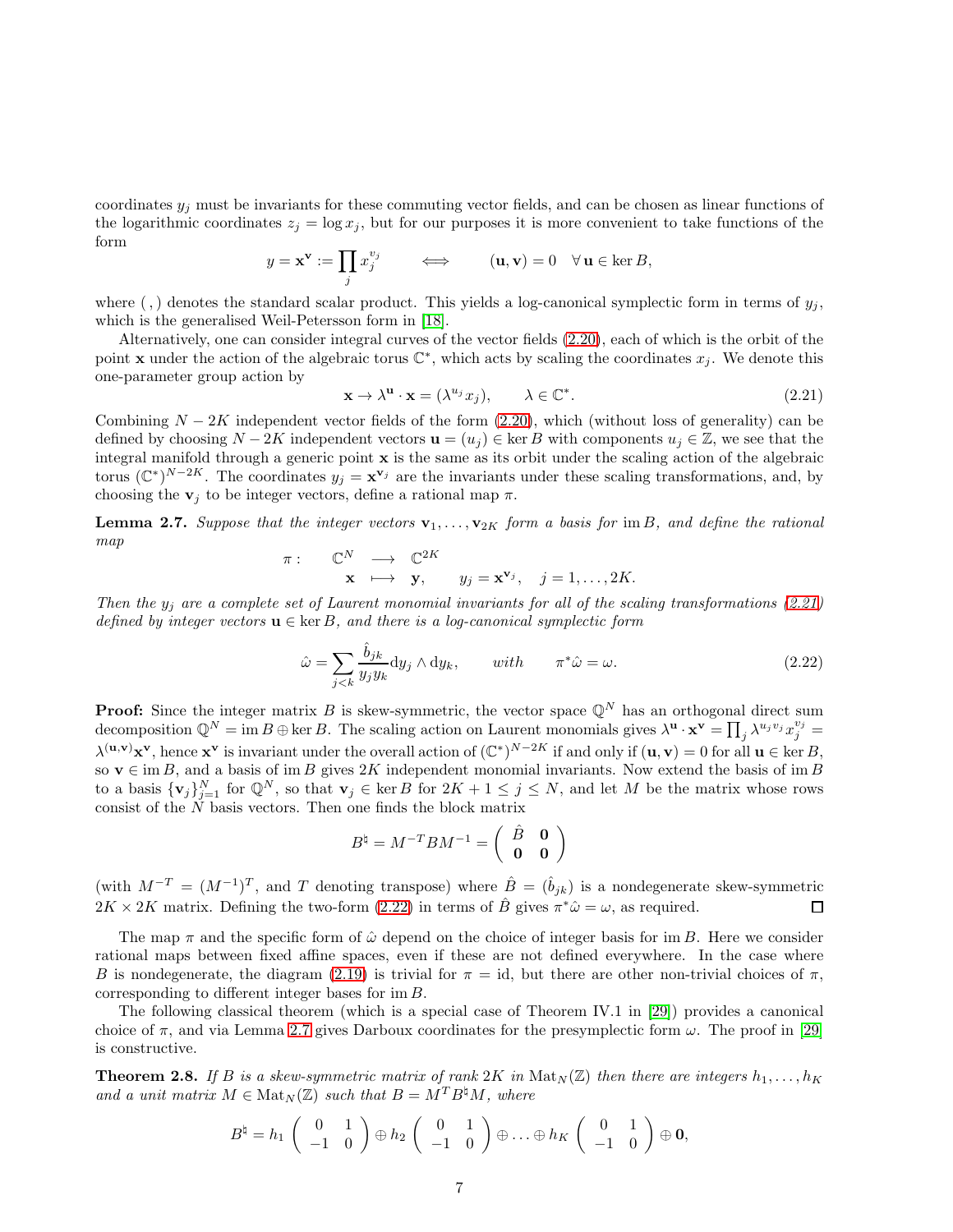with  $h_j | h_{j+1}$  for  $j = 1, ..., K - 1$ .

In the above result, the first 2K rows of the unit matrix M provide a Z-basis for the Z-module im  $B_{\mathbb{Z}} =$  $\dim B \cap \mathbb{Z}^N$  (a sublattice of  $\mathbb{Z}^N$ ), and the remaining  $N - 2K$  rows provide a  $\mathbb{Z}$ -basis for ker  $B_{\mathbb{Z}}$ . For our purposes, it is only the choice of integer vectors spanning im B that matters for the definition of the map  $\pi$ , and if the integers  $h_i$  are not all 1 then it is not essential to have a Z-basis for im  $B_{\mathbb{Z}}$ .

The second part of the proof of Theorem [2.6](#page-5-0) involves showing that, when  $B$  is degenerate, it is possible to choose integer vectors  $\mathbf{v}_i$  spanning im B in a way that is compatible with the map  $\varphi$ . In other words,  $\varphi$  should reduce to a symplectic map  $\hat{\varphi}$  in the coordinates  $y_j$ , and we require that the latter map should also be birational. The next result provides two sets of sufficient conditions on the vectors  $\mathbf{v}_j$  which ensure birationality of the map  $\hat{\varphi}$ .

**Lemma 2.9.** Let  $\{v_j\}_{j=1}^{2K}$  be integer vectors that span im B, and suppose that the columns of B belong to  $<$  **v**<sub>1</sub>, ..., **v**<sub>2</sub> $K$  ><sub> $\mathbb{Z}$ *.* If either</sub>

(a) im  $B_{\mathbb{Z}} = \langle \mathbf{v}_1, \ldots, \mathbf{v}_{2K} \rangle_{\mathbb{Z}}$ , or

(b) each  $\mathbf{v}_i$  belongs to the Z-span of the columns of B,

then for  $y_j(\mathbf{x}) = \mathbf{x}^{\mathbf{v}_j}$ , there exist rational functions  $f_j(\mathbf{y}), f_j^{\dagger}(\mathbf{y}) \in \mathbb{Q}(\mathbf{y}) = \mathbb{Q}(y_1, \ldots, y_{2K})$  such that  $\varphi^* y_j(\mathbf{x}) = \pi^* f_j(\mathbf{y}), \ (\varphi^{-1})^* y_j(\mathbf{x}) = \pi^* f_j^{\dagger}(\mathbf{y}) \ \textit{for} \ j = 1, \ldots, 2K, \ \textit{and the map} \ \hat{\phi}: \ \mathbf{y} \mapsto (f_j(\mathbf{y})) \ \textit{is birational}$ and symplectic.

<span id="page-8-0"></span>**Proof:** Let  $y(\mathbf{x}) = \mathbf{x}^{\mathbf{v}}$  be one of the coordinate functions  $y_j$  in the image of the map  $\pi$ , with  $\eta = \log y$ , and denote the columns of B by  $\mathbf{w}_1, \ldots, \mathbf{w}_N$ . Then

$$
\varphi^* \eta(\mathbf{x}) = \sum_{k=1}^N v_k \varphi^* z_k = \sum_{k=1}^{N-1} v_k z_{k+1} + v_N \Big( -z_1 + \sum_{j=2}^N [-b_{1j}]_+ z_j + \log(1 + \exp F) \Big),
$$

with F given by  $F := \sum_{k=1}^{N-1} b_{1,k+1} z_{k+1}$ . By the initial assumption on the  $\mathbf{v}_j$ , we can write  $\mathbf{w}_1 = \sum_{j=1}^{2K} c_j \mathbf{v}_j$ for  $c_j \in \mathbb{Z}$ , which implies that  $\exp F = \pi^* \exp \sum_j c_j \eta_j = \pi^* \prod_j y_j^{c_j}$ , the pullback of a rational function of y. Then we have

<span id="page-8-3"></span><span id="page-8-2"></span>
$$
\varphi^* \eta(\mathbf{x}) = (\mathbf{m}, \mathbf{z}) + \log(1 + \exp F)^{v_N}, \qquad (2.23)
$$

where **m** is an integer vector with components  $m_1 = -v_N$ ,  $m_j = v_{j-1} + [-b_{1j}]_+v_N$  for  $2 \le j \le N$ .

By definition the  $\mathbf{w}_j$  span im B, so we can write  $\mathbf{v} = \sum_{k=1}^N d_k \mathbf{w}_k$  for some  $d_k \in \mathbb{Q}$ , which in components gives  $v_j = \sum_{k=1}^{N} d_k b_{jk}$  for  $j = 1, ..., N$ . By using [\(2.11\)](#page-4-1) and [\(2.12\)](#page-4-2) one obtains

$$
m_j = \sum_{k=1}^{N} d_k(b_{j-1,k} + [-b_{1j}]_{+} b_{Nk}) = \sum_{k=1}^{N-1} d_k(b_{j,k+1} + [-b_{1,k+1}]_{+} b_{j1}) - d_N b_{j1}
$$

for  $j \ge 2$ , while  $m_1 = -\sum_{k=1}^{N} d_k b_{Nk} = \sum_{k=1}^{N-1} d_k b_{1,k+1}$ , implying that

<span id="page-8-1"></span>
$$
\mathbf{m} = \left(\sum_{k=1}^{N-1} d_k[-b_{1,k+1}]_+ - d_N\right) \mathbf{w}_1 + \sum_{j=2}^{N} d_{j-1} \mathbf{w}_j.
$$

<span id="page-8-5"></span>Hence we see that  $\mathbf{m} \in \text{im } B_{\mathbb{Z}}$ . In case (a),  $\mathbf{m} = \sum_{j=1}^{2K} \tilde{c}_j \mathbf{v}_j$  for  $\tilde{c}_j \in \mathbb{Z}$ , so substituting in [\(2.23\)](#page-7-0) and exponentiating yields  $\varphi^* y(\mathbf{x}) = \pi^* f$  with

<span id="page-8-4"></span>
$$
f(\mathbf{y}) = \prod_j y_j^{\tilde{c}_j} \left( 1 + \prod_j y_j^{c_j} \right)^{v_N} \in \mathbb{Q}(\mathbf{y}),
$$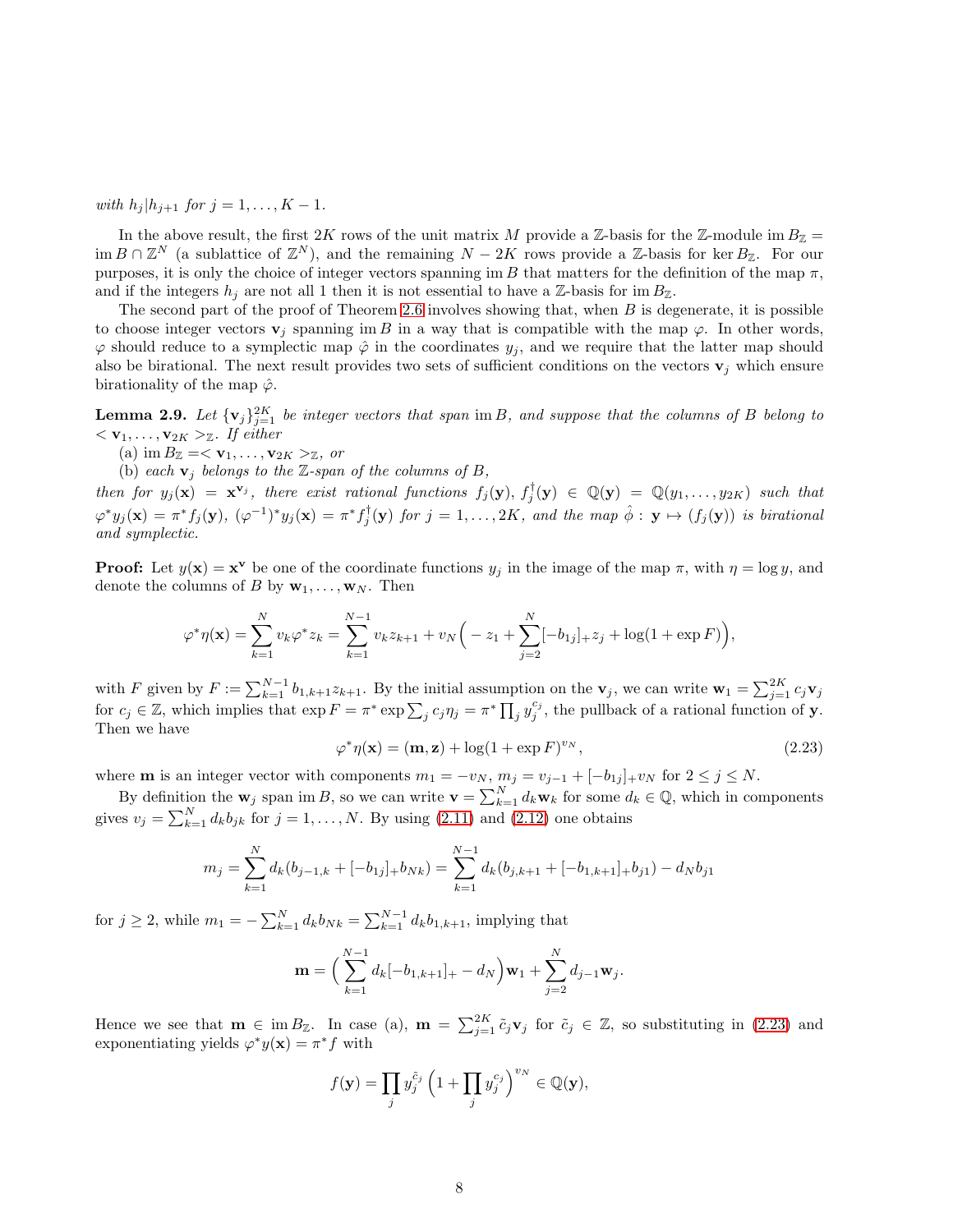as required. In case (b), on the other hand, each  $d_k \in \mathbb{Z}$  and the  $\mathbf{w}_j$  are in  $\langle \mathbf{v}_1, \ldots, \mathbf{v}_{2K} \rangle_{\mathbb{Z}}$ , so again one can expand **m** in this basis with coefficients  $\tilde{c}_j \in \mathbb{Z}$ , and the same formula holds for f. For the inverse map  $\varphi^{-1} : (x_1, \ldots, x_N) \mapsto (x_0, x_1, \ldots, x_{N-1}),$  with

<span id="page-9-1"></span>
$$
x_0 = \frac{1}{x_N} \left( \prod_{j=1}^{N-1} x_j^{[b_{1,j+1}]} + \prod_{j=1}^{N-1} x_j^{[-b_{1,j+1}]} \right),
$$

the fact that  $(\varphi^{-1})^* y(\mathbf{x}) = \pi^* f^{\dagger}$  with  $f^{\dagger}(\mathbf{y}) \in \mathbb{Q}(\mathbf{y})$  follows from an almost identical calculation.

The rational map  $\hat{\varphi}$  is defined by the 2K functions  $f_j(\mathbf{y})$ , with a rational inverse  $\hat{\varphi}^{-1}$  given by the functions  $f_j^{\dagger}(\mathbf{y})$ , and by construction  $\hat{\varphi} \cdot \pi = \pi \cdot \varphi$ . Combining part (iii) of Lemma [2.3](#page-4-0) together with the result of Lemma [2.7](#page-6-2) gives  $\varphi^* \omega - \omega = \varphi^* \pi^* \hat{\omega} - \pi^* \hat{\omega} = \pi^* (\hat{\varphi}^* \hat{\omega} - \hat{\omega}) = 0$ , so  $\hat{\varphi}^* \hat{\omega} = \hat{\omega}$  as required. Thus the proof of the lemma and the proof of Theorem [2.6](#page-5-0) are complete.  $\Box$ 

**Remark 2.10.** Theorem [2.8](#page-6-3) provides a basis of im B which satisfies condition (a) above. To satisfy condition (b), one can choose any 2K independent columns (or rows) of B, corresponding to the  $\tau$ -coordinates of [\[17,](#page-48-6) [18\]](#page-48-3).

To illustrate Theorem [2.6](#page-5-0) we now present a couple of examples.

**Example 2.11** (Somos-4). The Somos-4 recurrence  $(1.2)$  is the special case  $c = 2$  of  $(2.15)$ , in which case the skew-symmetric matrix  $B$  of [\(2.14\)](#page-5-4) is degenerate, and ker  $B$  is spanned by the integer column vectors  $\mathbf{u}_1 = (1, 1, 1, 1)^T$ ,  $\mathbf{u}_2 = (1, 2, 3, 4)^T$ . By  $(2.21)$ , each of these vectors generates a scaling action on the phase space  $\mathbb{C}^4$ , with weights given by their components, so that the torus  $(\mathbb{C}^*)^2$  acts via  $(x_1, x_2, x_3, x_4) \rightarrow$  $(\lambda_1\lambda_2 x_1, \lambda_1\lambda_2^2 x_2, \lambda_1\lambda_2^3 x_3, \lambda_1\lambda_2^4 x_4)$ , for  $(\lambda_1, \lambda_2) \in (\mathbb{C}^*)^2$ . Then  $\text{im } B = (\text{ker } B)^{\perp} = \langle \mathbf{v}_1, \mathbf{v}_2 \rangle$ , with  $\mathbf{v}_1 =$  $(1, -2, 1, 0)^T$ ,  $\mathbf{v}_2 = (0, 1, -2, 1)^T$ , whose components provide the exponents for the monomial invariants

$$
y_1 = \frac{x_1 x_3}{x_2^2}, \qquad y_2 = \frac{x_2 x_4}{x_3^2}.
$$
 (2.24)

<span id="page-9-0"></span>(These monomials also provide two independent Casimirs for the degenerate Poisson bracket [\(2.9\)](#page-4-3) mentioned above. The coefficients of [\(2.9\)](#page-4-3) are obtained from the bivector  $\mathbf{u}_1 \wedge \mathbf{u}_2$ .) This defines the rational map  $\pi:\mathbb{C}^4\to\mathbb{C}^2$  from the  $x_j$  to the  $y_j$ . Upon computing the pullback of  $\varphi$  on these monomials, one has the map

$$
\hat{\varphi} : \qquad \left( \begin{array}{c} y_1 \\ y_2 \end{array} \right) \longmapsto \left( \begin{array}{c} y_2 \\ (y_2 + 1)/(y_1 y_2^2) \end{array} \right), \tag{2.25}
$$

which is of QRT type [\[33\]](#page-48-9), and preserves the symplectic form

$$
\hat{\omega} = \frac{1}{y_1 y_2} \mathrm{d} y_2 \wedge \mathrm{d} y_1 \tag{2.26}
$$

where  $\omega = \pi^* \hat{\omega}$ , with  $\omega$  given by the formula [\(2.16\)](#page-5-5) for  $c = 2$ .

Note that, in the preceding example, the chosen basis is such that every integer vector in  $\text{im } B$  can be written as a Z-linear combination of the vectors  $v_1$ ,  $v_2$ , so the condition (a) in Lemma [2.9](#page-7-1) holds. At the same time, from the matrix [\(2.14\)](#page-5-4) with  $c = 2$  we see that the first column of B is  $\mathbf{v}_2$ , and the last column is  $-v_1$ , so condition (b) holds as well. The next example shows that (a) and (b) can give inequivalent results.

Example 2.12. In [\[21\]](#page-48-7), a singularity confinement pattern was used to obtain the sixth-order recurrence

$$
x_{n+6} x_n = (x_{n+5} x_{n+1})^2 + x_{n+4}^2 x_{n+3}^4 x_{n+2}^2,
$$
\n(2.27)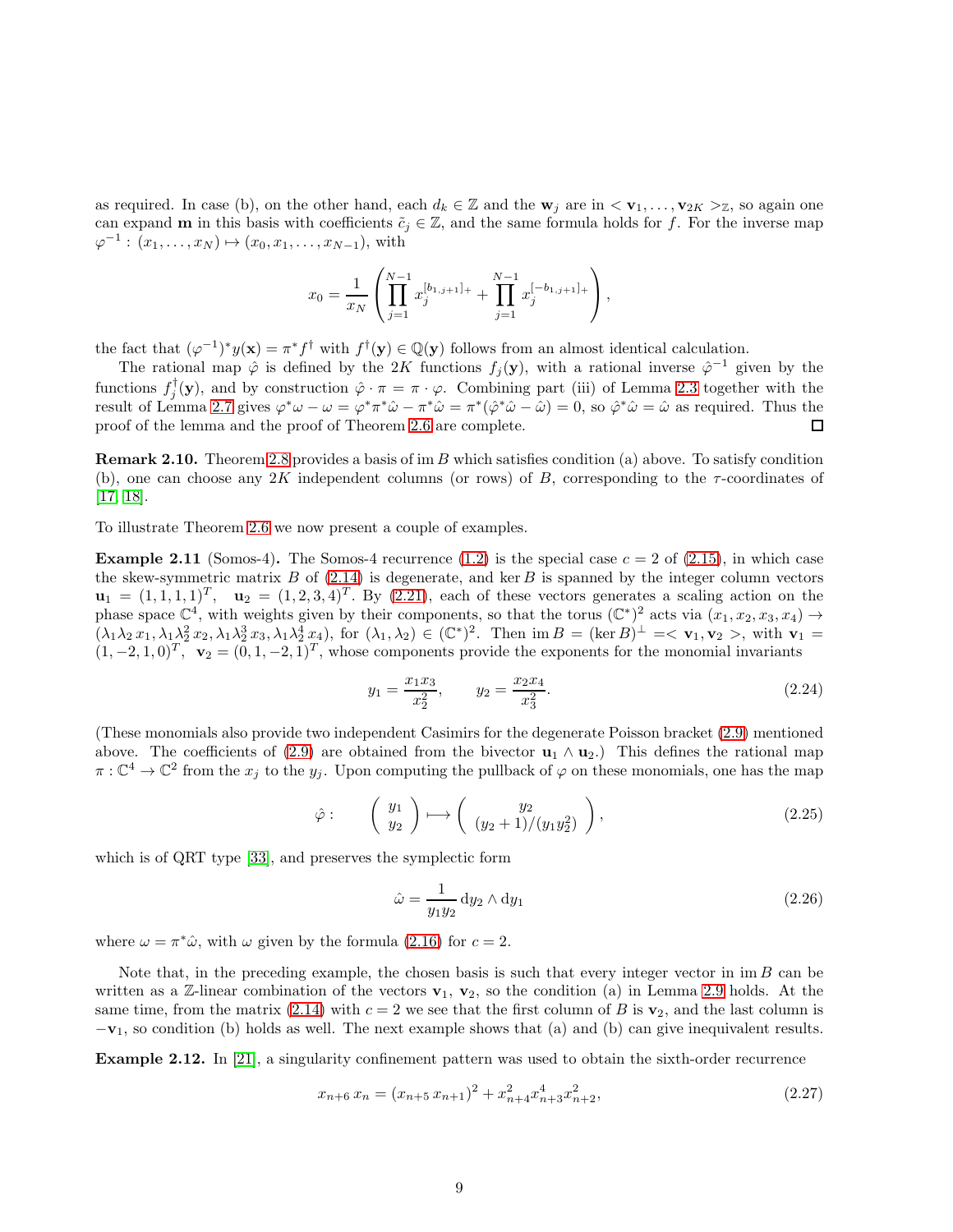<span id="page-10-4"></span>which is associated with mutations of a skew-symmetric matrix of rank 2, namely

<span id="page-10-3"></span>
$$
B = \begin{pmatrix} 0 & -2 & 2 & 4 & 2 & -2 \\ 2 & 0 & -6 & -6 & 0 & 2 \\ -2 & 6 & 0 & -6 & -6 & 4 \\ -4 & 6 & 6 & 0 & -6 & 2 \\ -2 & 0 & 6 & 6 & 0 & -2 \\ 2 & -2 & -4 & -2 & 2 & 0 \end{pmatrix}.
$$

A basis of im B corresponding to case (a) of Lemma [2.9](#page-7-1) is given in terms of the first and last columns of B by  $\mathbf{v}_1 = -\frac{1}{2}\mathbf{w}_6, \mathbf{v}_2 = \frac{1}{2}\mathbf{w}_1$ , which gives the y-coordinates  $y_j = x_j x_{j+4}/(x_{j+1}x_{j+2}^2 x_{j+3}), j = 1, 2$ , and (up to rescaling) produces the same symplectic form as in  $(2.26)$ . The corresponding symplectic map is

<span id="page-10-5"></span>
$$
\hat{\varphi} : \qquad \left( \begin{array}{c} y_1 \\ y_2 \end{array} \right) \longmapsto \left( \begin{array}{c} y_2 \\ (y_2^2 + 1)/(y_1 y_2) \end{array} \right), \tag{2.28}
$$

whose singularity pattern under successive blowups was considered by Viallet [\[36\]](#page-48-10). The map  $(2.28)$  has positive algebraic entropy, indicating nonintegrability. (See Example [3.7](#page-11-0) in the next section.)

However, one can take a different basis, corresponding to case (b) of Lemma [2.9,](#page-7-1) given by  $\mathbf{v}'_1 = -\mathbf{w}_6$ ,  $\mathbf{v}'_2 = \mathbf{w}_1$ , which is not a Z-basis for im  $B_{\mathbb{Z}}$ . From this basis, one has the coordinates  $(y'_1, y'_2) = (y_1^2, y_2^2)$ , and the map becomes

$$
\varphi': \qquad \left(\begin{array}{c} y'_1 \\ y'_2 \end{array}\right) \longmapsto \left(\begin{array}{c} y'_2 \\ (y'_2+1)^2/(y'_1y'_2) \end{array}\right).
$$

The map from  $(y_1, y_2)$  to  $(y'_1, y'_2)$  is ramified, as generically there are four pairs of values  $(\pm y_1, \pm y_2)$  for each pair  $(y'_1, y'_2)$ , and so the two maps  $\hat{\varphi}$  and  $\varphi'$  are not conjugate to each other.

## 3 Algebraic entropy and tropical recurrences

<span id="page-10-2"></span><span id="page-10-1"></span>The deep connection between the integrability of maps and various weak growth properties of the iterates has been appreciated for some time (see [\[37\]](#page-48-2) and references). In the case of rational maps, Bellon and Viallet [\[2\]](#page-47-2) considered the growth of degrees of iterates, and used this to define a notion of algebraic entropy. Each component of a rational map  $\varphi$  in affine space is a rational function of the coordinates, and the degree of the map,  $d = \deg \varphi$ , is the maximum of the degrees of the components. By iterating the map n times one gets a sequence of rational functions whose degrees grow generically like  $d^n$ . At the nth step one can set  $d_n = \deg \varphi^n$ , and then the algebraic entropy  $\mathcal E$  of the map is defined to be  $\mathcal E = \lim_{n\to\infty} \frac{1}{n} \log d_n$ . Generically, for a map of degree d, the entropy is  $\log d > 0$ , but for special maps there can be cancellations in the rational functions that appear under iteration, which means that the entropy is smaller than expected.

<span id="page-10-0"></span>It is conjectured that Liouville-Arnold integrability corresponds to zero algebraic entropy. In an algebrogeometric setting, there are plausible arguments which indicate that zero entropy should be a necessary condition for integrability in the Liouville-Arnold sense [\[3\]](#page-47-5). In the latter setting, each iteration of the map corresponds to a translation on an Abelian variety (the level set of the first integrals), and the degree is a logarithmic height function, which necessarily grows like  $d_n \sim \text{C}n^2$ .

Often the algebraic entropy of a map can only be guessed experimentally, by calculating the degree sequence  $(d_n)$  up to some large n and doing a numerical fit to a linear recurrence. This is increasingly impractical as the dimension increases, and provides no proof that the linear relation, with its corresponding entropy value, is correct. In dimension two, exact results are possible via intersection theory [\[35,](#page-48-11) [36\]](#page-48-10).

In the rest of this section we seek to isolate those recurrences with  $\mathcal{E} = 0$ , by finding a condition on the exponents which should be necessary and sufficient for  $\mathcal{E} > 0$ . The main conjecture is the following.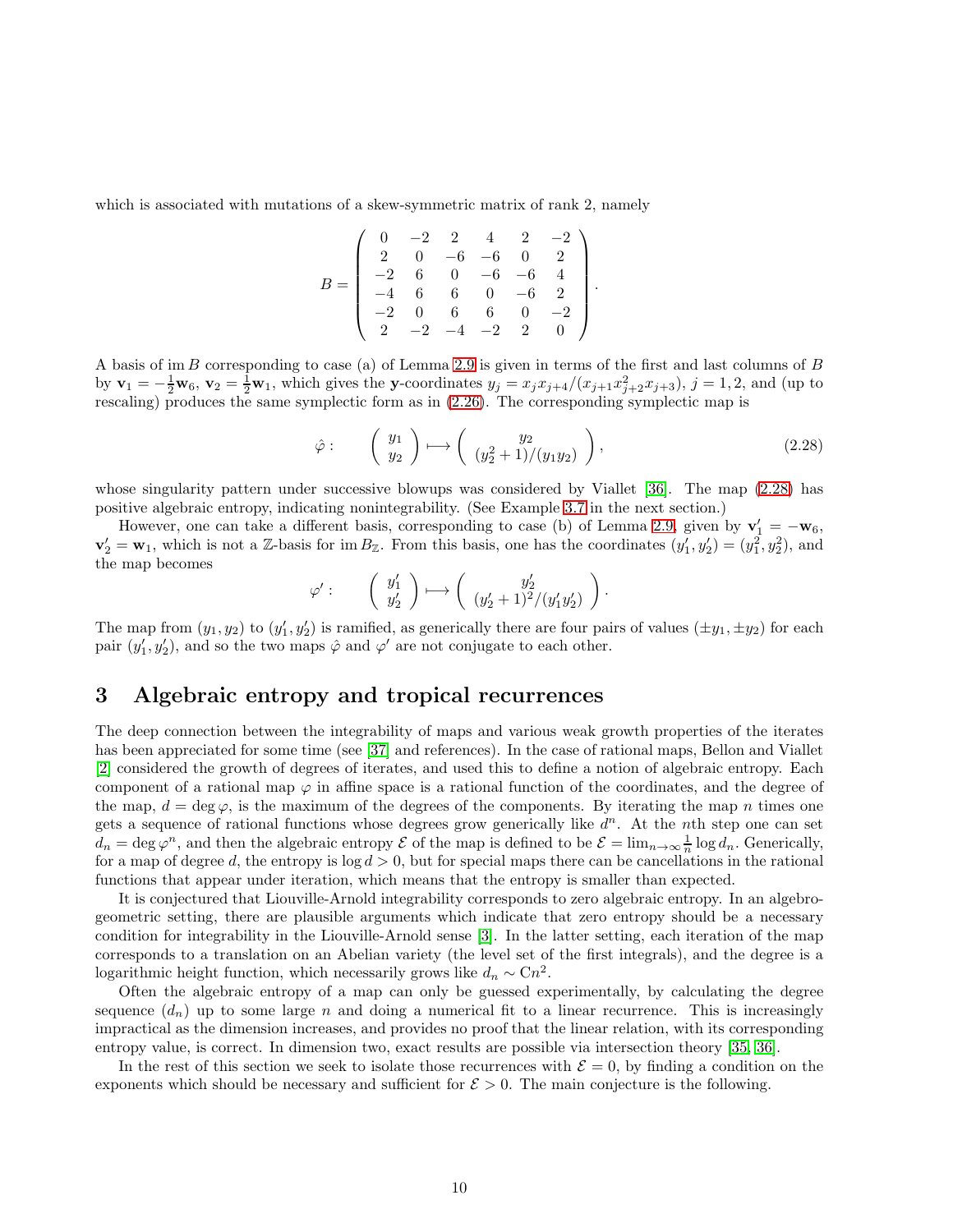**Conjecture 3.1.** For a birational map given by  $(2.5)$ , corresponding to a recurrence of the form  $(2.4)$ , the algebraic entropy is  $\mathcal{E} = \log |\lambda_{max}|$ , where, of all the roots of the two polynomials

$$
P_{\pm}(\lambda) = \lambda^N + 1 - \sum_{j=1}^{N-1} [\pm b_{1,j+1}]_{+} \lambda^j,
$$
\n(3.1)

 $\lambda_{max}$  is the one of largest magnitude. The entropy is positive if and only if

<span id="page-11-4"></span>
$$
\max\left(\sum_{j=1}^{N-1} [b_{1,j+1}]_+, \sum_{j=1}^{N-1} [-b_{1,j+1}]_+\right) \ge 3,
$$
\n(3.2)

<span id="page-11-5"></span>We now give very strong evidence for the above assertion, showing how it rests on a sequence of other conjectures. For the recurrences [\(2.4\)](#page-2-1), the key to calculating their entropy is the Laurent phenomenon, which leads to an exact recursion for the degrees of the denominators. The Laurent property for the associated cluster algebra [\[11\]](#page-47-6) implies that the iterates have the factorized form

$$
x_n = \frac{N_n(\mathbf{x})}{M_n(\mathbf{x})}, \quad \text{with} \quad N_n \in \mathbb{Z}[\mathbf{x}] = \mathbb{Z}[x_1, \dots, x_N], \quad M_n = \prod_{j=1}^N x_j^{d_n^{(j)}},
$$

where the polynomials  $N_n$  are not divisible by  $x_j$  for  $1 \leq j \leq N$ , and  $M_n$  are Laurent monomials. A lower bound for the entropy is provided by the growth of degrees of denominators, and if the exponents  $d_n^{(j)}$  are all positive (for large enough n) then the monomial  $M_n$  is the denominator of the Laurent polynomial  $x_n$ , and  $N_n$  is the numerator.

In addition to being Laurent polynomials, the form of the exchange relations [\(2.2\)](#page-2-2) in a cluster algebra means that all the cluster variables are given by subtraction-free rational expressions in terms of any initial cluster  $\mathbf{x} = (x_1, \dots, x_N)$ . This implies that the dynamics of the  $M_n$  can be decoupled from the  $N_n$ .

**Proposition 3.2.** For all n, the exponent  $d_n^{(j)}$  of each variable in the Laurent monomial  $M_n$  satisfies the recurrence

<span id="page-11-1"></span>
$$
d_{n+N} + d_n = \max\left(\sum_{j=1}^{N-1} [b_{1,j+1}]_+ d_{n+j}, \sum_{j=1}^{N-1} [-b_{1,j+1}]_+ d_{n+j}\right),\tag{3.3}
$$

with the initial conditions  $d_1 = -1$ ,  $d_2 = \ldots = d_N = 0$  (up to shifting the index).

**Proof:** Upon substituting  $x_n = N_n/M_n$  into [\(2.4\)](#page-2-1) and comparing monomial factors on both sides one has

<span id="page-11-3"></span><span id="page-11-2"></span>
$$
M_{n+N}M_n = \text{lcm}\left(\prod_{j=1}^{N-1} M_{n+j}^{[b_{1,j+1}]_+}, \prod_{j=1}^{N-1} M_{n+j}^{[-b_{1,j+1}]_+}\right),\tag{3.4}
$$

<span id="page-11-0"></span>where lcm denotes the lowest common multiple. To be more precise, for any sequence of Laurent polynomials  $(x_n)$  with positive or negative coefficients, the formula [\(3.4\)](#page-10-0) certainly holds provided that the two products on the right are not of equal degree in any of the variables  $x_j$ , for  $1 \leq j \leq N$ . If it happens that  $D :=$  $\sum_{\ell=1}^{N-1} [b_{1,\ell+1}]_+ d_{n+\ell}^{(j)} = \sum_{\ell=1}^{N-1} [-b_{1,\ell+1}]_+ d_{n+\ell}^{(j)}$  $j_{n+\ell}^{(j)}$  for some j, then the coefficient of  $x_j^{-D}$  in each of the two terms on the right hand side of [\(2.4\)](#page-2-1) is a non-zero subtraction-free rational expression in the other variables  $x_k$ with  $1 \leq k \leq N$ ,  $k \neq j$ , and the sum of these two coefficients cannot vanish. Hence no cancellations can occur between the two products of numerators  $N_n$  on the right, and the formula [\(3.4\)](#page-10-0) always holds. Taking the degree of each variable on the left and right hand sides of [\(3.4\)](#page-10-0) gives the same recurrence [\(3.3\)](#page-10-1) in each case. From the initial data  $x_1, \ldots, x_N$  for [\(2.4\)](#page-2-1) it is clear that  $d_1^{(1)} = -1$  and  $d_n^{(1)} = 0$  for  $n = 2, \ldots, N$ , and the degrees  $d_n^{(j)}$  for  $2 \leq j \leq N$  have the same initial data but shifted along by an appropriate number of steps.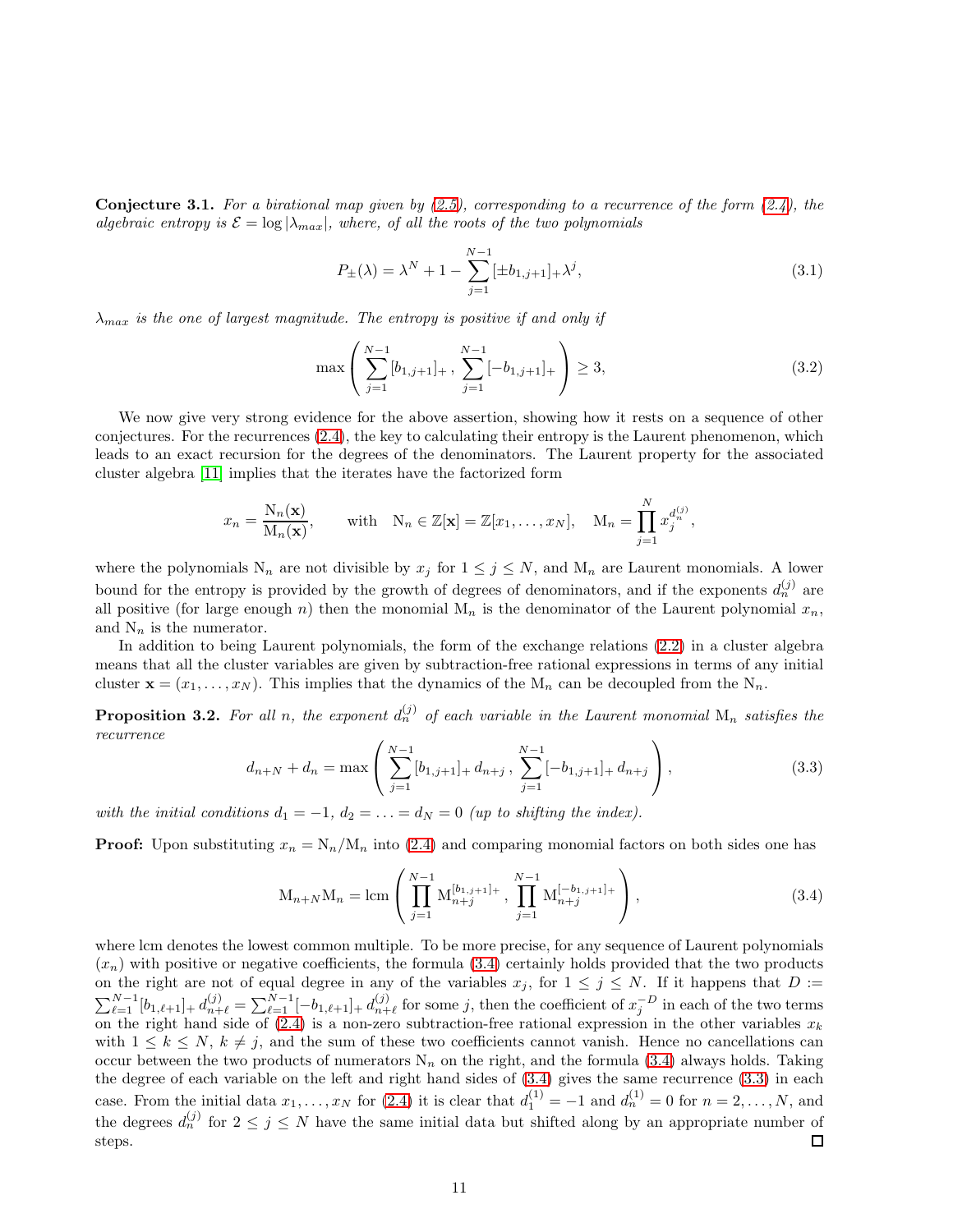Remark 3.3. The recurrence [\(3.3\)](#page-10-1) is the tropical (or ultradiscrete [\[30\]](#page-48-12)) analogue of the original nonlinear recurrence [\(2.4\)](#page-2-1), in terms of the max-plus algebra. It is a special case of the recursion for the denominator vectors in a general cluster algebra, which is stated without justification as equation (7.7) in [\[12\]](#page-47-7).

**Conjecture 3.4.** Suppose that the sequence  $d_n$  is not periodic and satisfies [\(3.3\)](#page-10-1) with the initial conditions as in Proposition [3.2.](#page-10-2) Then

- (a)  $d_n > 0$  for all  $n > N$ , and
- (b) the total degree of the numerators satisfies deg  $N_n \sim \tilde{C} d_n$  as  $n \to \infty$ , for some constant  $\tilde{C} > 0$ .

Remark 3.5. Part (a) above follows from the first part of Conjecture 7.4 in [\[12\]](#page-47-7). Part (b) implies that the growth of the denominators completely determines the algebraic entropy, since the numerators grow at the same rate; it should be a consequence of Proposition 6.1 in [\[12\]](#page-47-7) (graded homogeneity of cluster variables).

Example 3.6 (Tropical Somos-4). The tropical version of the Somos-4 recurrence is

$$
d_{n+4} + d_n = \max(d_{n+3} + d_{n+1}, 2d_{n+2}).
$$
\n(3.5)

<span id="page-12-0"></span>With initial conditions  $d_1 = -1$  and  $d_2 = d_3 = d_4 = 0$  this generates a sequence that begins

$$
-1, 0, 0, 0, 1, 1, 2, 3, 3, 5, 6, 7, 9, 10, 12, 14, 15, 18, 20, 22, 25, 27, 30, 33, \ldots
$$

which are the degrees (in each of the variables  $x_1, x_2, x_3, x_4$ ) of the denominators of the Laurent polynomials generated by [\(1.2\)](#page-0-3). The preceding sequence has quadratic growth,  $d_n \sim Cn^2$  as  $n \to \infty$  (consistent with the growth of logarithmic height on an elliptic curve), so that the algebraic entropy is zero, and this can be proved by considering the combination

$$
Y_n = d_{n+2} - 2d_{n+1} + d_n,\tag{3.6}
$$

<span id="page-12-1"></span>whose coefficients are the exponents in  $(2.24)$ . The sequence of quantities  $Y_n$  is generated by the tropical analogue of the map [\(2.25\)](#page-8-3), that is

<span id="page-12-3"></span>
$$
\begin{pmatrix} Y_1 \\ Y_2 \end{pmatrix} \longmapsto \begin{pmatrix} Y_2 \\ \left[ Y_2 \right]_+ - 2Y_2 - Y_1 \end{pmatrix},\tag{3.7}
$$

and all of the orbits of the latter are periodic with period 8 (which is a special case of Nobe's results on tropical QRT maps [\[30\]](#page-48-12)). Thus, if S denotes the shift operator such that  $Sf_n = f_{n+1}$  for any function of the index n, then applying the operator  $S^8 - 1$  to both sides of [\(3.6\)](#page-11-1) implies that the sequence of degrees  $d_n$  satisfies a linear relation of order 10, namely  $(S^8 - 1)(d_{n+2} + d_n - 2d_{n+1}) = 0$ . All of the roots  $\lambda$  of the characteristic polynomial corresponding to this linear relation have modulus  $|\lambda| = 1$ , and  $\lambda = 1$  is a triple root, which accounts for the growth rate of  $d_n$ ; the fact that  $d_n = O(n^2)$  also follows directly from [\(3.6\)](#page-11-1), using  $Y_n = O(1)$ .

Example 3.7. The tropical version of the recurrence [\(2.27\)](#page-8-4) in Example [2.12](#page-8-5) is

<span id="page-12-2"></span>
$$
d_{n+6} + d_n = \max(2d_{n+5} + 2d_{n+1}, 2d_{n+4} + 4d_{n+3} + 2d_{n+2}).
$$
\n(3.8)

With the initial conditions  $d_1 = -1$  and  $d_2 = \ldots = d_5 = 0$ , this generates a degree sequence beginning

$$
-1, 0, 0, 0, 0, 0, 1, 2, 4, 8, 18, 38, 79, 164, 342, 712, 1482, 3084, 6417, 13356, \ldots,
$$

that grows exponentially, such that the entropy is  $\mathcal{E} = \log \lambda_{max}$ , where  $\lambda_{max} \approx 2.08$  is the root of largest magnitude of the polynomial  $\lambda^4 - \lambda^3 - 2\lambda^2 - \lambda + 1$ . To see this, note that the map [\(2.28\)](#page-9-1), in recurrence form, is  $y_{n+2} y_n = y_{n+1} + y_{n+1}^{-1}$ , so that its tropical analogue is

$$
Y_{n+2} + Y_n = |Y_{n+1}|.\t\t(3.9)
$$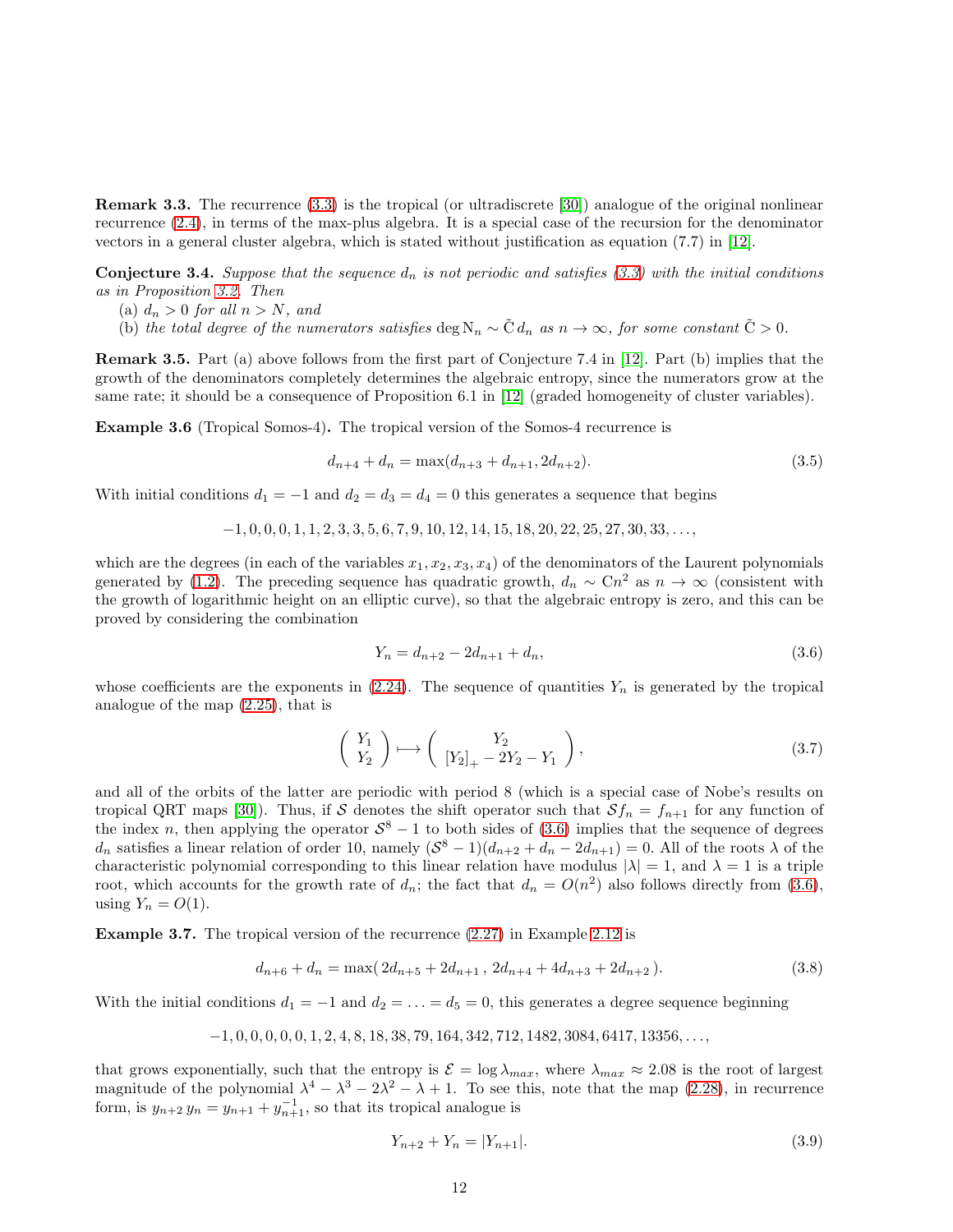From the tropical version of Lemma [2.9,](#page-7-1) an appropriate choice of basis for  $\text{im } B$  gives the reduction from [\(3.8\)](#page-11-2) to [\(3.9\)](#page-11-3), by setting  $Y_n = d_{n+4} - d_{n+3} - 2d_{n+2} - d_{n+1} + d_n$ . It can be shown directly that all the orbits of [\(3.9\)](#page-11-3) are periodic with period 9 [\[5\]](#page-47-8), and hence in this case the degrees  $d_n$  satisfy a linear recurrence of order 13, that is  $(S^9 - 1)Y_n = (S^9 - 1)(S^4 - S^3 - 2S^2 - S + 1)d_n = 0$ . From the periodicity of  $Y_n$  it is clear that  $d_{n+4} - d_{n+3} - 2d_{n+2} - d_{n+1} + d_n = O(1)$ , which implies that  $d_n \sim \mathbb{C} \lambda_{max}^n$  for some  $\mathbb{C} > 0$ .

Observe that in the two examples above, the tropical recurrences [\(3.5\)](#page-11-4) and [\(3.8\)](#page-11-2) both exhibit periodic behaviour, in the sense that the maximum on the right hand side is achieved periodically by the first or the second entry. If one writes "+" in the case where  $\sum_{j=2}^{N} [b_{1,j}]_{+} > \sum_{j=2}^{N} [-b_{1,j}]_{+}$ , and "-" otherwise, then for the tropical Somos-4 recurrence [\(3.5\)](#page-11-4) one finds that the integer sequence in Example [3.6](#page-11-5) repeats the block pattern "+  $-$  +  $-$  +  $-$ " of length 8, while for [\(3.8\)](#page-11-2) the repeating symbolic sequence is the block " $+ + - - + + -$ " of length 9. The block length is in accord with the period of the associated periodic maps for the variables  $Y_n$  in each case; for other choices of initial data there are still repeating blocks of the appropriate length, but the patterns can be different. Based on a large amount of other numerical evidence, we are led to formulate the following.

<span id="page-13-1"></span>**Conjecture 3.8.** For each recurrence [\(3.3\)](#page-10-1) there exists some  $k \ge 1$  such that for all real solution sequences  $(d_n)$ , the associated symbolic sequence corresponding to max is eventually periodic with minimal period k.

**Corollary 3.9.** For large enough n, every real solution of  $(3.3)$  satisfies a linear recurrence relation of order kN with constant coefficients.

The above corollary results from the fact that, given Conjecture [3.8,](#page-12-0) for large enough  $n$  one can regard [\(3.3\)](#page-10-1) as being equivalent to the iteration of a linear recurrence relation whose coefficients vary with period k, and then the following result can be applied.

**Lemma 3.10.** Suppose that a sequence  $(s_n)$  satisfies a linear recurrence of order  $\ell$  whose coefficients are periodic of period k, say

$$
s_{n+\ell} = \sum_{r=0}^{\ell-1} c_n^{(r)} s_{n+r}, \qquad c_{n+k}^{(r)} = c_n^{(r)}.
$$

Then the terms of the sequence also satisfy a linear recurrence of order kℓ with constant coefficients, of the form

$$
s_{n+k\ell} = \sum_{r=0}^{\ell-1} \tilde{c}_r \, s_{n+rk}.\tag{3.10}
$$

Proof: This result should be well known in the literature on linear recurrences, but for completeness we sketch the proof. It suffices to consider the  $(\ell + 1) \times (\ell + 1)$  matrix

$$
\tilde{\Phi}_n = \begin{pmatrix} s_n & s_{n+1} & \dots & s_{n+\ell} \\ s_{n+k} & s_{n+k+1} & \dots & s_{n+k+\ell} \\ \vdots & \vdots & \ddots & \vdots \\ s_{n+k\ell} & s_{k\ell+1} & \dots & s_{n+(k+1)\ell} \end{pmatrix}
$$
 (3.11)

<span id="page-13-0"></span>which has vanishing determinant, by virtue of the fact that the vector  $(c_n^{(0)}, \ldots, c_n^{(\ell-1)}, -1)^T$  is in the right kernel. The recurrence with constant coefficients is obtained from the left kernel (the kernel of  $\tilde{\Phi}_n^T$ ).  $\Box$ 

In general, it is not easy to determine the period of the symbolic sequence, and Conjecture [3.8](#page-12-0) seems challenging. The real orbits of the recurrences [\(3.3\)](#page-10-1) can be quite complicated.

A further refinement of Conjecture [3.8](#page-12-0) is possible. Let the matrices

<span id="page-13-3"></span><span id="page-13-2"></span>
$$
\mathbf{M}_{\pm} = \left(\begin{array}{cc} \mathbf{0}^T & -1 \\ \mathbf{1}_{N-1} & \mathbf{a}_{\pm} \end{array}\right)
$$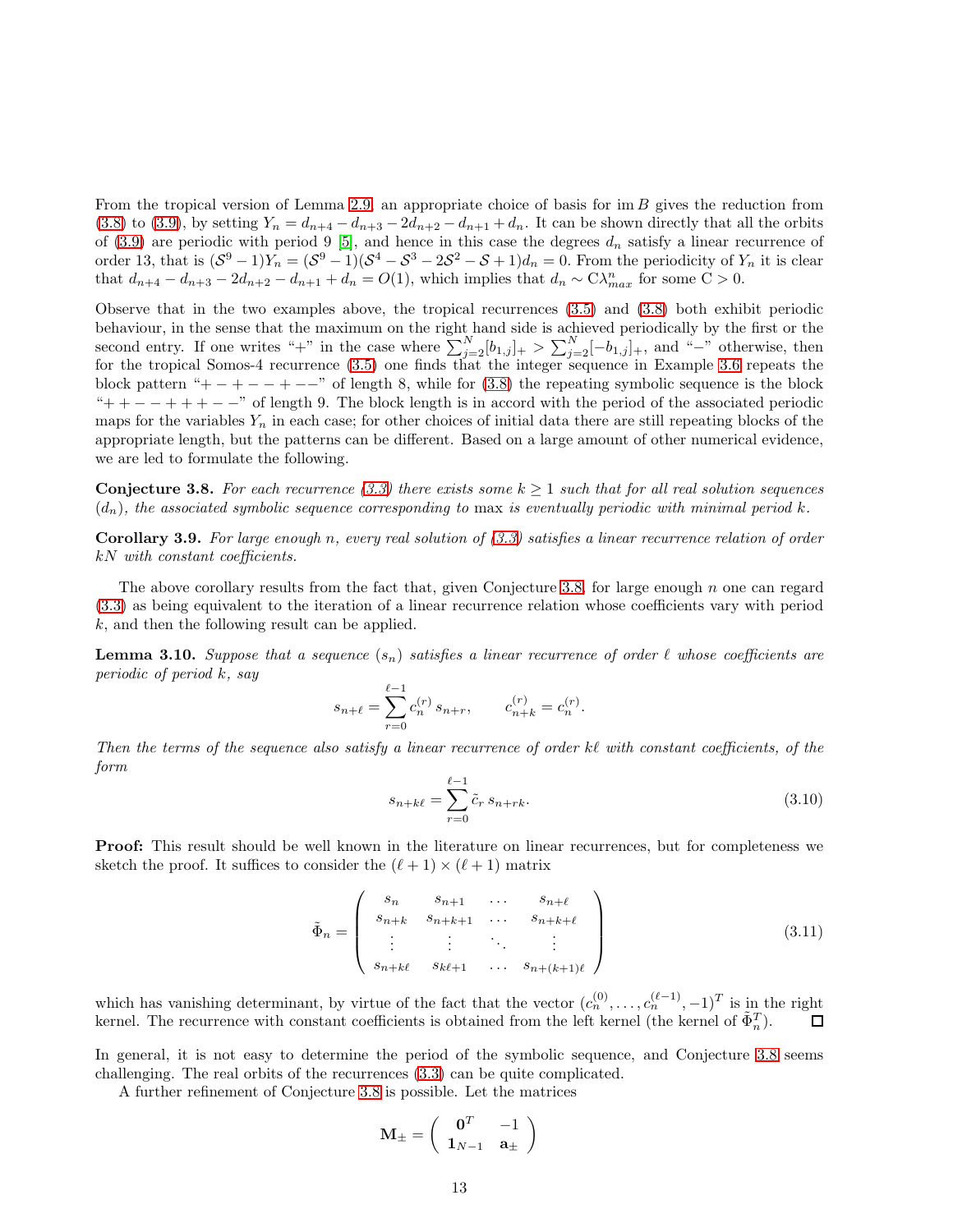be defined in terms of the palindromic vectors  $\mathbf{a}_{\pm}$  of size  $N-1$ , which correspond to the exponents  $[\pm a_j]_+$  $[\pm b_{1,j+1}]_+$  (where  $\mathbf{0}^T$  is a zero row vector of size  $N-1$ , and  $\mathbf{1}_{N-1}$  is the corresponding identity matrix), so that their characteristic polynomials are  $P_{\pm}$  as in [\(3.1\)](#page-10-3), respectively. Also, let

<span id="page-14-4"></span><span id="page-14-3"></span>
$$
\boldsymbol{\Pi} = \prod_{j=1,...,k}^{\rightarrow} \mathbf{M}_{\epsilon_j} = \mathbf{M}_{\epsilon_1} \ldots \mathbf{M}_{\epsilon_k}
$$

be the path-ordered product corresponding to the symbolic sequence of length k for a particular orbit of [\(3.3\)](#page-10-1), defined by an appropriate choice of  $\epsilon_j = \pm$ , and let  $\rho(\mathbf{M}_{\pm})$  and  $\rho(\mathbf{\Pi})$  denote the corresponding spectral radii.

**Conjecture 3.11.** Let k be the period of Conjecture [3.8.](#page-12-0) There are two possibilities:

- (1) If  $|\lambda_{max}| = \rho(\mathbf{M}_{\pm}) > \rho(\mathbf{M}_{\mp}) \ge 1$  then  $k = 1$ , with repeated symbol  $\epsilon_1 = \pm$ , respectively.
	- (2) If  $|\lambda_{max}| = \rho(\mathbf{M}_+) = \rho(\mathbf{M}_-)$  then  $\rho(\mathbf{\Pi}) = |\lambda_{max}|^k$  with  $k \ge 1$ .

<span id="page-14-0"></span>To see how Conjecture [3.1](#page-10-4) now follows from all the rest, consider the matrix  $\tilde{\Phi}_n$  in the proof of Lemma [3.10,](#page-12-1) for the case  $s_n = d_n$  and  $\ell = N$ . If  $\Phi_n$  is the  $N \times N$  submatrix such that  $\det \Phi_n$  is the upper left connected minor of size N in [\(3.11\)](#page-12-2), then a single iteration of [\(3.3\)](#page-10-1) gives  $\Phi_{n+1} = \Phi_n \mathbf{M}_{\epsilon_1}$  for some choice of  $\epsilon_1 = \pm$ . After k iterations it follows from Conjecture [3.8](#page-12-0) that  $\Phi_{n+k} = \Phi_n \Pi$ , and if n is large enough then  $\Phi_{n+rk} = \Phi_n \mathbf{\Pi}^r$  for all r, for some block of symbols  $\epsilon_j$  of length k that is fixed up to a cyclic permutation (which depends on the choice of n mod k). By the Cayley-Hamilton theorem, if  $\tilde{P}(\kappa) = \kappa^N - \sum_{r=0}^{N-1} \tilde{c}_r \kappa^r$  is the characteristic polynomial of  $\Pi$  (which is independent of cyclic permutations of the  $M_{\epsilon_j}$ ), then  $\tilde{P}(S^k)\Phi_n =$  $\Phi_n\tilde{P}(\mathbf{\Pi})=0$ , which shows that  $\Phi_n$ , and hence  $d_n$ , satisfies the recurrence [\(3.10\)](#page-12-3) with  $\ell=N$ , for all n large enough. Thus the characteristic roots  $\lambda$  for the growth of  $d_n$  satisfy  $\tilde{P}(\lambda^k) = 0$ , which implies that  $d_n \sim C |\lambda_{max}|^n$  for  $|\lambda_{max}| = \rho(\mathbf{\Pi})^{1/k} > 1$ , or  $d_n$  has polynomial growth for  $|\lambda_{max}| = 1$ . If  $k = 1$  holds, then in either case (1) or case (2) of Conjecture [3.11,](#page-13-1)  $\Pi = M_+$  or  $M_-,$  so  $|\lambda_{max}|$  is given by one of the spectral radii of the matrices  $M_{\pm}$ , whichever is the larger, and  $\mathcal{E} = \log |\lambda_{max}|$ . The condition in case (2) is required to ensure that first part of the statement of Conjecture [3.1](#page-10-4) holds for  $k > 1$  as well.

For the second statement in Conjecture [3.1,](#page-10-4) note that  $P_{\pm}$  in [\(3.1\)](#page-10-3) are reciprocal polynomials (their coefficients are palindromic), so that  $P_+(\lambda^{-1}) = \lambda^{-N} P_+(\lambda)$ , and similarly for P\_. Let

<span id="page-14-1"></span>
$$
S_{\pm} = \sum_{j=1}^{N} [\pm b_{1,j+1}]_{+},
$$

respectively. By the symmetry of the matrices  $B \to -B$  (or equivalently, the freedom to replace the quiver Q by its opposite), it can be assumed without loss of generality that  $S_+$  is the larger of the two, so  $S_+ \geq S_-$ , and take  $S_+ \geq 3$  so that condition [\(3.2\)](#page-10-5) holds. Now  $P_+(0) = 1$ , and  $P_+(1) = 2 - S_+ \leq -1$ , so  $P_+$  has a real root between 0 and 1. The reciprocal property implies that the reciprocal of a root is also a root, hence  $P_+$ has a real root larger than 1, implying that  $|\lambda_{max}| > 1$  and the entropy is positive.

The cases for which [\(3.2\)](#page-10-5) does not hold are easily enumerated, and it can be checked directly that  $|\lambda_{max}| = 1$  in these cases. The main conclusion of this section is the following.

**Theorem [3.1](#page-10-4)2.** Suppose that Conjecture 3.1 holds. Then up to the symmetry  $S_+ \leftrightarrow S_-$ , there are only four distinct choices of the pair  $(S_+, S_-)$  for which the algebraic entropy is zero, corresponding to four different families of recurrences:

(i)  $(S_+, S_-) = (1, 0)$ : For even  $N = 2m$  only, the recurrence is

<span id="page-14-2"></span>
$$
x_{n+2m} x_n = x_{n+m} + 1. \tag{3.12}
$$

(ii)  $(S_+, S_-) = (2, 0)$ : For each  $N \geq 2$  and  $1 \leq q \leq |N/2|$ , the recurrence is

$$
x_{n+N} x_n = x_{n+N-q} x_{n+q} + 1.
$$
\n(3.13)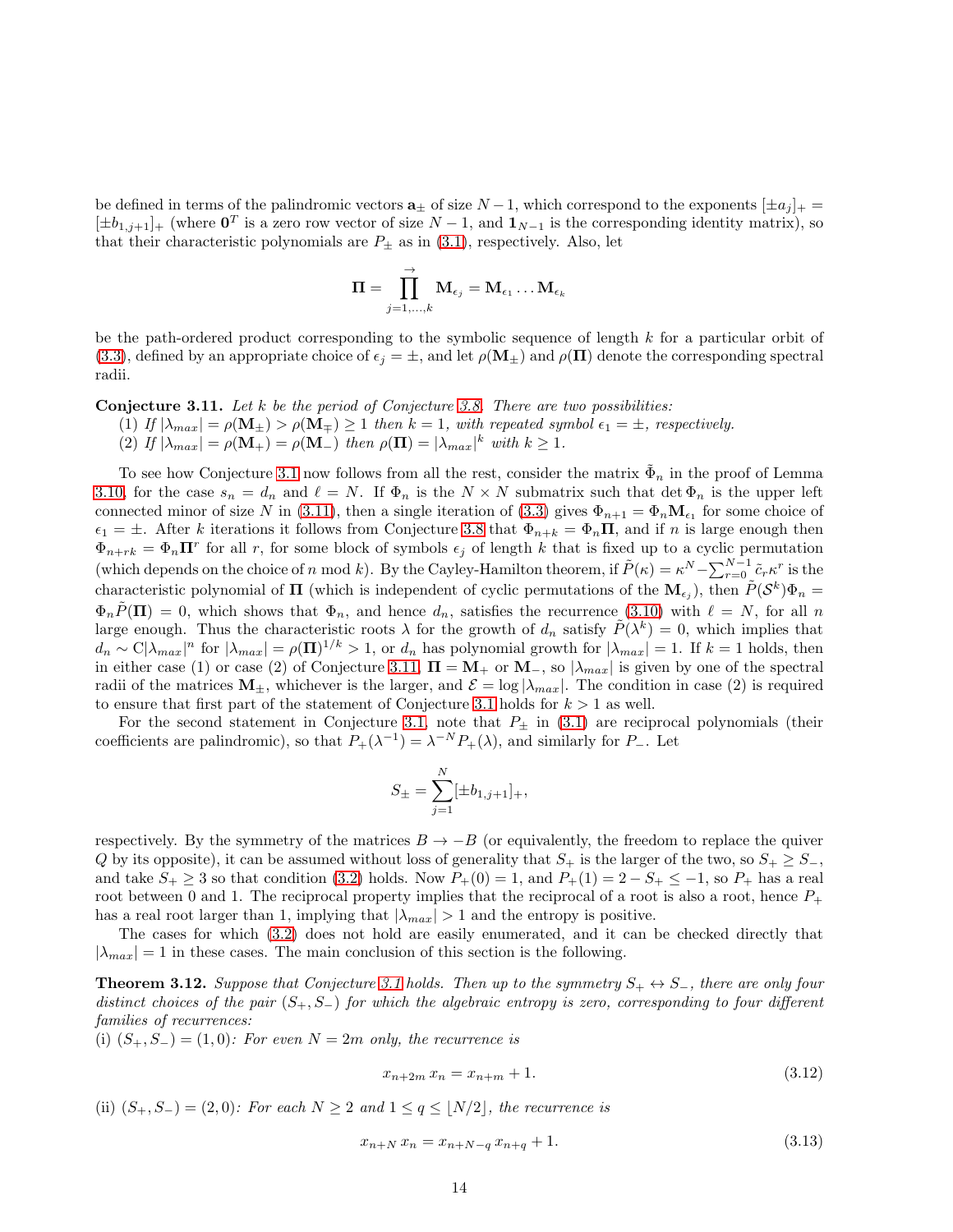(iii)  $(S_+, S_-) = (2, 1)$ : For even  $N = 2m$  only, and  $1 \le q \le m-1$ , the recurrence is

<span id="page-15-3"></span>
$$
x_{n+2m} x_n = x_{n+2m-q} x_{n+q} + x_{n+m}.
$$
\n(3.14)

(iv)  $(S_+, S_-) = (2, 2)$ : For each  $N \geq 2$  and  $1 \leq p < q \leq |N/2|$ , the recurrence is

<span id="page-15-0"></span>
$$
x_{n+N} x_n = x_{n+N-p} x_{n+p} + x_{n+N-q} x_{n+q}.
$$
\n(3.15)

The simplest is case (i), where the recurrence  $(3.12)$  decouples into m independent copies of the Lyness map: all the orbits are periodic, and the overall period of the sequence of  $x_n$  is  $5m$ . For each n the function  $F_n = x_n + x_{n+m} + x_{n+2m} + x_{n+3m} + x_{n+4m}$  is invariant, and can be written as a function of  $x_n$  and  $x_{n+m}$  only, using [\(3.12\)](#page-13-2). Moreover, the functions  $F_1, F_2, \ldots, F_m$  are independent and Poisson commute with respect to the bracket corresponding to the symplectic form  $\omega$ , so trivially this system is also integrable in the Liouville-Arnold sense.

The integrability of the families (ii),(iii) and (iv) above is discussed in subsequent sections.

## 4 Linearisable recurrences from primitives

The primitives introduced in [\[13\]](#page-47-1) are the simplest examples of cluster mutation-periodic quivers with period 1, and are the building blocks of all such quivers. The nonlinear recurrences that arise from the primitives have the form  $(3.13)$ , corresponding to case (ii) in Theorem [3.12,](#page-13-0) and can be rewritten as

<span id="page-15-1"></span>
$$
x_{n+N} x_n = x_{n+p} x_{n+q} + 1, \qquad p+q=N,
$$
\n(4.1)

so that for each  $q = 1, \ldots, \lfloor N/2 \rfloor$  there is a different recurrence corresponding to the primitive  $P_N^{(q)}$ . When p and q are coprime, the associated quivers are mutation-equivalent to the affine Dynkin quivers  $\tilde{A}_{q,p}$ , corresponding to the  $A_{N-1}^{(1)}$  Dynkin diagram with q edges oriented clockwise and p oriented anticlockwise, while if  $gcd(p, q) = k > 1$  so that  $p = k\hat{p}$ ,  $q = k\hat{q}$ , then the quiver is just the disjoint union of k copies of  $\tilde{A}_{\hat{q},\hat{p}}$ . In the latter case, it is clear that the recurrence [\(4.1\)](#page-14-1) is also equivalent to k copies of the recurrence of order  $N/k$  corresponding to the coprime integers  $\hat{p}, \hat{q}$ . Hence it is sufficient to consider only the case where  $p, q$  are coprime, which we will assume from now on.

The cluster algebras generated by affine A-type Dynkin quivers arise from surfaces, and are of finite mutation type [\[8\]](#page-47-9), meaning that only a finite number of distinct quivers is obtained under sequences of mutations [\(2.1\)](#page-2-3). However, by the classification result in [\[10\]](#page-47-0), these cluster algebras are not themselves finite: the recurrence [\(4.1\)](#page-14-1) generates infinitely many cluster variables starting from the initial cluster  $x =$  $(x_1,\ldots,x_N)$ .

It was conjectured recently that the cluster variables in cluster algebras obtained from affine Dynkin quivers satisfy linear recurrence relations, and this was proved for all but the exceptional types [\[1\]](#page-47-3). A different proof using cluster categories, valid for all affine Dynkin types, was subsequently found by Keller and Scherotzke [\[23\]](#page-48-4). In the case of  $\tilde{A}_{q,p}$  (with coprime p, q) a proof of the corresponding linear recurrence relations was already given in [\[13\]](#page-47-1). Here we present a more direct derivation of the linear recurrences arising from these affine  $\tilde{A}_{q,p}$  quivers, before using the Poisson structures from section 2 to explain the Liouville integrability of the maps defined by [\(4.1\)](#page-14-1).

#### 4.1 Linear relations with periodic coefficients

The key to the properties of the nonlinear recurrence  $(4.1)$  is the fact it can be written in the form

<span id="page-15-2"></span>
$$
\det \Psi_n = 1, \quad \text{where} \quad \Psi_n = \begin{pmatrix} x_n & x_{n+q} \\ x_{n+p} & x_{n+N} \end{pmatrix}.
$$
 (4.2)

The identity  $(4.2)$  is the frieze relation (see e.g. [\[1\]](#page-47-3)); it implies that the iterates of  $(4.1)$  form an infinite frieze.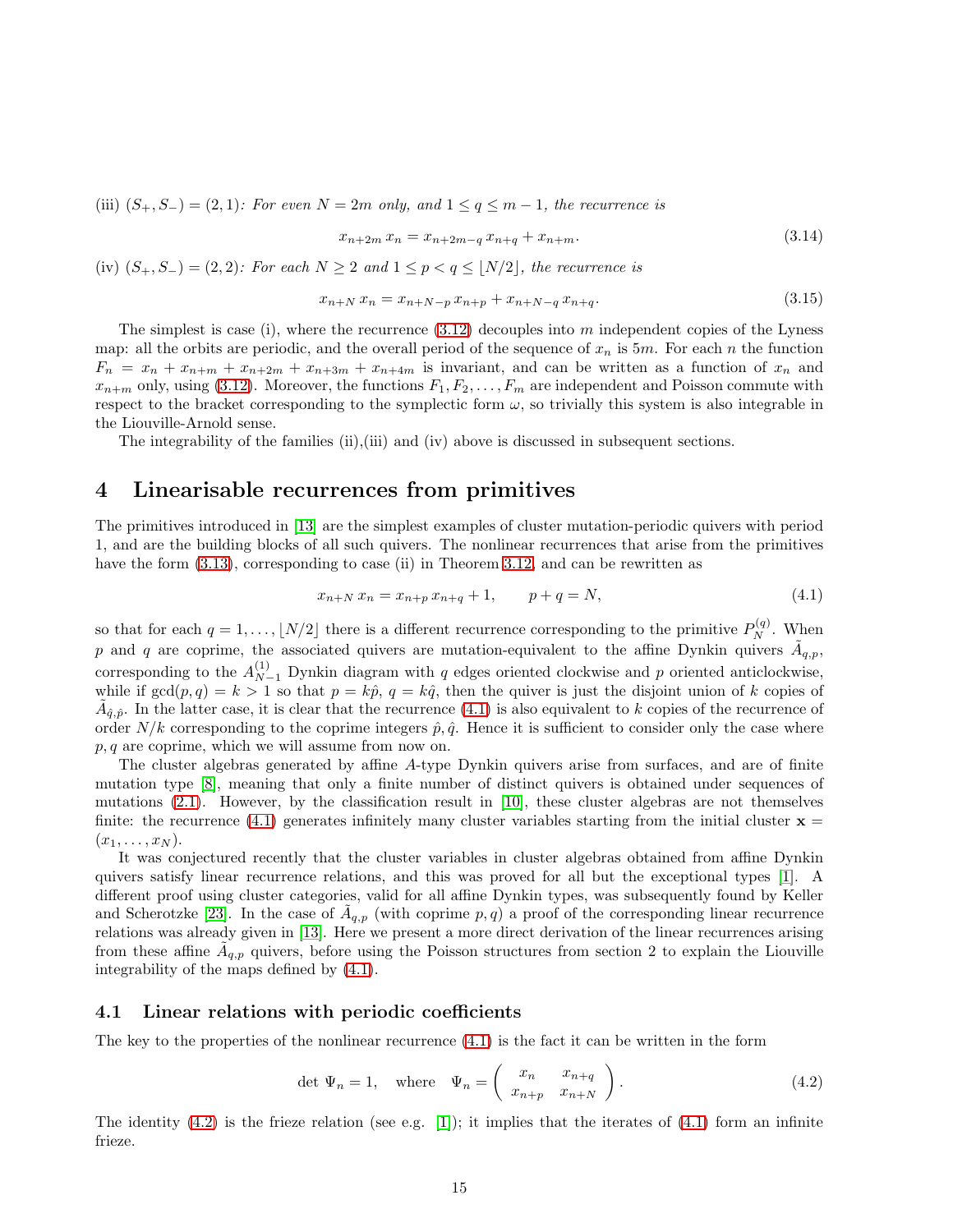Upon forming the matrix

$$
\tilde{\Psi}_n = \begin{pmatrix} x_n & x_{n+q} & x_{n+2q} \\ x_{n+p} & x_{n+N} & x_{n+N+q} \\ x_{n+2p} & x_{n+N+p} & x_{n+2N} \end{pmatrix},
$$
\n(4.3)

one can use the Dodgson condensation method [\[6\]](#page-47-10) to expand the  $3 \times 3$  determinant in terms of its  $2 \times 2$ minors, as

$$
\det \tilde{\Psi}_n = \frac{1}{x_{n+N}} \left( \det \Psi_n \, \det \Psi_{n+N} - \det \Psi_{n+q} \, \det \Psi_{n+p} \right) = 0,
$$

by [\(4.2\)](#page-14-2). By considering the right and left kernels of  $\tilde{\Psi}_n$ , we are led to the following result.

**Lemma 4.1.** The iterates of the recurrence  $(4.1)$  satisfy the linear relations

<span id="page-16-3"></span>
$$
x_{n+2q} - J_n x_{n+q} + x_n = 0,\t\t(4.4)
$$

$$
x_{n+2p} - K_n x_{n+p} + x_n = 0,\t\t(4.5)
$$

.

whose coefficients are periodic functions of period p, q respectively, that is

$$
J_{n+p} = J_n, \qquad K_{n+q} = K_n, \qquad \text{for all } n.
$$

**Proof:** A vector in the (right) kernel of  $\tilde{\Psi}_n$ , can be written as  $\mathbf{k}_n = (\tilde{J}_n, -J_n, 1)^T$ , where the third entry is normalised to 1 without loss of generality. From the first two rows of the equation  $\tilde{\Psi}_n \mathbf{k}_n = 0$  we have the linear system

$$
\Psi_n \begin{pmatrix} -\tilde{J}_n \\ J_n \end{pmatrix} = \begin{pmatrix} x_{n+2q} \\ x_{n+N+q} \end{pmatrix}
$$

From Cramer's rule it follows that

$$
\tilde{J}_n = -(\det \Psi_n)^{-1} \begin{vmatrix} x_{n+2q} & x_{n+q} \\ x_{n+N+q} & x_{n+N} \end{vmatrix} = (\det \Psi_n)^{-1} \det \Psi_{n+q} = 1,
$$

<span id="page-16-4"></span>and

$$
J_n = \begin{vmatrix} x_n & x_{n+2q} \\ x_{n+p} & x_{n+N+q} \end{vmatrix},
$$

where we made use of [\(4.2\)](#page-14-2). Hence the recurrence [\(4.4\)](#page-15-0) is given by the first row of  $\tilde{\Psi}_n \mathbf{k}_n = 0$ . The second and third rows of the latter equation provide the  $2 \times 2$  linear system

<span id="page-16-1"></span>
$$
\Psi_{n+p}\left(\begin{array}{c}\n-\tilde{J}_n\\
J_n\n\end{array}\right)=\left(\begin{array}{c}\nx_{n+N+q}\\
x_{n+2N}\n\end{array}\right).
$$

whose solution gives an alternative formula for  $J_n$ . Noting that the coefficients in this linear system are the same as those in the first two rows of the equation  $\tilde{\Psi}_{n+p}$ **K**<sub> $n+p$ </sub> = 0, it follows that  $J_{n+p} = J_n$  for all n. If we consider the left kernel of  $\tilde{\Psi}_n$  (the kernel of  $\tilde{\Psi}_n^T$ ), then by symmetry we obtain the recurrence [\(4.5\)](#page-15-1), whose coefficient  $K_n$  has period q.  $\Box$ 

**Remark 4.2.** In the particular case  $q = 1$ , corresponding to  $\tilde{A}_{1,N-1}$  Dynkin quivers, the coefficient  $K_n$  has period 1, so  $K_{n+1} = K_n = \mathcal{K}$  (constant) for all n. In that case the recurrence [\(4.5\)](#page-15-1) becomes

<span id="page-16-2"></span><span id="page-16-0"></span>
$$
x_{n+2N-2} + x_n = \mathcal{K} x_{n+N-1},\tag{4.6}
$$

which is a constant coefficient, linear difference equation for  $x_n$ . This was first shown in [\[13\]](#page-47-1) and is precisely of the form derived for affine A-type quivers in [\[1,](#page-47-3) [23\]](#page-48-4).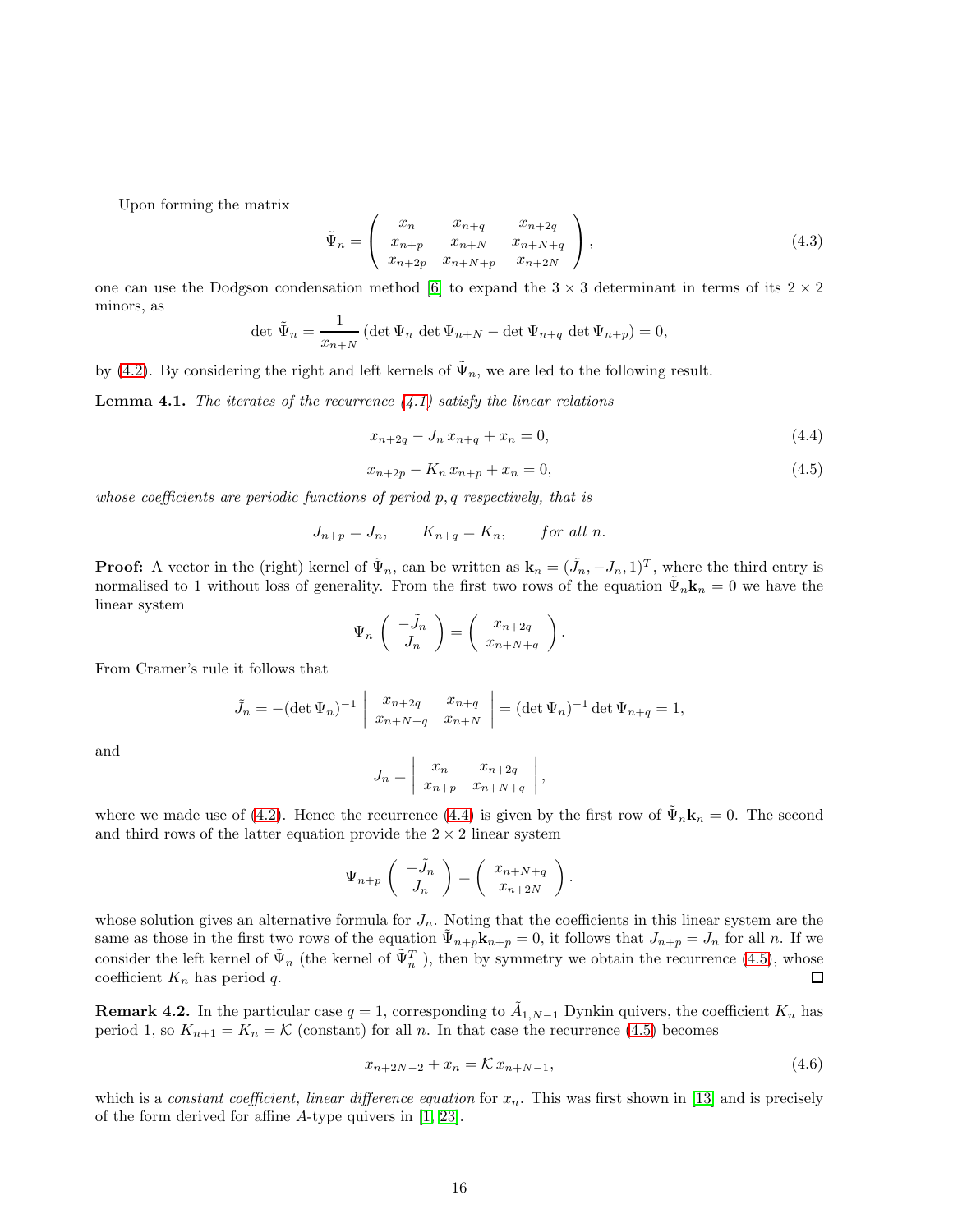The quantity K in [\(4.6\)](#page-15-2) can be considered as a Laurent polynomial of the initial data  $x_1, x_2, \ldots, x_N$  for the map  $\varphi$  associated with [\(4.1\)](#page-14-1); from [\(4.6\)](#page-15-2) this is obtained explicitly by repeatedly using the nonlinear recurrence in order to write K in terms of lower order iterates until it is given in terms of the N initial data. Moreover, the fact that it is independent of n means that K is a first integral of  $\varphi$ .

In the case of general coprime p, q, it is straightforward to obtain first integrals of the map  $\varphi$  corresponding to [\(4.1\)](#page-14-1). Indeed, the orbit of  $J_1$  under the action of  $\varphi$  generates p functions  $J_1, J_2, \ldots, J_p$ , which can be written as rational functions of the  $N$  initial data via back-substitution in the relation

<span id="page-17-0"></span>
$$
J_n = \frac{x_n + x_{n+2q}}{x_{n+q}}.\t(4.7)
$$

Clearly any cyclically symmetric function of  $J_1, J_2, \ldots, J_p$  is a first integral of  $\varphi$  and the first p elementary symmetric functions of these variables are independent functions of the  $J_n$ . Given that  $J_1, J_2, \ldots, J_p$  are functionally independent as functions of  $x_1, x_2, \ldots, x_N$ , any p independent cyclically symmetric functions of the  $J_n$  can be picked as first integrals. Similarly, the action of  $\varphi$  generates the functions  $K_1, K_2, \ldots, K_q$ , and any q independent cyclically symmetric functions of them provide another set of independent first integrals of  $\varphi$ . This gives a total of  $p+q = N$  first integrals. These cannot all be functionally independent, because that would imply that the map is periodic. However, the generic orbit generated by [\(4.1\)](#page-14-1) is not periodic. Below we describe a single functional relation between these first integrals (equation [\(4.12\)](#page-16-0) below), by considering the monodromy properties of the linear relations [\(4.4\)](#page-15-0) and [\(4.5\)](#page-15-1).

**Remark 4.3.** The existence of  $N-1$  independent first integrals  $\mathcal{I}_j$ , together with the volume form  $\Omega$  in [\(2.17\)](#page-5-6), means that the map  $\varphi$  is Liouville integrable in a rather elementary sense. By applying a method in [\[4\]](#page-47-11), one can pick, say, the first  $N-2$  integrals and obtain a Poisson bivector field  $\hat{J}$  which is invariant (or anti-invariant, for odd  $N$ ), namely

$$
\hat{\mathcal{J}} = \hat{\Omega} \lrcorner d\mathcal{I}_1 \lrcorner \ldots \lrcorner d\mathcal{I}_{N-2},
$$

<span id="page-17-2"></span>where the N-vector field  $\hat{\Omega}$  is defined by  $\hat{\Omega} \square \Omega = 1$ . By construction, this Poisson structure has Casimirs  $\mathcal{I}_i$ for  $j = 1, \ldots, N-2$ , and restricting to the two-dimensional symplectic leaves one has an integrable system with one degree of freedom, with  $\mathcal{I}_{N-1}$  being the independent first integral. However, we shall see that the Poisson structure coming from the two-form [\(2.10\)](#page-4-4) leads to more interesting integrable systems.

#### 4.2 Monodromy matrices and linear relations with constant coefficients

The relation [\(4.4\)](#page-15-0) implies that the matrix  $\Psi_n$  satisfies

$$
\Psi_{n+q} = \Psi_n \mathbf{L}_n, \qquad \mathbf{L}_n = \begin{pmatrix} 0 & -1 \\ 1 & J_n \end{pmatrix}.
$$
\n(4.8)

Upon taking the ordered product of the  $L_n$  over p steps, shifting by q each time, we have the monodromy matrix

$$
\mathbf{M}_n := \mathbf{L}_n \mathbf{L}_{n+q} \dots \mathbf{L}_{n+(p-1)q} = \Psi_n^{-1} \Psi_{n+pq}.
$$
\n(4.9)

On the other hand, the recurrence [\(4.5\)](#page-15-1) yields

$$
\Psi_{n+p} = \hat{\mathbf{L}}_n \Psi_n, \qquad \hat{\mathbf{L}}_n = \begin{pmatrix} 0 & 1 \\ -1 & K_n \end{pmatrix}, \tag{4.10}
$$

which gives another monodromy matrix

<span id="page-17-1"></span>
$$
\hat{\mathbf{M}}_n := \hat{\mathbf{L}}_{n+(q-1)p} \dots \hat{\mathbf{L}}_{n+p} \hat{\mathbf{L}}_n = \Psi_{n+pq} \Psi_n^{-1}.
$$
\n(4.11)

The cyclic property of the trace implies that

$$
\mathcal{K}_n := \text{tr}\,\mathbf{M}_n = \text{tr}\,\hat{\mathbf{M}}_n. \tag{4.12}
$$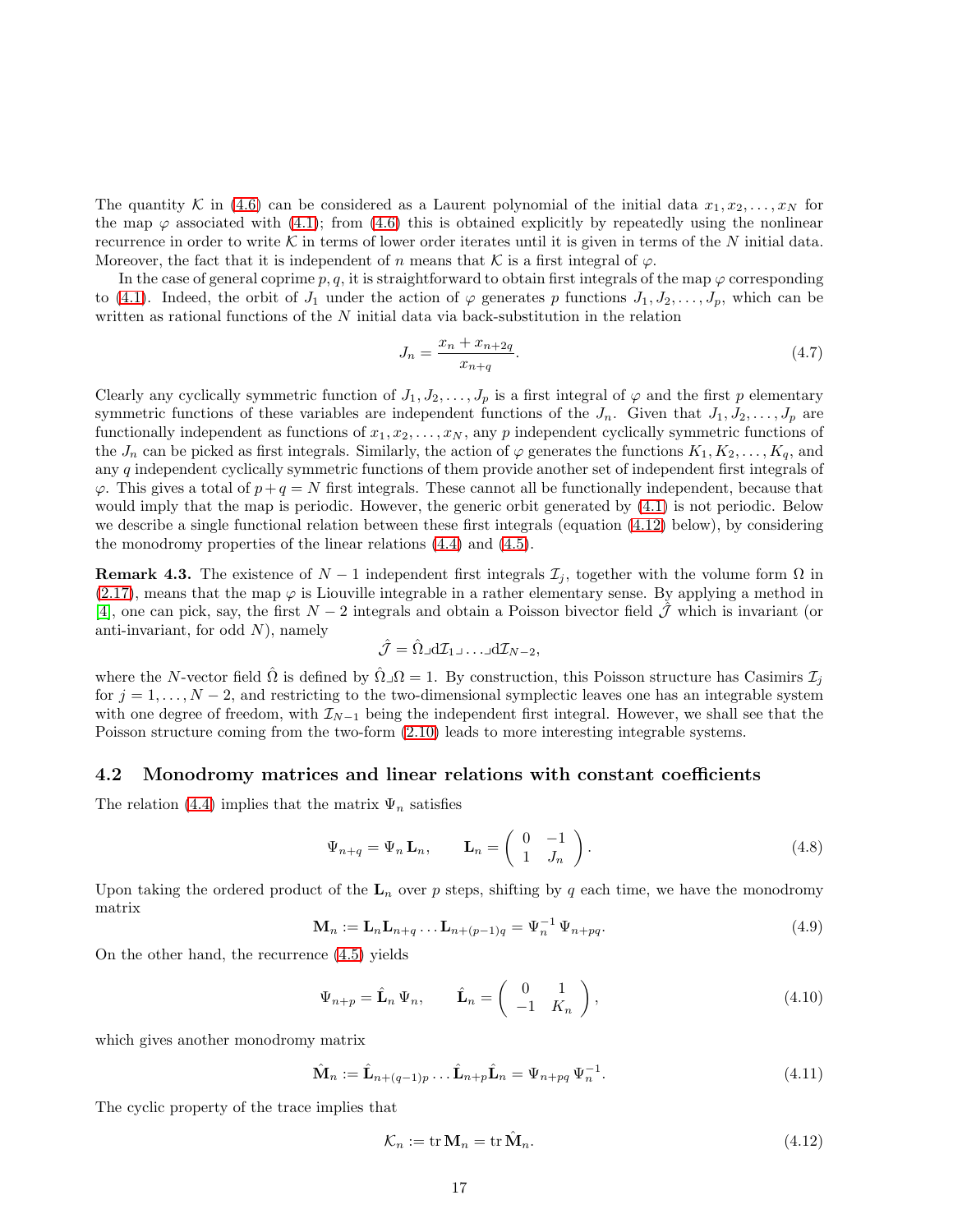<span id="page-18-0"></span>Also, since  $\mathbf{L}_n$  has period p, shifting  $n \to n + p$  in [\(4.9\)](#page-16-1) and taking the trace implies that  $\mathcal{K}_{n+p} = \mathcal{K}_n$ . Similarly, from [\(4.11\)](#page-16-2) we have  $\mathcal{K}_{n+q} = \mathcal{K}_n$ . Now the periods p and q are coprime, and since  $\mathcal{K}_n$  has both these periods it follows that  $\mathcal{K}_n = \mathcal{K}$  =constant, for all n, hence  $\mathcal K$  is an invariant of  $\varphi$ .

From the expression [\(4.9\)](#page-16-1) it further follows that K is a cyclically symmetric function of the  $J_n$ ,  $n =$  $1, \ldots, p$ , while from [\(4.11\)](#page-16-2) it is also a cyclically symmetric function of the  $K_n$ ,  $n = 1, \ldots, q$ . Thus we see that the equality of the traces in [\(4.12\)](#page-16-0) provides the aforementioned functional relation between these two sets of functions.

We are now ready to show that in general the iterates of [\(4.1\)](#page-14-1) satisfy a linear relation with constant coefficients. The existence of such a relation follows immediately from [\(4.4\)](#page-15-0) or [\(4.5\)](#page-15-1), by applying Lemma [3.10,](#page-12-1) but the monodromy matrices provide more detailed information about the coefficients.

**Theorem 4.4.** The iterates of the nonlinear recurrence  $(4.1)$  satisfy the linear relation

$$
x_{n+2pq} + x_n = \mathcal{K} x_{n+pq},\tag{4.13}
$$

where K is the first integral defined by [\(4.12\)](#page-16-0), with  $\mathcal{K}_n = \mathcal{K}$  for all n.

**Proof:** Using [\(4.9\)](#page-16-1) we see that  $\Psi_{n+pq} = \Psi_n \mathbf{M}_n$ , so  $\Psi_{n+2pq} = \Psi_n \mathbf{M}_n \mathbf{M}_{n+pq} = \Psi_n \mathbf{M}_n^2$  by periodicity. Noting that  $\mathbf{M}_n$  is a 2 × 2 matrix, with det  $\mathbf{M}_n = 1$  and tr $\mathbf{M}_n = \mathcal{K}$ , yields (by Cayley-Hamilton)

$$
\Psi_{n+2pq} - \mathcal{K}\Psi_{n+pq} + \Psi_n = \Psi_n(\mathbf{M}_n^2 - \mathcal{K}\mathbf{M}_n + \mathbf{I}) = 0.
$$

The  $(1, 1)$  component of this equation is just  $(4.13)$ .

By making use of the Chebyshev polynomials of the first and second kind, defined by  $T_n(\zeta) = \cos(n\theta)$  and  $U_n(\zeta) = \sin((n+1)\theta)/\sin\theta$ , respectively, for  $\zeta = \cos\theta$ , the linear equation [\(4.13\)](#page-17-0) yields an exact expression for the iterates of the nonlinear recurrence.

**Corollary 4.5** (Chebyshev polynomials). The recurrence  $(4.1)$  has the explicit solution

<span id="page-18-1"></span>
$$
x_{i+npq} = x_i T_n(\mathcal{K}/2) + \left(x_{i+pq} - \frac{x_i \mathcal{K}}{2}\right) U_{n-1}(\mathcal{K}/2), \qquad i = 1, \dots, pq-1, \qquad \text{for all } n. \tag{4.14}
$$

#### 4.3 The structure of monodromy matrices

Here we give some relations between the elements of  $M_n$ , which provide properties of a natural Poisson tensor associated with the functions  $J_i$ . Analogous results regarding  $\hat{M_n}$  and  $K_i$  also hold, since the structure of  $M_n$ and  $\hat{\mathbf{M}}_n$  is the same up to switching  $p \leftrightarrow q$ ,  $J_i \leftrightarrow K_i$  and taking the transpose. To simplify the presentation, we concentrate on the case of  $P_N^{(1)}$ . (Similar results hold for  $P_{2m}^{(q)}$ , with  $p + q = 2m$  and  $p, q$  coprime.) The remarkable fact is that (when  $N$  is even) these properties of the Poisson bracket are derived directly from the monodromy matrix. In subsection [4.4](#page-19-0) we proceed to show how the Poisson algebra of the  $J_i$  is derived from the Poisson bracket between the coordinates  $x_j$ .

For the case  $q = 1$ , we denote the matrix  $\mathbf{M}_n = \mathbf{L}_n \mathbf{L}_{n+1} \cdots \mathbf{L}_{n+p-1}$  by  $\mathbf{M}_n^{(2m)}$ , when  $p = 2m - 1, m \ge 1$ , and  $\mathbf{M}_n^{(2m+1)}$ , when  $p = 2m, m \ge 1$ .

It is important in the calculations below that  $\mathbf{M}_n^{(p+1)}$  depends only upon the variables  $J_n, \ldots, J_{n+p-1}$ . For the moment, this is not really a monodromy matrix, if we do not assume any periodicity. The calculations below give a recursive procedure for building the matrices  $\mathbf{M}_n^{(2m)}$  and  $\mathbf{M}_n^{(2m+1)}$ .

The recursion  $\mathbf{M}_n^{(p+3)} = \mathbf{M}_n^{(p+1)} \mathbf{L}_{n+p+1}$ , with the short-hand notation  $A = A_n^{(p+1)}$ ,  $\tilde{A} = A_n^{(p+3)}$ , etc., leads to

$$
\tilde{A} = J_{n+p}B - A, \quad \tilde{B} = (J_{n+p}J_{n+p+1} - 1)B - J_{n+p+1}A,
$$
  
\n
$$
\tilde{C} = J_{n+p}D - C, \quad \tilde{D} = (J_{n+p}J_{n+p+1} - 1)D - J_{n+p+1}C,
$$
\n(4.15)

so that  $\tilde{\mathcal{K}} = -\mathcal{K} + J_{n+p}B - J_{n+p+1}C + J_{n+p}J_{n+p+1}D$ .

 $\Box$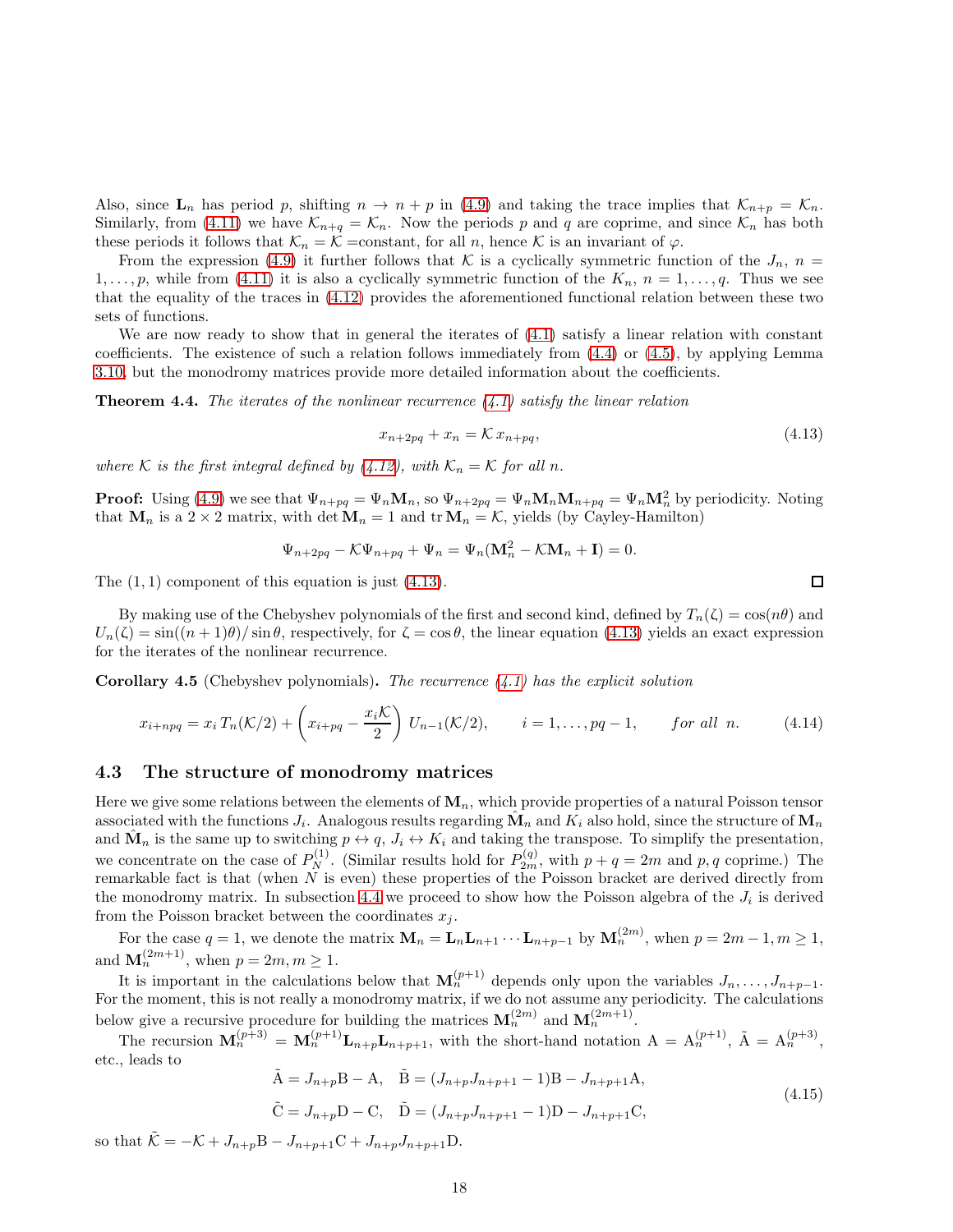**Lemma 4.6** (Relations for  $\tilde{M}$ ). The components of  $M_n^{(p+1)}$  satisfy the relations

$$
\frac{\partial A_n^{(p+1)}}{\partial J_n} = \frac{\partial B_n^{(p+1)}}{\partial J_n} = 0, \quad A_n^{(p+1)} = -\frac{\partial C_n^{(p+1)}}{\partial J_n}, \quad B_n^{(p+1)} = -\frac{\partial \mathcal{K}^{(p+1)}}{\partial J_n}, \quad C_n^{(p+1)} = \frac{\partial \mathcal{K}^{(p+1)}}{\partial J_{n+p-1}},
$$

where  $\mathcal{K}^{(p+1)} = \mathcal{A}_n^{(p+1)} + \mathcal{D}_n^{(p+1)}$ .

**Proof:** We just prove this for the even case. For  $m = 1$ ,  $\mathbf{M}_n^{(2)} = \mathbf{L}_n$ , which clearly satisfies these relations. The recursion [\(4.15\)](#page-17-1) provides us with an inductive step. We have

$$
\frac{\partial \tilde{\mathbf{A}}}{\partial J_n} = J_{n+2m-1} \frac{\partial \mathbf{B}}{\partial J_n} - \frac{\partial \mathbf{A}}{\partial J_n} = 0, \quad \frac{\partial \tilde{\mathbf{B}}}{\partial J_n} = (J_{n+2m-1} J_{n+2m} - 1) \frac{\partial \mathbf{B}}{\partial J_n} + J_{n+2m} \frac{\partial \mathbf{A}}{\partial J_n} = 0.
$$

Then

$$
\frac{\partial \tilde{C}}{\partial J_n} = J_{n+2m-1} \frac{\partial \mathcal{K}}{\partial J_n} - \frac{\partial C}{\partial J_n} = A - J_{n+2m-1}B = -\tilde{A},
$$

where we have used  $\frac{\partial D}{\partial J_n} = \frac{\partial (A+D)}{\partial J_n}$  $\frac{A+D}{\partial J_n} = \frac{\partial \mathcal{K}}{\partial J_n}$ , and  $\frac{\partial \tilde{\mathcal{K}}}{\partial J_{n+2m}} = -C + J_{n+2m-1}D = \tilde{C}$ . Finally

$$
\frac{\partial \tilde{K}}{\partial J_n} = -\frac{\partial K}{\partial J_n} + J_{n+2m-1} \frac{\partial B}{\partial J_n} - J_{n+2m} \frac{\partial C}{\partial J_n} + J_{n+2m-1} J_{n+2m} \frac{\partial K}{\partial J_n}
$$
  
=  $(J_{n+2m-1} J_{n+2m} - 1) \frac{\partial K}{\partial J_n} + J_{n+2m} A = -(J_{n+2m-1} J_{n+2m} - 1)B + J_{n+2m} A = -\tilde{B},$ 

where again we have used  $\frac{\partial \mathbf{D}}{\partial J_n} = \frac{\partial \mathcal{K}}{\partial J_n}$ .

<span id="page-19-2"></span>We can use the above relations to form recursion operators which can be used to build the functions  $\mathcal{K}^{(p+1)}$ . Starting with  $\mathcal{K}^{(2)} = J_n$  and  $\mathcal{K}^{(3)} = J_n J_{n+1} - 2$ , we can use  $\mathcal{K}^{(p+3)} = \mathcal{R}^{(p)} \mathcal{K}^{(p+1)}$ , where the recursion operator is

<span id="page-19-0"></span>
$$
\mathcal{R}^{(p)} = J_{n+p}J_{n+p+1} \frac{\partial^2}{\partial J_n \partial J_{n+p-1}} - J_{n+p} \frac{\partial}{\partial J_n} - J_{n+p+1} \frac{\partial}{\partial J_{n+p-1}} + (J_{n+p}J_{n+p+1} - 1). \tag{4.16}
$$

 $\Box$ 

**Remark 4.7.** An alternative formula for  $K$  is given by a link with the dressing chain:

<span id="page-19-1"></span>
$$
\mathcal{K} = \prod_{j=1}^p \left( 1 - \frac{\partial^2}{\partial J_j \partial J_{j+1}} \right) \prod_{k=1}^p J_k.
$$

When p is odd, this formula follows from the results in [\[38\]](#page-48-13), by setting  $\beta_i \to 0$  and  $g_i \to J_i$ .

#### 4.3.1 Link with the Poisson structure

In the case  $N = 2m$ , we can use the monodromy matrix to build the Poisson bracket for the functions  $J_n$ ,  $K_n$ . Staying within the context of one quiver  $P_{2m}^{(1)}$  for fixed m, we now reinstate the periodicity  $\mathbf{L}_{n+p} = \mathbf{L}_n$ .

From [\(4.9\)](#page-16-1), by periodicity, for all k and n we have

$$
\mathbf{M}_{n+k}\mathbf{L}_{n+k}=\mathbf{L}_{n+k}\mathbf{M}_{n+k+1}.
$$

When  $k = 0$ , this implies

$$
A_{n+1} = D_n - J_n C_{n+1}, \quad B_{n+1} + C_n = J_n (D_n - D_{n+1}), \quad C_{n+1} = -B_n, \quad D_{n+1} = A_n - J_n B_n.
$$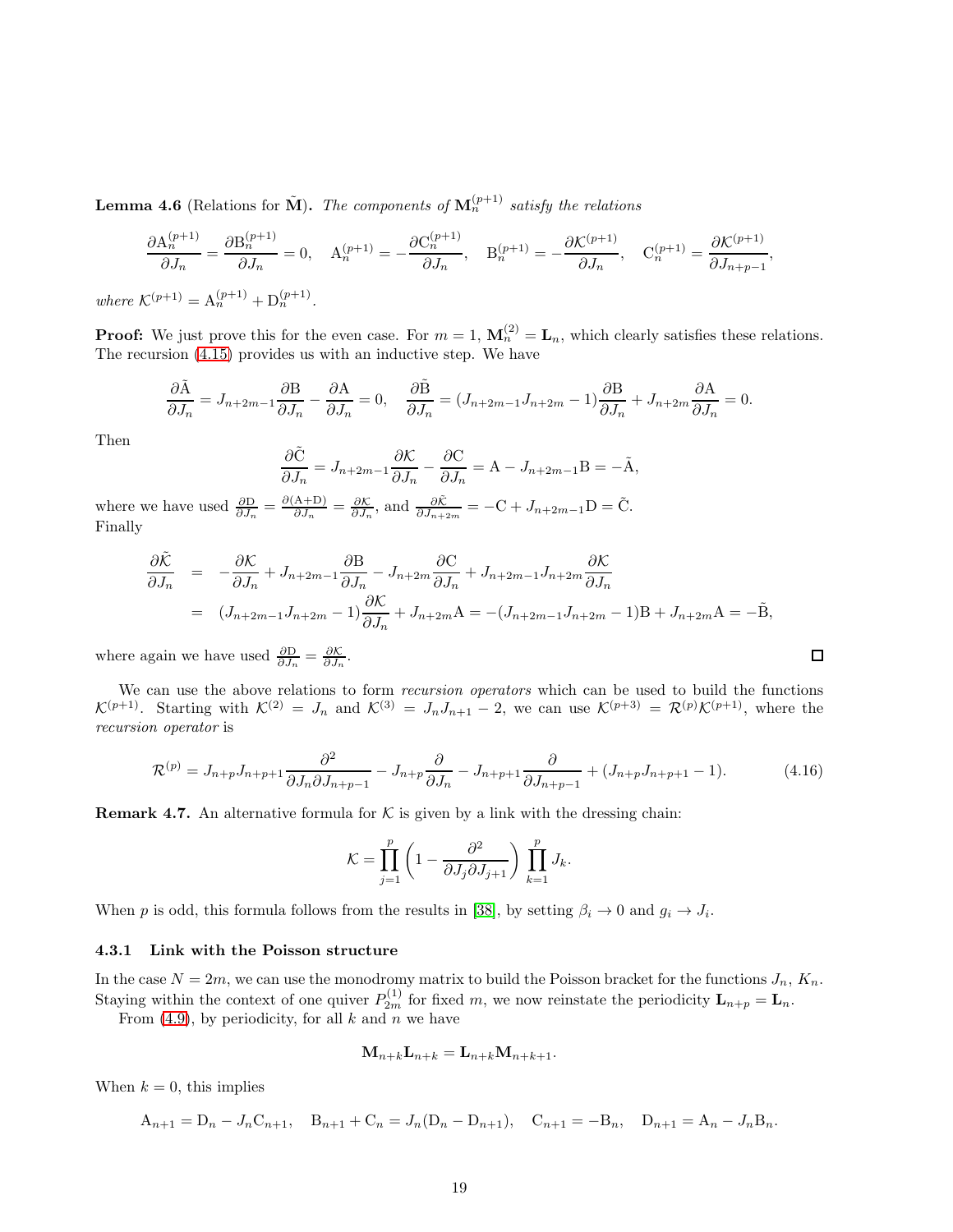Shifting n, we can write  $C_n = -B_{n-1} = -B_{n+p-1}$ . Only two of the remaining equations are independent, leading to

<span id="page-20-1"></span>
$$
J_n B_n = A_n - D_{n+1}, \quad B_{n+p-1} - B_{n+1} = J_n (D_{n+1} - D_n).
$$

The equations for  $k \neq 0$  are obtained by shifting the indices. The first equation leads to

$$
\sum_{k=1}^{p-1}(-1)^{k+1}J_{n+k}B_{n+k} = \sum_{k=1}^{p-1}(-1)^{k+1}(A_{n+k} - D_{n+k+1}) = A_{n+1} - A_{n+p} = A_{n+1} - A_n,
$$

<span id="page-20-0"></span>since the remaining sum consists of

<span id="page-20-2"></span>
$$
\sum_{j=1}^{m-1} (A_{n+2j+1} + D_{n+2j+1}) - \sum_{j=1}^{m-1} (A_{n+2j} + D_{n+2j}) = (m-1)\mathcal{K} - (m-1)\mathcal{K} = 0.
$$

On the other hand  $B_{n+p-1} - B_{n+1} = J_n(D_{n+1} - D_n)$ , so

$$
J_n\sum_{k=1}^{p-1}(-1)^{k+1}J_{n+k}B_{n+k}+B_{n+p-1}-B_{n+1}=J_n(A_{n+1}-A_{n+p}+D_{n+1}-D_n)=0.
$$

If we take cyclic permutations, we obtain a matrix equation of the form

<span id="page-20-3"></span>
$$
(\mathbf{P}^{(2)} + \mathbf{P}^{(0)})\mathbf{b} = 0
$$
, with  $\mathbf{b} = (B_n, B_{n+1}, \dots, B_{n+p-1})^T = -\nabla \mathcal{K}$ ,

where the components of the matrix  $\mathbf{P}^{(2)} + \mathbf{P}^{(0)}$  are those of the Poisson tensor in Lemma [4.9](#page-20-0) below, and we have used the formula  $B_n = -\frac{\partial \mathcal{K}}{\partial J_n}$  for all n, coming from Lemma [4.6.](#page-18-0)

We can summarise these results in

**Theorem 4.8.** The function K, defined by  $(4.12)$  is the Casimir of the Poisson bracket of Lemma [4.9:](#page-20-0)

<span id="page-20-4"></span>
$$
(\mathbf{P}^{(2)} + \mathbf{P}^{(0)})\nabla \mathcal{K} = 0.
$$

#### 4.4 Poisson brackets and Liouville integrability for  $P_{2m}^{(1)}$ 2m

It was proved in [\[14\]](#page-47-12) that the linearisable maps coming from the primitives  $P_N^{(1)}$  (the  $\tilde{A}_{1,N-1}$  Dynkin quivers) are Liouville integrable when  $N$  is even. We give the proof here, since it is the basis for understanding the integrability of the maps for the other  $P_N^{(q)}$  quivers.

The proof starts from the Poisson bracket for the cluster variables. The matrix  $B$  in this case is nondegenerate, having the form

$$
B = \tau_N - \tau_N^T, \quad \text{with} \quad \tau_N = \sum_{r=1}^{N-1} \mathbf{E}_{r+1,r} - \mathbf{E}_{1,N}, \tag{4.17}
$$

where  $\mathbf{E}_{r,s}$  denotes an element of the standard basis for  $gl(N)$ . The "skew rotation" matrix  $\tau_N$  plays an important role in the classification presented in [\[13\]](#page-47-1). The matrix [\(4.17\)](#page-19-1) for  $N = 4$  is obtained by setting  $c = 0$  in  $(2.14)$ .

By Theorem [2.6,](#page-5-0) the map is symplectic, and hence there is a nondegenerate Poisson bracket of the form  $(2.6)$ , with  $C = B^{-1}$ , up to scaling. In accordance with [\[14\]](#page-47-12), we take

<span id="page-20-6"></span><span id="page-20-5"></span>
$$
C = \tau_N^T + (\tau_N^T)^3 + \cdots + (\tau_N^T)^{N-1} = \sum_{s=1}^N \sum_{r=1}^{N-2s+1} (\mathbf{E}_{r,r+2s-1} - \mathbf{E}_{r+2s-1,r}),
$$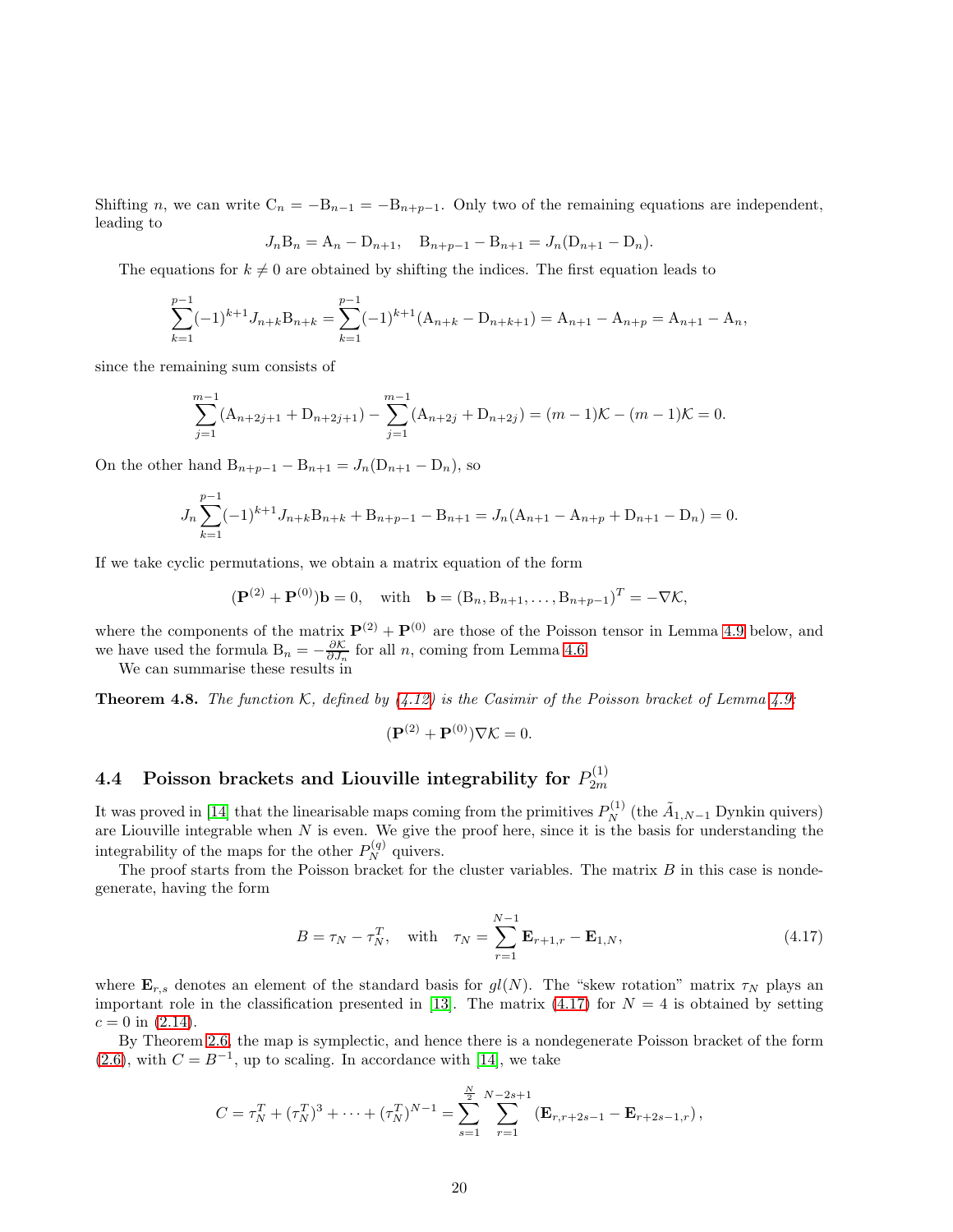so that  $CB = 2I$ , which gives

<span id="page-21-6"></span><span id="page-21-3"></span>
$$
\{x_j, x_k\} = \begin{cases} \operatorname{sgn}(k-j) x_j x_k, & k-j \text{ odd,} \\ 0 & \text{otherwise,} \end{cases}
$$
 (4.18)

for  $j, k = 1, \ldots, N$ , with sgn denoting the sign function.

The key to the Liouville integrability of the  $P_N^{(1)}$  maps is the expression of the Poisson bracket between the periodic functions  $J_n$ , which appeared in [\[21\]](#page-48-7) (for  $N = 4$ ) and [\[14\]](#page-47-12) (for general even  $N = 2m$ ).

**Lemma 4.9.** For even  $N = p + 1$  and  $q = 1$ , the functions  $J_n$  given by [\(4.7\)](#page-16-3) define a Poisson subalgebra of codimension one in the algebra  $(4.18)$ , with brackets

$$
\{J_j, J_k\} = 2\operatorname{sgn}(k-j)(-1)^{j+k+1}J_jJ_k + 2(\delta_{j,k+1} - \delta_{j+1,k} + \delta_{j+p-1,k} - \delta_{j,k+p-1}),\tag{4.19}
$$

for  $j, k = 1, \ldots, p$ .

The bracket for the  $J_n$  is clearly a sum  $\{ , \} = \{ , \} _2 + \{ , \} _0$ , corresponding to the splitting of the Poisson tensor into homogeneous parts  $\mathbf{P}^{(2)} + \mathbf{P}^{(0)}$ , as in Theorem [4.8.](#page-19-2) The quadratic bracket  $\{ , \}_2$  is log-canonical, while the degree zero bracket can be defined simply by specifying its only non-zero terms as

<span id="page-21-2"></span>
$$
\{J_{j+1}, J_j\}_0 = 2 = -\{J_j, J_{j+1}\}_0 \tag{4.20}
$$

for all j mod  $p = 2m - 1$ . Since [\(4.19\)](#page-20-2) is still a Poisson bracket after scaling  $J_j \to \mu J_j$  for arbitrary  $\mu$ , the brackets  $\{,\}_0$  and  $\{,\}_2$  are compatible, so define a bi-Hamiltonian structure. This means that one can use the standard bi-Hamiltonian chain [\[26\]](#page-48-14), defining a sequence of functions  $\mathcal{I}_i$  which satisfy

<span id="page-21-1"></span>
$$
\{\mathcal{I}_j, \mathcal{I}_k\}_0 = 0 = \{\mathcal{I}_j, \mathcal{I}_k\}_2, \quad \text{for all} \quad j, k,
$$

where the sequence starts from  $\mathcal{I}_0 = \sum_j J_j$ , the Casimir of the bracket  $\{,\}_0$  given by  $(4.20)$ , and finishes with  $\mathcal{I}_{m-1} = \prod_j J_j$ , the Casimir of  $\{,\}_2$ . By Theorem [4.8,](#page-19-2) the function K defined by [\(4.12\)](#page-16-0) is the generating function for these integrals, so that

<span id="page-21-4"></span><span id="page-21-0"></span>
$$
\mathcal{K} = \sum_{j=0}^{m-1} (-1)^{m+j+1} \mathcal{I}_j,\tag{4.21}
$$

where  $\mathcal{I}_j$  is the term of degree  $2j+1$  in the variables  $J_i$ . Since these integrals commute with respect to both brackets, they commute with respect to the sum  $\{ , \}_2 + \{ , \}_0$ , and hence provide m commuting integrals for the map  $\varphi$  of the variables  $x_j$  in even dimension N, which implies that the map is Liouville integrable.

In summary, we have

**Theorem 4.10.** For  $N = 2m$  and  $q = 1$  the map  $\varphi$  defined by [\(4.1\)](#page-14-1) has m functionally independent Poisson commuting integrals, given by the terms of each odd homogeneous degree in the quantity  $K$ , as given by equation [\(4.21\)](#page-20-4). The map is also superintegrable, having a total of  $N-1$  independent first integrals.

As discussed in subsection [4.2,](#page-16-4) extra first integrals are obtained by choosing  $m - 1$  additional cyclically symmetric functions of  $J_1, \ldots, J_p$ .

#### 4.5 Primitives of the form  $P_{2m}^{(1)}$ 2m+1

The recurrences [\(4.1\)](#page-14-1) for  $p = 2m$  and  $q = 1$  are given by

<span id="page-21-5"></span>
$$
x_{n+2m+1} x_n = x_{n+2m} x_{n+1} + 1. \tag{4.22}
$$

The formula  $(4.17)$  still holds, but now the matrix B is singular. It has a one-dimensional kernel, spanned by the vector  $\mathbf{u} = (1, -1, \dots, 1, -1, 1)^T$ , which generates the scaling symmetry

$$
x_j \to \lambda^{(-1)^{j+1}} x_j, \qquad \lambda \in \mathbb{C}^*, \tag{4.23}
$$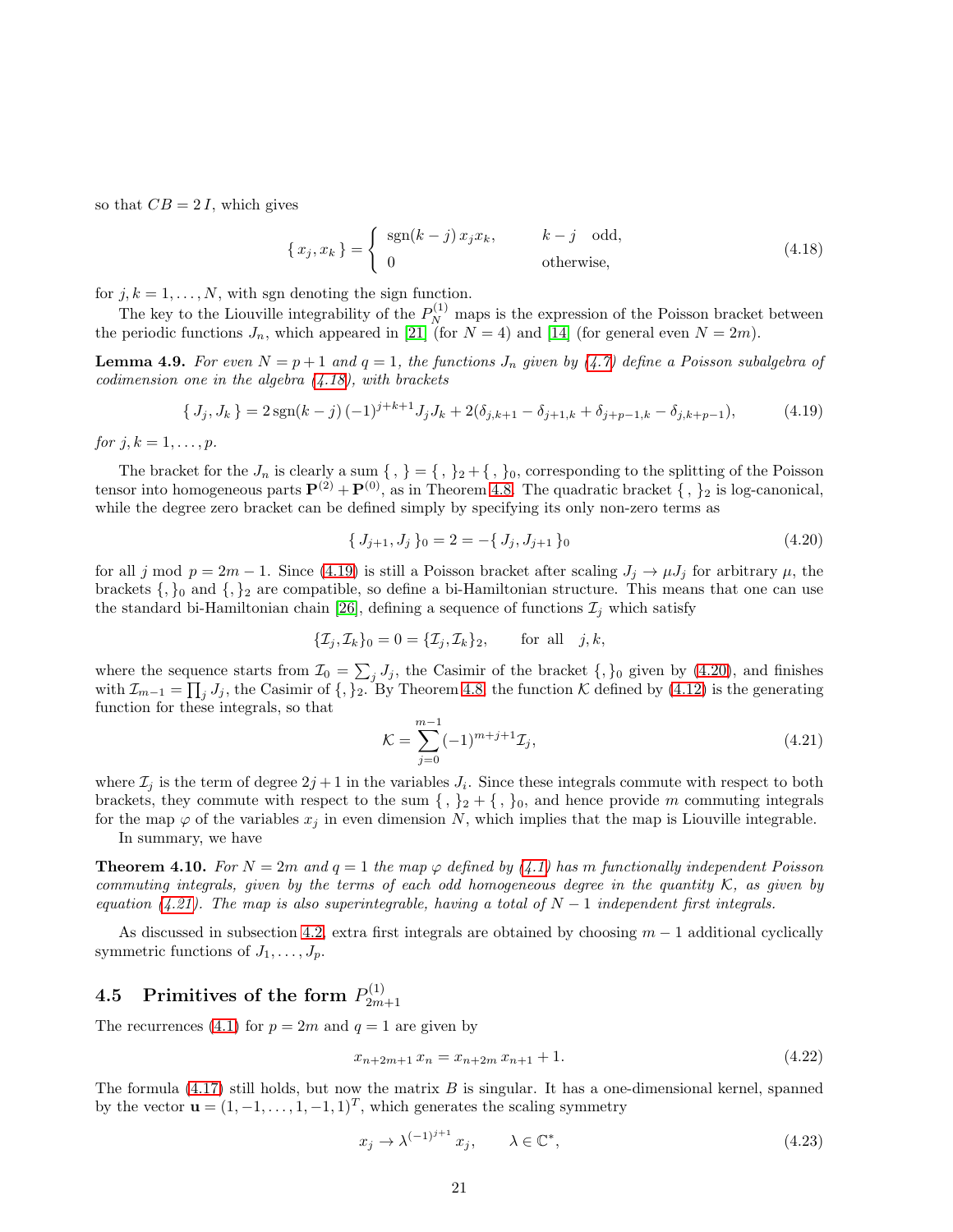<span id="page-22-0"></span>and im  $B$  is spanned by

$$
\mathbf{v}_j = \mathbf{e}_j + \mathbf{e}_{j+1}, \qquad j = 1, \dots, 2m,
$$
\n
$$
(4.24)
$$

where  $\mathbf{e}_i$  is the jth standard basis vector. Hence, by Lemma [2.7,](#page-6-2) the coordinates

$$
y_j = x_j x_{j+1}, \qquad j = 1, \dots, 2m,\tag{4.25}
$$

are invariant under the scaling [\(4.23\)](#page-20-5), and the degenerate form [\(2.10\)](#page-4-4) pushes forward to a symplectic form  $(2.22)$  in dimension 2m, whose coefficients  $\hat{b}_{jk}$  are the matrix elements of

$$
\hat{B} = \tau_{2m} - \tau_{2m}^2 + \tau_{2m}^3 - \dots + \tau_{2m}^{2m-1},
$$

where  $\tau_{2m}$  is the  $2m \times 2m$  version of  $\tau_N$ . The inverse of this is the skew-symmetric matrix

$$
\hat{B}^{-1} = \tau_{2m}^T + (\tau_{2m}^T)^2 + (\tau_{2m}^T)^3 + \cdots + (\tau_{2m}^T)^{2m-1},
$$

with all components above the diagonal equal to 1, giving a nondegenerate Poisson bracket for the  $y_j$ , i.e.

$$
\{y_j, y_k\} = \text{sgn}(k-j) \, y_j y_k, \qquad 1 \le j, k \le 2m. \tag{4.26}
$$

<span id="page-22-3"></span>Upon applying the rest of Theorem [2.6,](#page-5-0) we see that  $(4.22)$  induces a symplectic map on the variables  $y_i$ , given (for  $m \geq 2$ ) by

<span id="page-22-1"></span>
$$
\hat{\varphi}: (y_1, y_2, \dots, y_{2m-1}, y_{2m}) \mapsto (y_2, y_3, \dots, y_{2m}, y_{2m+1}), \qquad (4.27)
$$

where

$$
y_{2m+1} = y_2 y_4 \cdots y_{2m} (y_2 y_4 \cdots y_{2m} + y_3 \cdots y_{2m-1})/(y_1 y_3^2 \cdots y_{2m-1}^2).
$$

The map is simpler for the case  $m = 1$ , given in Example [4.11](#page-22-0) below.

By the general discussion above, the iterates  $x_n$  satisfy the linear relation [\(4.6\)](#page-15-2), where K is the trace of the monodromy matrix  $M_n$ . The latter is given in terms of the quantities

$$
J_n = \frac{x_n + x_{n+2}}{x_{n+1}}, \qquad n = 1, \dots, 2m,
$$
\n(4.28)

which cycle with period 2m under the action of the recurrence [\(4.22\)](#page-20-6). The polynomial K can be expanded as

<span id="page-22-2"></span>
$$
\mathcal{K} = \sum_{j=0}^{m} (-1)^{m+j} \mathcal{I}_j, \quad \text{where} \quad \mathcal{I}_0 = 2,
$$
\n(4.29)

and each polynomial  $\mathcal{I}_j$  is homogeneous of degree  $2j$  in the variables  $J_n$ . The non-trivial homogeneous components  $\mathcal{I}_1, \ldots, \mathcal{I}_m$  provide m first integrals for [\(4.22\)](#page-20-6), and an additional m independent first integrals can be obtained by choosing cyclically symmetric functions of  $J_n$  for each odd degree  $1, 3, \ldots, 2m - 1$ .

However, not all of these first integrals reduce to functions on the 2m-dimensional symplectic manifold with coordinates  $y_j$ . Note that the scaling symmetry [\(4.23\)](#page-20-5) acts on the variables [\(4.28\)](#page-21-0) according to

$$
J_n \longrightarrow \lambda^{2(-1)^{n+1}} J_n. \tag{4.30}
$$

Applying this to the formula  $(4.16)$  shows that each component of K is invariant under scaling, which means that the m first integrals  $\mathcal{I}_1, \ldots, \mathcal{I}_m$  can be rewritten as functions of the scale-invariant variables  $y_i$ . The Liouville integrability of the map  $(4.27)$  then follows, provided that these m functions are in involution with respect to the bracket  $(4.26)$ . We shall not pursue the case of general m further here, but content ourselves with presenting some low-dimensional examples.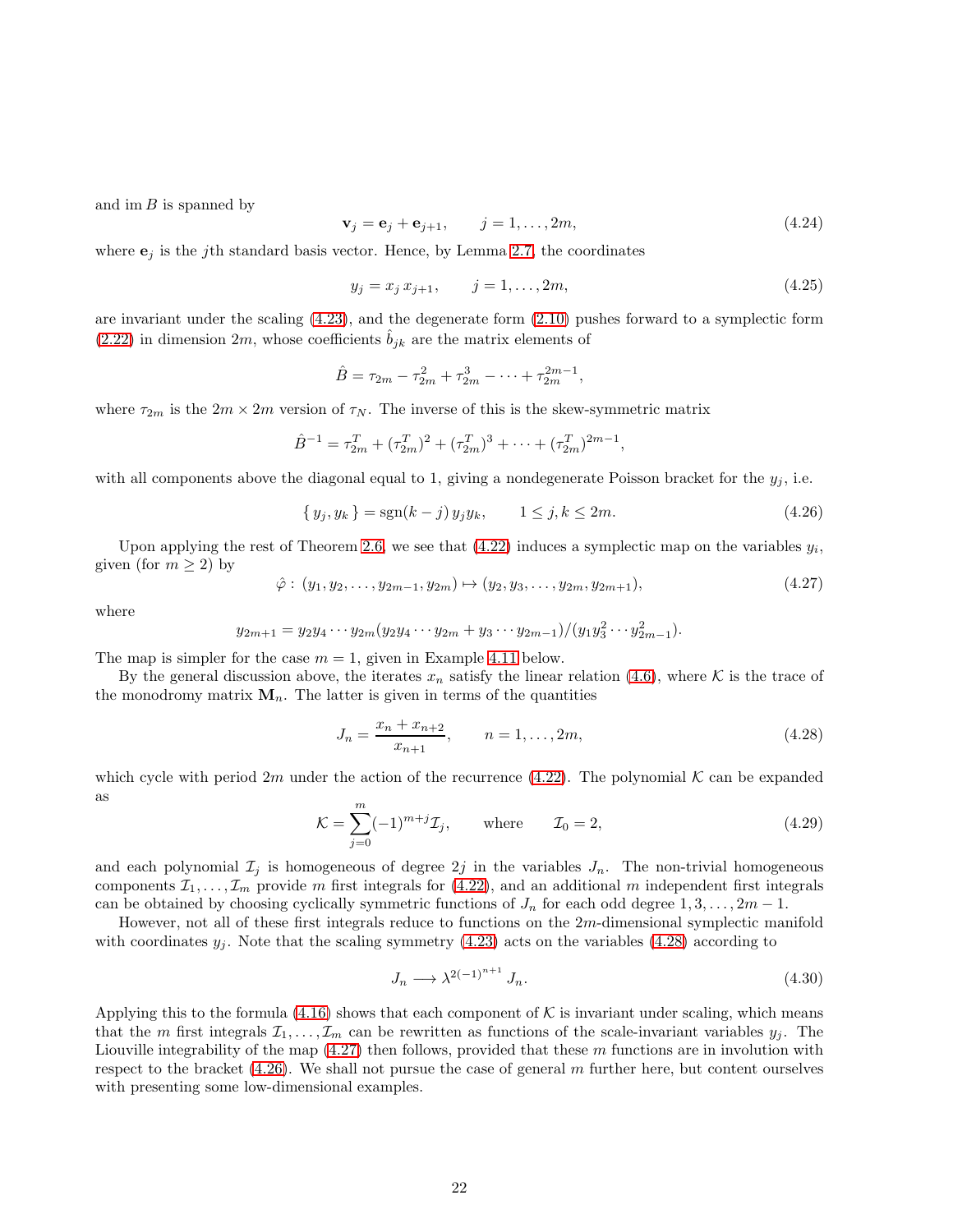**Example 4.11** (The primitive  $P_3^{(1)}$ ). For  $m = 1$  the map  $\varphi$  for the  $x_j$  variables is [\(2.8\)](#page-3-3), which is associated with  $P_3^{(1)}$ , the affine  $A_2^{(1)}$  Dynkin quiver. The matrix B has rank two, so in terms of the variables  $y_j$  given by [\(4.25\)](#page-21-3) the symplectic form has the log-canonical form [\(2.26\)](#page-8-1), and the induced map of the plane is

$$
\hat{\varphi}:\qquad \left(\begin{array}{c}y_1\\y_2\end{array}\right)\mapsto \left(\begin{array}{c}y_2\\y_2(y_2+1)/y_1\end{array}\right).
$$

Symmetric functions of the period 2 quantities

<span id="page-23-0"></span>
$$
J_1 = \frac{x_1 + x_3}{x_2}, \ \ J_2 = \frac{x_1 x_2 + x_2 x_3 + 1}{x_1 x_3}
$$

give two first integrals for the map [\(2.8\)](#page-3-3), namely

$$
J_1 + J_2
$$
 and  $\mathcal{I}_1 = J_1 J_2 = \mathcal{K} + 2 = \frac{(y_1 + y_2)(y_1 + y_2 + 1)}{y_1 y_2}$ .

The latter is defined on the  $(y_1, y_2)$  plane, and  $\hat{\varphi}^* \mathcal{I}_1 = \mathcal{I}_1$ , so the symplectic map  $\hat{\varphi}$  with one degree of freedom has an invariant function and hence is integrable.

**Example 4.12** (The primitive  $P_5^{(1)}$ ). For  $m = 2$  the recurrence [\(4.22\)](#page-20-6) has the first integrals  $\mathcal{I}_1$  and  $\mathcal{I}_2$  given by the homogeneous terms of degree 2 and 4, respectively, in the expression [\(4.29\)](#page-21-4):

$$
\mathcal{K} = 2 - (J_1 J_2 + J_2 J_3 + J_3 J_4 + J_4 J_1) + J_1 J_2 J_3 J_4 = \mathcal{I}_0 - \mathcal{I}_1 + \mathcal{I}_2,\tag{4.31}
$$

where the  $J_n$  are defined by [\(4.28\)](#page-21-0). Picking another pair of cyclically symmetric functions of  $J_n$ , of degrees 1 and 3, say, adds two more independent first integrals.

Now defining  $y_j$  for  $j = 1, 2, 3, 4$  by [\(4.25\)](#page-21-3), these variables are endowed with the nondegenerate Poisson bracket [\(4.26\)](#page-21-2), which is invariant under the map [\(4.27\)](#page-21-1):

<span id="page-23-3"></span><span id="page-23-1"></span>
$$
\hat{\varphi} : (y_1, y_2, y_3, y_4) \mapsto (y_2, y_3, y_4, y_2y_4(y_2y_4 + y_3)/(y_1y_3^2)).
$$

To show that this map is Liouville integrable, it is necessary to verify that  $\{\mathcal{I}_1, \mathcal{I}_2\} = 0$  with respect to this bracket.

The terms in the formula [\(4.31\)](#page-22-1) can all be expressed via the functions

$$
w_i = J_i J_{i+1}, \t\t(4.32)
$$

so that  $\mathcal{I}_1 = w_1 + w_2 + w_3 + w_4$ ,  $\mathcal{I}_2 = w_1w_3$ . From [\(4.30\)](#page-21-5) it is clear that these  $w_i$  are invariant under the action of the scaling symmetry [\(4.23\)](#page-20-5). This means that they can be written as functions of  $y_j$ , viz:

$$
w_1 = \frac{(y_1 + y_2)(y_2 + y_3)}{y_2^2}, \quad w_2 = \frac{(y_2 + y_3)(y_3 + y_4)}{y_3^2}, \quad w_3 = \frac{(y_3 + y_4)(y_2y_3 + y_1y_3^2 + y_2^2y_4)}{y_1y_3^2y_4}.
$$

Under the action of  $\hat{\varphi}$ , since the  $J_n$  cycle with period 4 under  $\varphi$ , the  $w_i$  transform as

<span id="page-23-2"></span>
$$
\hat{\varphi}^* w_1 = w_2, \ \ \hat{\varphi}^* w_2 = w_3, \ \ \hat{\varphi}^* w_3 = w_4 = \frac{w_1 w_3}{w_2}, \ \ \hat{\varphi}^* w_4 = w_1.
$$

Although only the first three are independent, it is convenient to make use of  $w_4$  as well.

The first three  $w_i$  form a three-dimensional Poisson subalgebra of the  $y_j$ , which is non-polynomial:

$$
\{w_1, w_2\} = w_1 w_2 - w_1 - w_2, \quad \{w_1, w_3\} = w_2 - \frac{w_1 w_3}{w_2}, \quad \{w_2, w_3\} = w_2 w_3 - w_2 - w_3.
$$

The Casimir of this algebra is  $\mathcal{I}_1 - \mathcal{I}_2 = w_1 + w_2 + w_3 + \frac{w_1w_3}{w_2} - w_1w_3 = 2 - \mathcal{K}$ .

Since  $\mathcal{I}_1$  and  $\mathcal{I}_2$  are both functions defined on this subalgebra, it follows that  $\{\mathcal{I}_1, \mathcal{I}_2\} = \{\mathcal{I}_1, \mathcal{K}\} = 0$ , so the two first integrals are in involution, as required.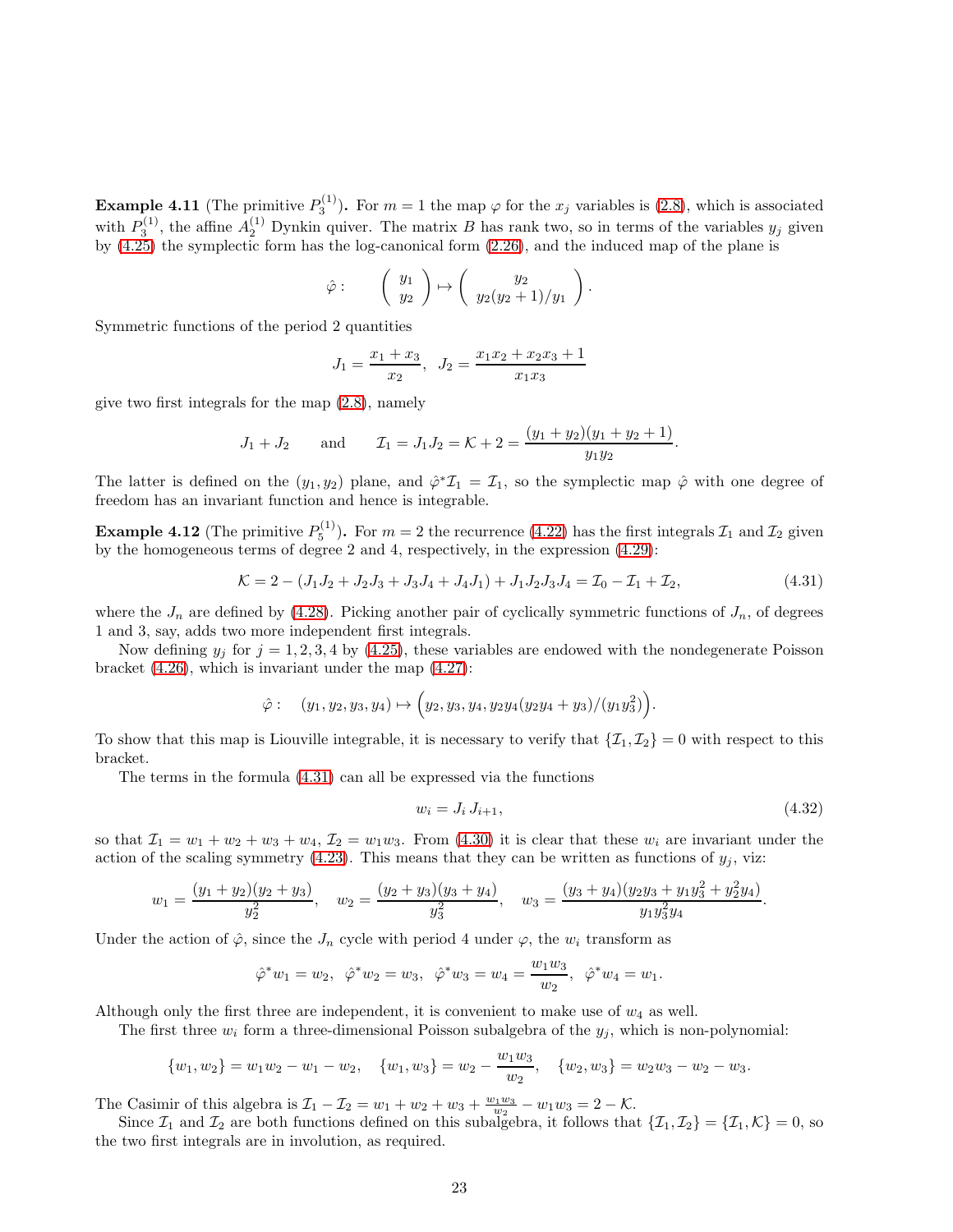**Remark 4.13.** The Poisson bracket of the four functions  $w_i$  can be calculated in polynomial form as

 $\{w_1, w_2\} = w_1w_2 - w_1 - w_2, \quad \{w_1, w_3\} = w_2 - w_4, \quad \{w_1, w_4\} = w_1 + w_4 - w_1w_4,$ 

with the remaining brackets following from the cyclic property. This bracket has the two Casimirs

$$
C_1 = w_1w_3 - w_2w_4
$$
 and  $C_2 = w_1 + w_2 + w_3 + w_4 - w_1w_3$ ,

so that the three-dimensional algebra for  $w_1, w_2, w_3$  arises from the constraint  $C_1 = 0$ .

# 4.6 Primitives  $P_N^{(q)}$  with  $q>1$

For general q, to obtain the quiver  $P_N^{(q)}$  we must modify the formula [\(4.17\)](#page-19-1) and write

$$
B = \tau_N^q - (\tau_N^q)^T. \tag{4.33}
$$

In this case, we have to take into account both sets of functions  $J_n$ ,  $n = 1, \ldots, p$  and  $K_n$ ,  $n = 1, \ldots, q$ , defined through [\(4.4\)](#page-15-0) and [\(4.5\)](#page-15-1) respectively, with the function K being given by the two formulae of [\(4.12\)](#page-16-0). It turns out that the essential properties of the quantities  $J_n$  with period p can be obtained by considering the  $J_n$  in the case of  $P_{p+1}^{(1)}$  (the  $\tilde{A}_{1,p}$  quiver), and applying a suitable permutation of indices; and similarly the properties of the  $K_n$  are the same as those of the  $J_n$  for  $P_{q+1}^{(1)}$ , up to a permutation of indices.

Concentrating for the moment on the functions  $J_n$ , we consider the formula [\(4.9\)](#page-16-1) for  $\mathbf{M}_n$ . Each of the matrices  $\mathbf{L}_{n+\ell q}$  (after using the cyclic property  $J_{n+p} = J_n$ ) is just one of the matrices  $\mathbf{L}_n$ ,  $n = 1, \ldots, p$ . For coprime  $p, q$ , each of the  $J_n$  appears exactly once in this product and in a specific order, which defines a permutation  $\sigma$  of the integers  $(1,\ldots,p)$ . For this discussion, for a general pair  $p, q$  (with  $q < p$ ) let us use  $\mathcal{K}_{p,q}$  to mean tr  $\mathbf{M}_n$ , considered as a function of the  $J_n$ . Then we have

<span id="page-24-0"></span>
$$
\mathcal{K} = \mathcal{K}_{p,q}(J_1, \dots, J_p) = \mathcal{K}_{p,1}(J_{\sigma(1)}, \dots, J_{\sigma(p)}).
$$
\n(4.34)

Similarly, in terms of the functions  $K_n$ , the formula [\(4.11\)](#page-16-2) for  $\hat{\mathbf{M}}_n$  defines a permutation  $\hat{\sigma}$  of  $(1,\ldots,q)$ , and if we write  $\mathcal{K}_{q,p}$  to denote  $\text{tr }\hat{\mathbf{M}}_n$ , then we have

$$
\mathcal{K} = \mathcal{K}_{q,p}(K_1, \dots, K_q) = \mathcal{K}_{q,1}(K_{\hat{\sigma}(1)}, \dots, K_{\hat{\sigma}(q)}).
$$
\n(4.35)

(There is no risk of confusion between  $\mathcal{K}_{q,p}$  and  $\mathcal{K}_{p,q}$  once we have fixed  $q < p$ .)

For more detailed properties of the maps defined by [\(4.1\)](#page-14-1), and the associated quantities  $J_n$  and  $K_n$ , it is necessary to consider even/odd N separately.

#### 4.6.1 The even case

In the case that N is even, when q and p are coprime it can be shown by elementary row/column operations on the matrix [\(4.33\)](#page-23-0) that det  $B = 4$ . The matrix B is of Toeplitz type, and invertible, with an inverse of the same type that defines a nondegenerate Poisson structure of the form [\(2.6\)](#page-3-2). With the choice of scale  $C = 2B^{-1}$ , the Poisson bracket for the  $x_j$  is given explicitly by

<span id="page-24-1"></span>
$$
\{x_j, x_k\} = \begin{cases} \operatorname{sgn}(k-j)(-1)^{r+s}x_j x_k, & k-j \text{ odd,} \\ 0 & \text{otherwise,} \end{cases}
$$
 (4.36)

where (by the Euclidean algorithm) the integers  $r, s$  are uniquely determined by writing

$$
\frac{1}{2}(p-|k-j|) = sm - r\ell, \quad \text{for} \quad 0 \le r < m, \quad 0 \le s \le \ell,
$$

in terms of the coprime integers  $\ell = (p - q)/2$ ,  $m = (p + q)/2$ . (Note that p and q are both odd.)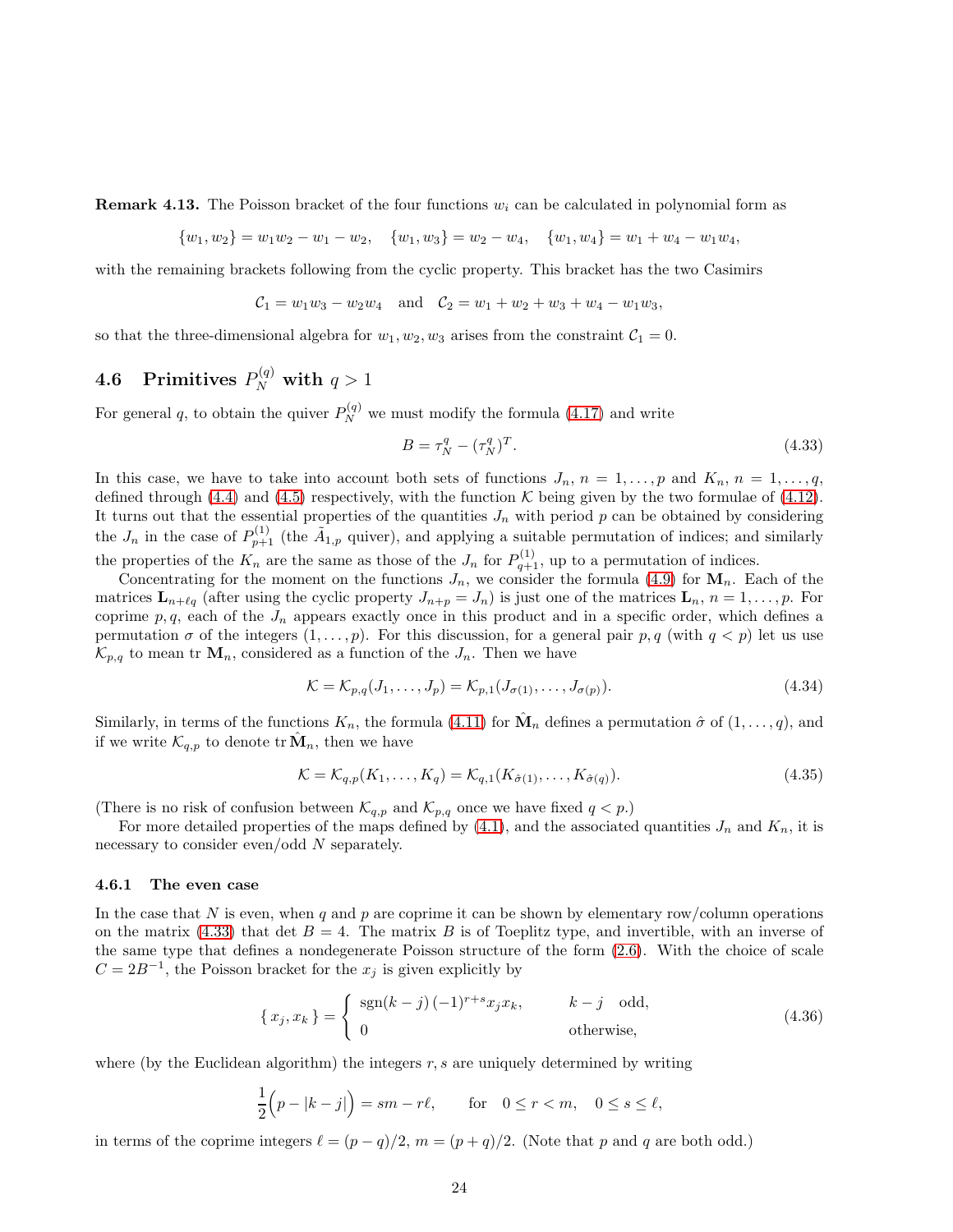Consider the functions  $J_n$  once again, and for fixed n define the following sequences:

$$
X_j = x_{n+(j-1)q}
$$
,  $j = 1, 2, ...$ ;  $J_k^{\dagger} = J_{n+(k-1)q} = \frac{X_k + X_{k+2}}{X_{k+1}}$ ,  $k = 1, 2, ...$ 

Note that the sequence of  $J_k^{\dagger}$  is also periodic with the same period:  $J_{k+p}^{\dagger} = J_k^{\dagger}$ ; in fact (up to the choice of n, which just gives an overall cyclic permutation) the ordering of this sequence corresponds to the permutation  $\sigma$  in [\(4.34\)](#page-23-1), i.e.  $J_k^{\dagger} = J_{\sigma(k)}$ . Using the Poisson bracket [\(4.36\)](#page-23-2), we compute  $\{X_1, X_2\} = \{x_n, x_{n+q}\} = X_1 X_2$ ,  $\{X_1, X_3\} = \{x_n, x_{n+2q}\} = 0$ , and so on, and then in each case we find that, for a suitable range of indices, the  $X_j$  satisfy the same Poisson algebra [\(4.18\)](#page-20-1) as the  $x_j$  in the  $P_{p+1}^{(1)}$  case, so that the bracket is

$$
\{X_j, X_k\} = \begin{cases} \operatorname{sgn}(k-j) X_j X_k, & k-j \text{ odd,} \\ 0 & \text{otherwise,} \end{cases}
$$
 for  $|j-k| \le p$ .

To verify the analogue of Lemma [4.9,](#page-20-0) it is sufficient to calculate the brackets  $\{J_1^{\dagger}, J_j^{\dagger}\}$  for  $j = 2, \ldots, (p+1)/2$ and then use the periodicity, which shows that the permuted quantities  $J_k^{\dagger}$  satisfy

$$
\{J_j^{\dagger}, J_k^{\dagger}\} = 2 \operatorname{sgn}(k-j) (-1)^{j+k+1} J_j^{\dagger} J_k^{\dagger} + 2(\delta_{j,k+1} - \delta_{j+1,k} + \delta_{j+p-1,k} - \delta_{j,k+p-1}),
$$

for  $j, k = 1, \ldots, p$ . This is the same as the Poisson algebra [\(4.19\)](#page-20-2) for the  $J_n$  in the case of  $P_{p+1}^{(1)}$ . An identical argument implies that, up to the permutation  $\hat{\sigma}$ , the q functions  $K_n$  satisfy the algebra  $(4.19)$  corresponding to  $P_{q+1}^{(1)}$ .

**Remark 4.14.** Theorem [4.8,](#page-19-2) together with [\(4.12\)](#page-16-0), implies that the same function K is simultaneously the Casimir of the  $J_n$  subalgebra and of the  $K_n$  subalgebra.

By further direct calculation using the bracket [\(4.36\)](#page-23-2) one can verify that

<span id="page-25-0"></span>
$$
\{J_i, K_i\} = 0 \qquad \forall i \qquad \Longrightarrow \qquad \{J_i, K_j\} = 0 \qquad \forall i, j,
$$
\n
$$
(4.37)
$$

where the second statement follows from the first by repeatedly shifting  $i \rightarrow i + 1$ , and using periodicity and the coprimality of  $p$  and  $q$ .

Thus, from  $(4.37)$ , we see that these two subalgebras Poisson commute with each other. The  $J_n$  subalgebra provides  $(p+1)/2$  commuting integrals, which are found by applying the permutation  $\sigma$  to each homogeneous component of the sum [\(4.21\)](#page-20-4) for the case of the primitive  $P_{p+1}^{(1)}$ . Similarly, by applying the permutation  $\hat{\sigma}$  one obtains  $(q+1)/2$  commuting integrals for the  $K_n$  subalgebra. These two sets of integrals also commute with each other, and the relation [\(4.12\)](#page-16-0) provides a single constraint, which gives a total of  $(p+1)/2+(q+1)/2-1$  = N/2 independent commuting integrals, as required for Liouville integrability.

**Example 4.15** (The primitive  $P_8^{(3)}$ ). The matrix  $C = 2B^{-1}$  is Toeplitz, with top row

$$
(c_{1,j}) = (0, -1, 0, 1, 0, 1, 0, -1),
$$

which specifies the Poisson bracket  $(4.36)$  in this case. This Poisson bracket is invariant under the map

$$
\varphi
$$
:  $(x_1, ..., x_8) \mapsto (x_2, ..., x_9), \qquad x_9 = \frac{x_4 x_6 + 1}{x_1}.$  (4.38)

The functions  $J_n$ , which cycle with period 5, are given by

$$
J_1 = \frac{x_1 + x_7}{x_4}, \quad J_2 = \frac{x_2 + x_8}{x_5}, \quad J_3 = \frac{x_1 x_3 + x_4 x_6 + 1}{x_1 x_6}, \quad J_4 = \frac{x_2 x_4 + x_5 x_7 + 1}{x_2 x_7}, \quad J_5 = \frac{x_3 x_5 + x_6 x_8 + 1}{x_3 x_8}.
$$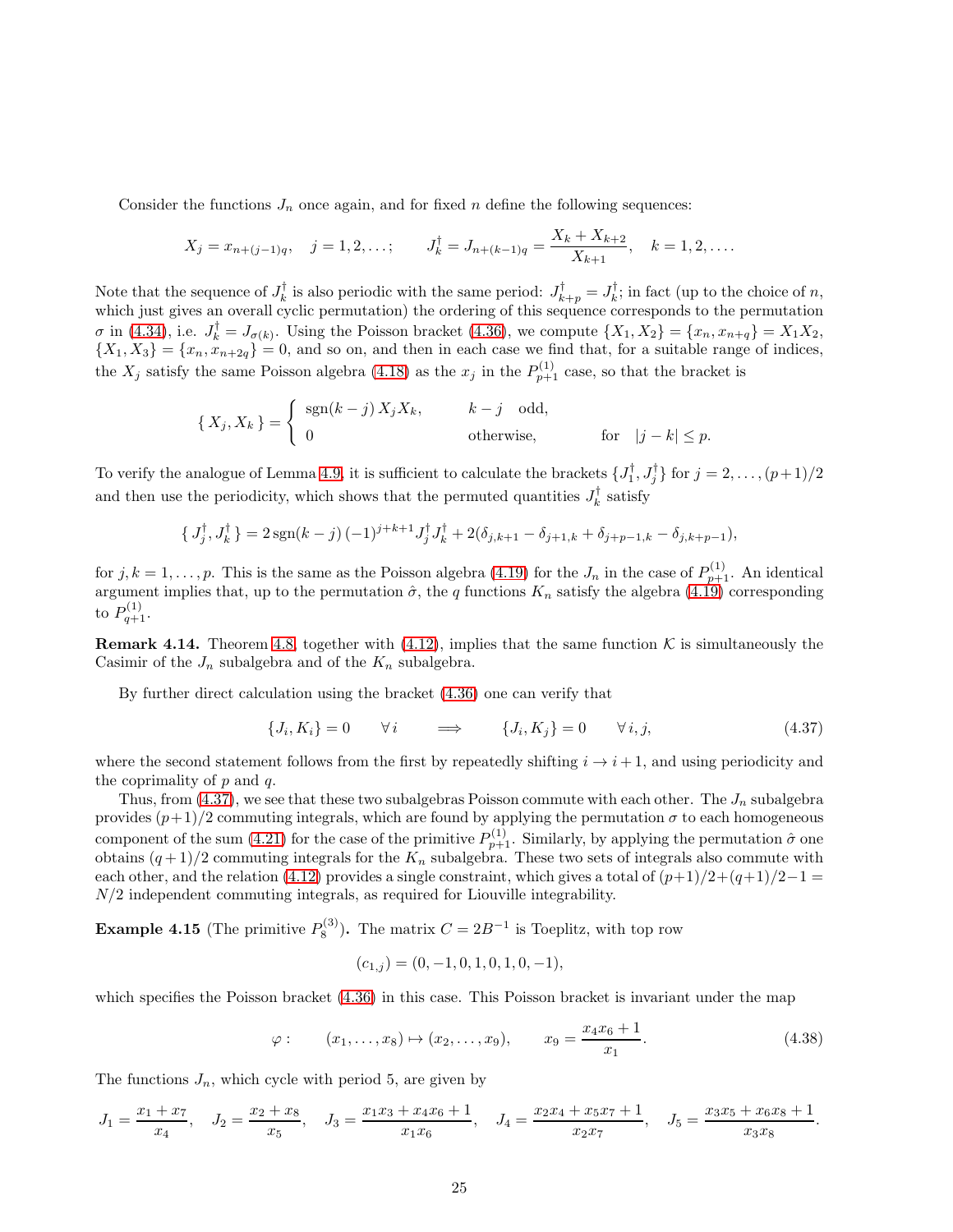These form a Poisson subalgebra with brackets  $\{J_1, J_2\} = -2J_1J_2$ ,  $\{J_1, J_3\} = -2J_1J_3 + 2$ , with all other brackets following from the cyclic property and skew-symmetry. This is the algebra of  $P_6^{(1)}$ , after the permutation  $\sigma : (1, 2, 3, 4, 5) \mapsto (1, 4, 2, 5, 3)$ . It provides three commuting functions,

$$
\mathcal{I}_0 = J_1 + J_2 + J_3 + J_4 + J_5, \quad \mathcal{I}_1 = J_1 J_4 J_2 + J_2 J_5 J_3 + J_3 J_1 J_4 + J_4 J_2 J_5 + J_5 J_3 J_1, \quad \mathcal{I}_2 = J_1 J_2 J_3 J_4 J_5,
$$

which (from Theorem [4.8\)](#page-19-2) are the homogeneous components of the Casimir of this subalgebra, namely

<span id="page-26-0"></span>
$$
\mathcal{K} = \operatorname{tr} \mathbf{M}_1 = \mathcal{I}_0 - \mathcal{I}_1 + \mathcal{I}_2.
$$

The generators of the period 3 subalgebra are given by

$$
K_1 = \frac{x_1x_3 + x_6x_8 + 1}{x_3x_6}, \quad K_2 = \frac{x_1 + x_7 + x_4(x_1x_2 + x_6x_7)}{x_1x_4x_7}, \quad K_3 = \frac{x_2 + x_8 + x_5(x_2x_3 + x_7x_8)}{x_2x_5x_8},
$$

whose Poisson bracket relations are

$$
\{K_1, K_2\} = -2K_1K_2 + 2, \quad \{K_2, K_3\} = -2K_2K_3 + 2, \quad \{K_1, K_3\} = 2K_1K_3 - 2.
$$

Up to the permutation  $\hat{\sigma}$ :  $(1,2,3) \mapsto (1,3,2)$ , this is the algebra associated with  $P_4^{(1)}$ , with Casimir

$$
K = \text{tr } \hat{\mathbf{M}}_1 = -\hat{\mathcal{I}}_0 + \hat{\mathcal{I}}_1
$$
, where  $\hat{\mathcal{I}}_0 = K_1 + K_2 + K_3$ ,  $\hat{\mathcal{I}}_1 = K_1 K_2 K_3$ .

The latter two quantities commute with each other, and we have the relation  $\mathcal{I}_0 - \mathcal{I}_1 + \mathcal{I}_2 + \hat{\mathcal{I}}_0 - \hat{\mathcal{I}}_1 = 0$ .

Since [\(4.37\)](#page-24-0) holds, any four of the five functions  $\mathcal{I}_0, \mathcal{I}_1, \mathcal{I}_2, \hat{\mathcal{I}}_0, \hat{\mathcal{I}}_1$  provide the correct number of independent commuting first integrals to show Liouville integrability of the 8-dimensional map [\(4.38\)](#page-24-1).

#### 4.6.2 The odd case

When N is odd, then p is odd and q is even, or vice versa. With  $N = 2m+1$  we find that, as for the primitives  $P_{2m+1}^{(1)}$ , the kernel of the matrix [\(4.33\)](#page-23-0) is spanned by the same vector  $\mathbf{u} = (1, -1, \ldots, 1, -1, 1)^T$ , orthogonal to the vectors [\(4.24\)](#page-21-6) providing the symplectic coordinates  $y_j = x^{\mathbf{v}_j}$ , as in [\(4.25\)](#page-21-3), which are invariant under the one-parameter scaling group [\(4.23\)](#page-20-5). The symplectic form obtained via Lemma [2.7](#page-6-2) gives a nondegenerate Poisson bracket for the  $y_j$ , of the form

$$
\{y_j, y_k\} = \epsilon_{jk} y_j y_k, \qquad 1 \le j, k \le 2m. \tag{4.39}
$$

In all examples we find that the Toeplitz matrix  $\hat{B}^{-1} = (\epsilon_{jk})$  has only the entries 1, -1,0 above the diagonal, but a concise formula for these  $\epsilon_{ik}$  in terms of the coprime integers p, q is presently unavailable.

By Theorem [2.6,](#page-5-0) we have an induced birational map  $\hat{\varphi}$  in 2m dimensions, which is a Poisson map with respect to the nondegenerate bracket [\(4.39\)](#page-25-0). We would like to assert that this is an integrable map.

Assume for the sake of argument that p is odd and q is even. Then the  $J_n$  can be written as functions of  $y_j$ , and from [\(4.39\)](#page-25-0) they should satisfy the algebra [\(4.19\)](#page-20-2) corresponding to  $P_{p+1}^{(1)}$ , hence providing  $(p+1)/2$ commuting integrals. The scaling-invariant quantities  $\hat{w}_n = K_n K_{n+q}$ , for  $1 \le n \le q-1$ , can also be written in terms of the  $y_j$ , and (up to the permutation  $\hat{\sigma}$ ) should give a Poisson subalgebra isomorphic to that of the functions [\(4.32\)](#page-22-2) for  $P_{q+1}^{(1)}$ , providing another  $q/2$  commuting integrals. With the constraint [\(4.12\)](#page-16-0), this would give  $m$  independent commuting integrals in dimension  $2m$ , as required.

For the rest of this section, we present examples of primitives  $P_N^{(q)}$  with odd N and  $q > 1$ .

**Example 4.16** (The primitive  $P_5^{(2)}$ ). For  $N = 5$ ,  $q = 2$  the matrix [\(4.33\)](#page-23-0) has null vector  $\mathbf{u} = (1, -1, 1, -1, 1)^T$ , and  $\text{im } B$  is spanned by the vectors

$$
\mathbf{v}_1 = (1, 1, 0, 0, 0)^T, \mathbf{v}_2 = (0, 1, 1, 0, 0)^T, \mathbf{v}_3 = (0, 0, 1, 1, 0)^T, \mathbf{v}_4 = (0, 0, 0, 1, 1)^T.
$$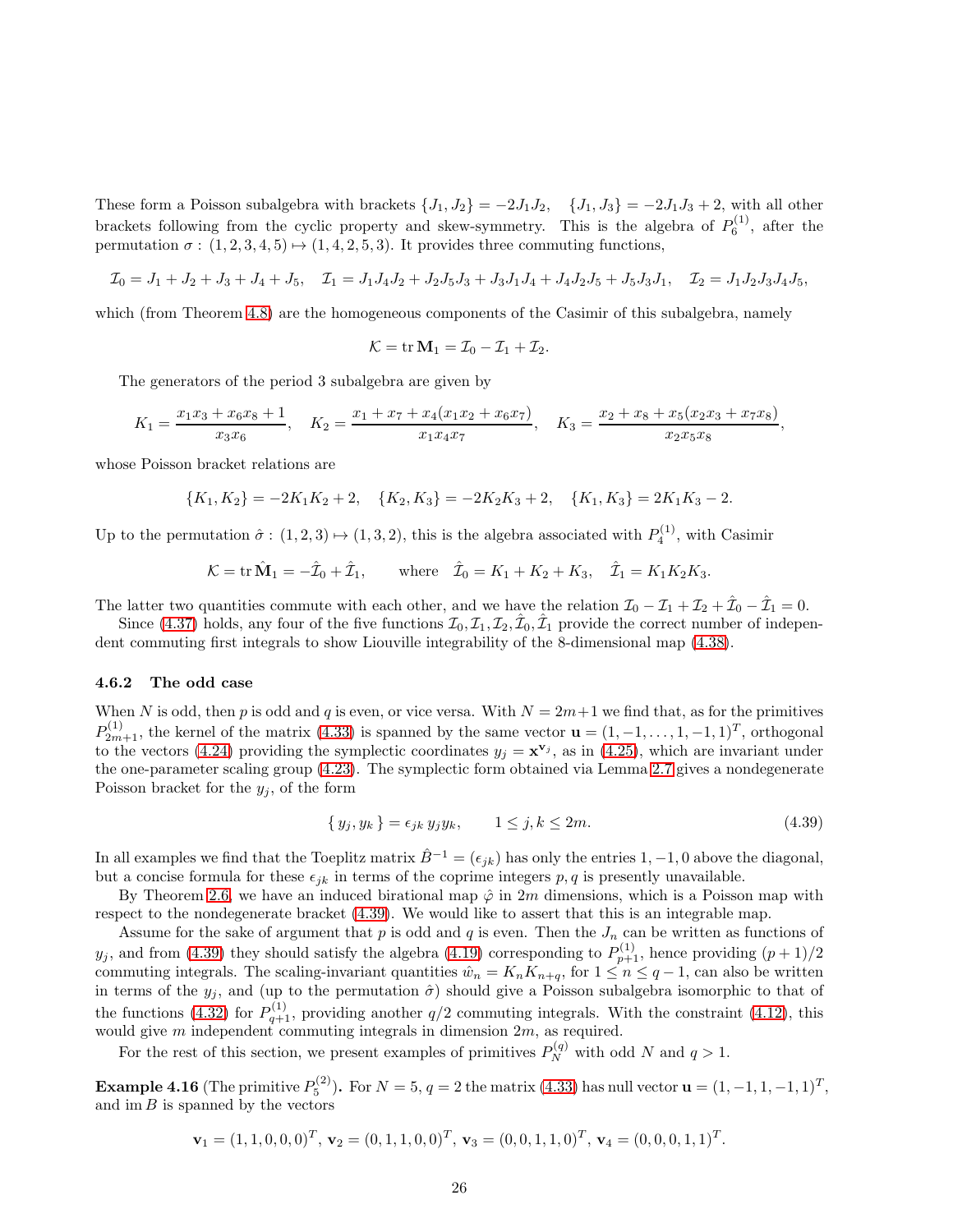Upon applying Lemma [2.7,](#page-6-2) the Toeplitz matrix  $\hat{B}^{-1}$  is specified by its first row, namely  $(\epsilon_{1,j}) = (0,0,1,1)$ , which determines the components of the nondegenerate Poisson bracket [\(4.39\)](#page-25-0) for the variables  $y_i$  =  $x_i x_{i+1}, i = 1, \ldots, 4$ . Explicitly (for indices  $j < k$ ) this is just

$$
\{y_1, y_3\} = y_1y_3, \ \{y_1, y_4\} = y_1y_4, \ \{y_2, y_4\} = y_2y_4,
$$

all other brackets being zero. The Poisson bracket is invariant under the induced map

$$
\hat{\varphi} : \qquad (y_1, y_2, y_3, y_4) \mapsto (y_2, y_3, y_4, y_2 y_4 (y_3 + 1) / (y_1 y_3)). \tag{4.40}
$$

The period 3 functions  $J_n$  take the form

$$
J_1 = \frac{x_1 + x_5}{x_3}, \quad J_2 = \frac{x_1 x_2 + x_3 x_4 + 1}{x_1 x_4}, \quad J_3 = \frac{x_2 x_3 + x_4 x_5 + 1}{x_2 x_5}.
$$

Being invariant under the scaling symmetry  $(4.23)$ , they can also be written in terms of the variables  $y_i$ , as

$$
J_1 = \frac{y_1 y_3 + y_2 y_4}{y_2 y_3}, \quad J_2 = \frac{y_2 (y_1 + y_3 + 1)}{y_1 y_3}, \quad J_3 = \frac{y_3 (y_2 + y_4 + 1)}{y_2 y_4}.
$$

The Poisson brackets between these functions follow by the cyclic property from  $\{J_1, J_2\} = 1 - J_1J_2$ , which, up to rescaling by a factor of 2 and applying the permutation  $\sigma : (1, 2, 3) \mapsto (1, 3, 2)$ , is the bracket [\(4.19\)](#page-20-2) of the  $J_n$  for  $P_4^{(1)}$ . The  $J_n$  subalgebra provides a pair of first integrals in involution, namely

$$
\mathcal{I}_0 = J_1 + J_2 + J_3, \qquad \mathcal{I}_1 = J_1 J_2 J_3,
$$

which is sufficient for the map  $(4.40)$  to be Liouville integrable. (Since these functions are totally symmetric, not just cyclically symmetric, the permutation  $\sigma$  plays no role.)

The period 2 quantities  $K_n$ , which are not invariant under the scaling [\(4.23\)](#page-20-5), are

$$
K_1 = \frac{x_1 x_2 + x_4 x_5 + 1}{x_2 x_4}, \quad K_2 = \frac{x_1 + x_5 + x_3 (x_1 x_2 + x_4 x_5)}{x_1 x_3 x_5}.
$$

As for the case of  $P_3^{(1)}$  in Example [4.11,](#page-22-0) the product  $K_1K_2$  is invariant under the scaling symmetry, so can be written in terms of the variables  $y_i$ . In fact, from [\(4.12\)](#page-16-0) we have  $\mathcal{K} = \mathcal{I}_1 - \mathcal{I}_0 = K_1K_2 - 2$ , where (by Theorem [4.8\)](#page-19-2) K is the Casimir of the bracket for the  $J_n$ .

**Example 4.17** (The Case  $P_7^{(2)}$ ). In the case  $N = 7$ ,  $q = 2$ , the Toeplitz matrix  $\hat{B}^{-1}$  is specified by its first row, namely  $(\epsilon_{1,j}) = (0, 1, 1, 0, 0, 1)$ , which determines the components of the nondegenerate Poisson bracket [\(4.39\)](#page-25-0) for the variables  $y_i = x_i x_{i+1}$ ,  $i = 1, ..., 6$ . This bracket is preserved by the 6-dimensional map

$$
\hat{\varphi}:\quad (y_1,\ldots,y_6)\mapsto (y_2,\ldots,y_7),\qquad y_7=\frac{y_2y_6(y_3y_5+y_4)}{y_1y_3y_5},
$$

which (by Theorem [2.6\)](#page-5-0) is induced from the map  $\varphi$  defined by the recurrence [\(4.1\)](#page-14-1) with  $p = 5$ ,  $q = 2$ .

The functions  $J_n$ , which cycle with period 5 under the action of  $\varphi$ , can be written in terms of  $y_i$  thus:

$$
J_1 = \frac{y_1y_3 + y_2y_4}{y_2y_3}, \quad J_2 = \frac{y_2y_4 + y_3y_5}{y_3y_4}, \quad J_3 = \frac{y_3y_5 + y_4y_6}{y_4y_5},
$$
  

$$
J_4 = \frac{y_2y_4 + y_1y_3y_4 + y_2y_3y_5}{y_1y_3y_5}, \quad J_5 = \frac{y_3y_5 + y_2y_4y_5 + y_3y_4y_6}{y_2y_4y_6}.
$$

The Poisson subalgebra generated by these functions is specified by

$$
\{J_1, J_2\} = J_1 J_2, \quad \{J_1, J_3\} = J_1 J_3 - 1,
$$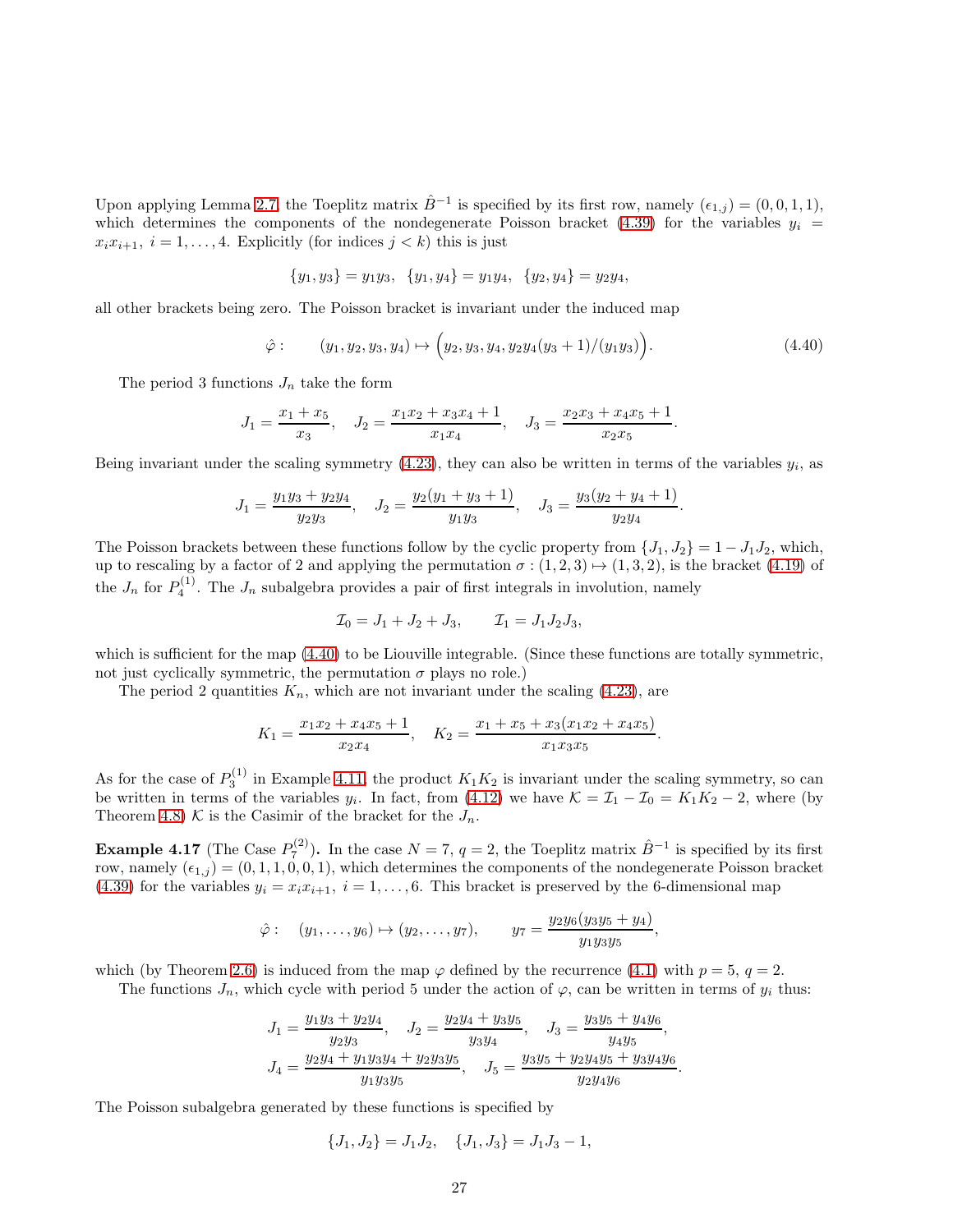<span id="page-28-0"></span>with all other brackets following from the cyclic property and skew-symmetry. By rescaling by a factor of 2 and applying a permutation to order these functions as  $(J_1, J_3, J_5, J_2, J_4)$ , this is seen to isomorphic to the algebra of the  $J_n$  for  $P_6^{(1)}$ , so we find the commuting functions

$$
\mathcal{I}_0 = J_1 + J_3 + J_5 + J_2 + J_4, \quad \mathcal{I}_1 = J_1 J_3 J_5 + J_2 J_4 J_1 + J_3 J_5 J_2 + J_4 J_1 J_3 + J_5 J_2 J_4, \quad \mathcal{I}_2 = J_1 J_3 J_5 J_2 J_4.
$$

Of course, the ordering is unimportant for the totally symmetric functions  $\mathcal{I}_0$  and  $\mathcal{I}_2$ .

The period 2 quantities, which scale as  $K_1 \to \lambda^2 K_1$ ,  $K_2 \to \lambda^{-2} K_2$  under [\(4.23\)](#page-20-5), are

<span id="page-28-1"></span>
$$
K_1 = \frac{x_2 + x_6 + x_4(x_1x_2 + x_6x_7)}{x_2x_4x_6}, \quad K_2 = \frac{x_1x_3 + x_1x_7 + x_5x_7 + x_3x_5(x_1x_2 + x_6x_7)}{x_1x_3x_5x_7}.
$$

From [\(4.12\)](#page-16-0), the scaling-invariant combination  $K_1K_2$  can be written in terms of  $y_i$ , via

<span id="page-28-4"></span>
$$
K_1K_2 - 2 = \mathcal{K} = \mathcal{I}_0 - \mathcal{I}_1 + \mathcal{I}_2.
$$

**Example 4.18** (The Case  $P_7^{(3)}$ ). For  $N = 7$ ,  $q = 3$ , the first row of the Toeplitz matrix  $\hat{B}^{-1}$  is  $(\epsilon_{1,j}) =$  $(0, 0, 0, 1, 1, 0)$ . This defines the nondegenerate Poisson bracket  $(4.39)$ , which is invariant under the map

$$
\hat{\varphi}:\quad (y_1,\ldots,y_6)\mapsto (y_2,\ldots,y_7),\qquad y_7=\frac{y_2y_4y_6(y_4+1)}{y_1y_3y_5},
$$

in terms of the variables  $y_i = x_i x_{i+1}, i = 1, \ldots, 6$ .

The functions  $J_n$ , with period 4, are not invariant under [\(4.23\)](#page-20-5), but  $w_n = J_n J_{n+1}, n = 1, \ldots, 4$  are:

$$
w_1 = \frac{(1 + y_1 + y_4)(y_1y_3y_5 + y_2y_4y_6)}{y_1y_3y_4y_5}, \quad w_2 = \frac{(1 + y_1 + y_4)(1 + y_2 + y_5)}{y_1y_5},
$$
  

$$
w_3 = \frac{(1 + y_2 + y_5)(1 + y_3 + y_6)}{y_2y_6}, \quad w_4 = \frac{w_1w_3}{w_2},
$$

of which only three are independent (since  $w_1w_3 = w_2w_4$ ). By periodicity and skew-symmetry, all of their Poisson brackets follow from

$$
\{w_1, w_2\} = w_1 + w_2 - w_1 w_2, \quad \{w_1, w_3\} = w_4 - w_2.
$$

By applying the permutation  $\sigma : (1, 2, 3, 4) \mapsto (1, 4, 3, 2)$ , this is seen to be isomorphic to the algebra for  $P_5^{(1)}$ , as in Example [4.12.](#page-22-3) Hence we have two functions in involution, namely

$$
\mathcal{I}_1 = w_1 + w_4 + w_3 + w_2, \qquad \mathcal{I}_2 = w_1 w_3,
$$

where the ordering is unimportant since both functions  $\mathcal{I}_1$  and  $\mathcal{I}_2$  are invariant under  $\sigma$ .

The necessary third function in involution is derived from the quantities  $K_n$ , which cycle with period 3. Being invariant under the scaling  $(4.23)$ , they can be written in terms of the variables  $y_i$ :

$$
K_1 = \frac{y_3(y_1 + y_5 + 1)}{y_2 y_4}, \quad K_2 = \frac{y_4(y_2 + y_6 + 1)}{y_3 y_5}, \quad K_3 = \frac{y_1 y_3 y_5(y_3 + 1) + y_2 y_4 y_6(y_4 + 1)}{y_1 y_3 y_4 y_6}
$$

.

They generate a three-dimensional Poisson subalgebra with the same relations as for the subalgebra in  $P_4^{(1)}$ (up to a factor of 2), i.e.

$$
\{K_1, K_2\} = K_1 K_2 - 1, \quad \{K_2, K_3\} = K_2 K_3 - 1, \quad \{K_1, K_3\} = -K_1 K_3 + 1.
$$

There are two first integrals that are commuting functions defined on this subalgebra, which we denote by

<span id="page-28-3"></span><span id="page-28-2"></span>
$$
\hat{\mathcal{I}}_0 = K_1 + K_2 + K_3, \qquad \hat{\mathcal{I}}_1 = K_1 K_2 K_3,
$$

and the joint Casimir of the two subalgebras is given by  $\mathcal{K} = 2 - \mathcal{I}_1 + \mathcal{I}_2 = \hat{\mathcal{I}}_1 - \hat{\mathcal{I}}_0$ . Since  $\{K_i, w_j\} = 0$  for all *i*, *j*, we may use any three of the functions  $\mathcal{I}_1, \mathcal{I}_2, \hat{\mathcal{I}}_0, \hat{\mathcal{I}}_1$  to show Liouville integrability.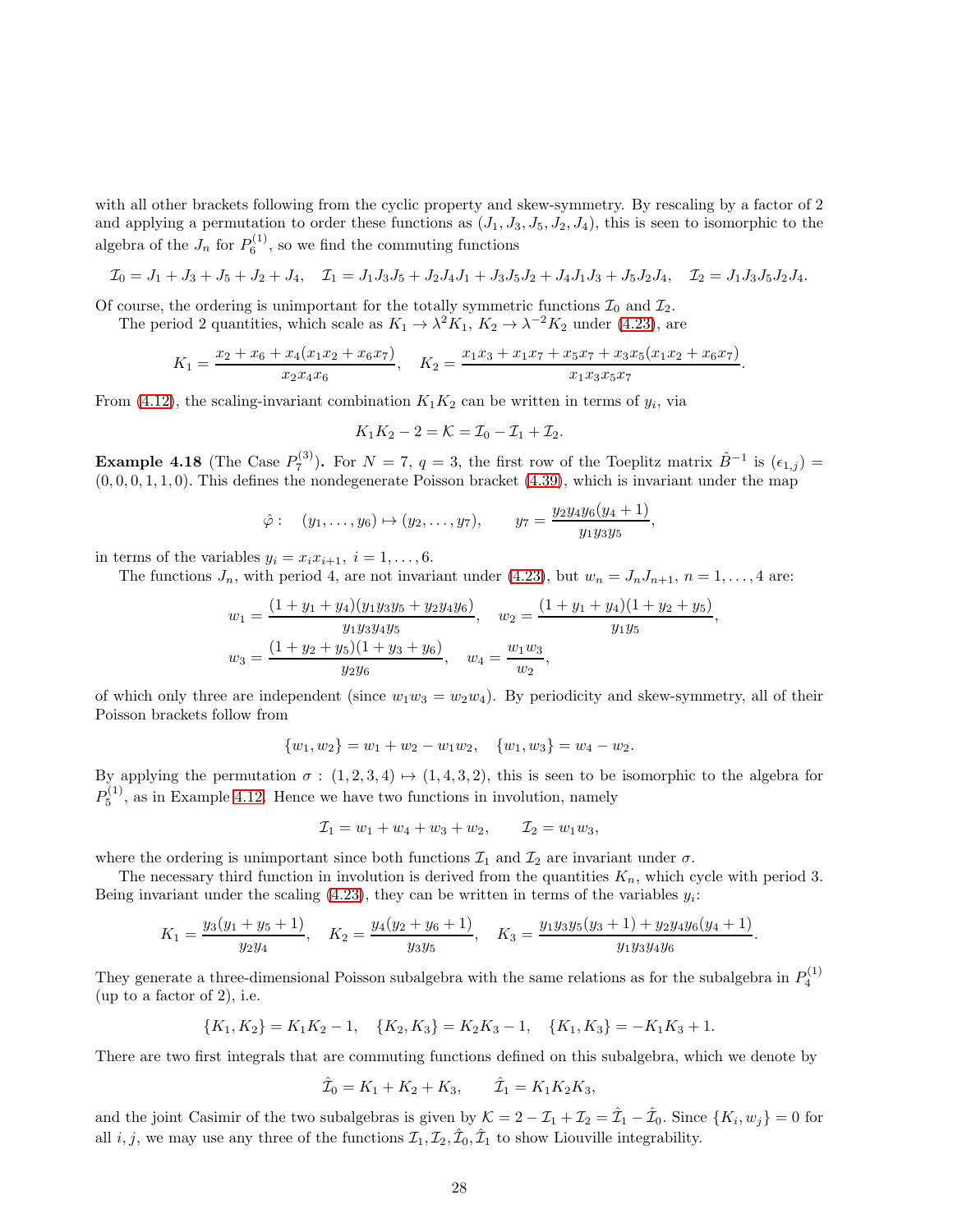## $\textbf{5} \quad \textbf{Linearisable recurrences from} \ \ P_{2m}^{(q)} - P_{2m}^{(m)} + P_{2(m-q)}^{(m-q)}$  $\mathfrak{a}_{2(m-q)}^{(m-q)}$  quivers

In this section we consider the family of recurrences [\(3.14\)](#page-14-3), as in case (iii) of Theorem [3.12,](#page-13-0) which come from the quivers of the form  $P_{2m}^{(q)} - P_{2m}^{(m)} + P_{2(m-q)}^{(m-q)}$  $2(m-q)$ . It is convenient to rewrite each recurrence as

$$
x_{n+N} x_n = x_{n+p} x_{n+q} + x_{n+m}, \qquad p+q=N=2m,
$$
\n(5.1)

which (for fixed m) gives a different recurrence for each  $q = 1, \ldots, m - 1$ . The associated matrix B is given by

$$
B = \tau_{2m}^q - (\tau_{2m}^q)^T - \tau_{2m}^m + \hat{\tau}_{2(m-q)}^{m-q},
$$
\n(5.2)

where  $\tau_N$  is defined in [\(4.17\)](#page-19-1), and  $\hat{\tau}_{2(m-q)}$  denotes the  $N \times N$  matrix obtained by adding q left and right columns and upper and lower rows of zeros to the  $2(m-q) \times 2(m-q)$  matrix  $\tau_{2(m-q)}$ . The simplest examples of the quivers corresponding to such  $B$  are shown in Figure 1.

Observe that if  $gcd(m, q) = r > 1$  then the quiver consists of r disjoint copies of the same type of quiver, but with the parameters q and m replaced by the coprime integers  $q/r$  and  $m/r$ , respectively, and similarly [\(5.1\)](#page-28-1) decouples into r copies of the corresponding recurrence. Therefore we shall assume that  $gcd(m, q) = 1$ from now on. With this assumption it follows from  $p + q = 2m$  that  $gcd(p, q) = 1$  or 2 only. The case  $gcd(p, q) = 1$  has a very similar structure to that of the primitives  $P_N^{(q)}$  for even N, but the case  $gcd(p, q) = 2$ has several new features, so we will need to distinguish between these two cases in due course.

<span id="page-29-0"></span>The family [\(5.1\)](#page-28-1) has some basic properties that are analogous to those of the family in case (ii) of Theorem [3.12,](#page-13-0) as described in the previous section. In particular, all of the recurrences [\(5.1\)](#page-28-1) are linearisable, and they have two sets of periodic functions, with periods  $p, q$  respectively, which lead to the construction of first integrals.

#### 5.1 More linear relations with periodic coefficients

By analogy with  $(4.2)$ , the recurrence  $(5.1)$  can be written in the form

$$
\det \Psi_n = \begin{vmatrix} x_n & x_{n+q} \\ x_{n+p} & x_{n+N} \end{vmatrix} = x_{n+m}.\tag{5.3}
$$

The above identity is the relation for a 2-frieze [\[28\]](#page-48-15), and it implies that the iterates of [\(5.1\)](#page-28-1) can be placed in the form an infinite 2-frieze. Using Dodgson condensation once again to condense a  $3 \times 3$  determinant, we have

$$
\det \tilde{\Psi}_n = (x_{n+m}x_{n+N+m} - x_{n+m+q}x_{n+m+p})/x_{n+N} = 1,
$$

with  $\tilde{\Psi}_n$  as in [\(4.3\)](#page-15-3). Then condensing the appropriate  $4 \times 4$  matrix  $\Delta_n$  in terms of  $3 \times 3$  minors yields

$$
\det \Delta_n = \begin{vmatrix} x_n & x_{n+q} & x_{n+2q} & x_{n+3q} \\ x_{n+p} & x_{n+N} & x_{n+N+q} & x_{n+N+2q} \\ x_{n+2p} & x_{n+N+p} & x_{n+2N} & x_{n+2N+q} \\ x_{n+3p} & x_{n+N+2p} & x_{n+2N+p} & x_{n+3N} \end{vmatrix} = 0.
$$

As in the case of the primitives considered before, the left and right kernels of the singular matrix  $\Delta_n$  yield linear relations between the  $x_n$ .

**Lemma 5.1.** The iterates of the recurrence  $(4.1)$  satisfy the linear relations

$$
x_{n+3q} - J_{n+m} x_{n+2q} + J_n x_{n+q} - x_n = 0,
$$
\n(5.4)

$$
x_{n+3p} - K_{n+m} x_{n+2p} + K_n x_{n+p} - x_n = 0,
$$
\n(5.5)

whose coefficients are periodic functions of period p, q respectively, that is

$$
J_{n+p} = J_n, \qquad K_{n+q} = K_n, \qquad \text{for all } n.
$$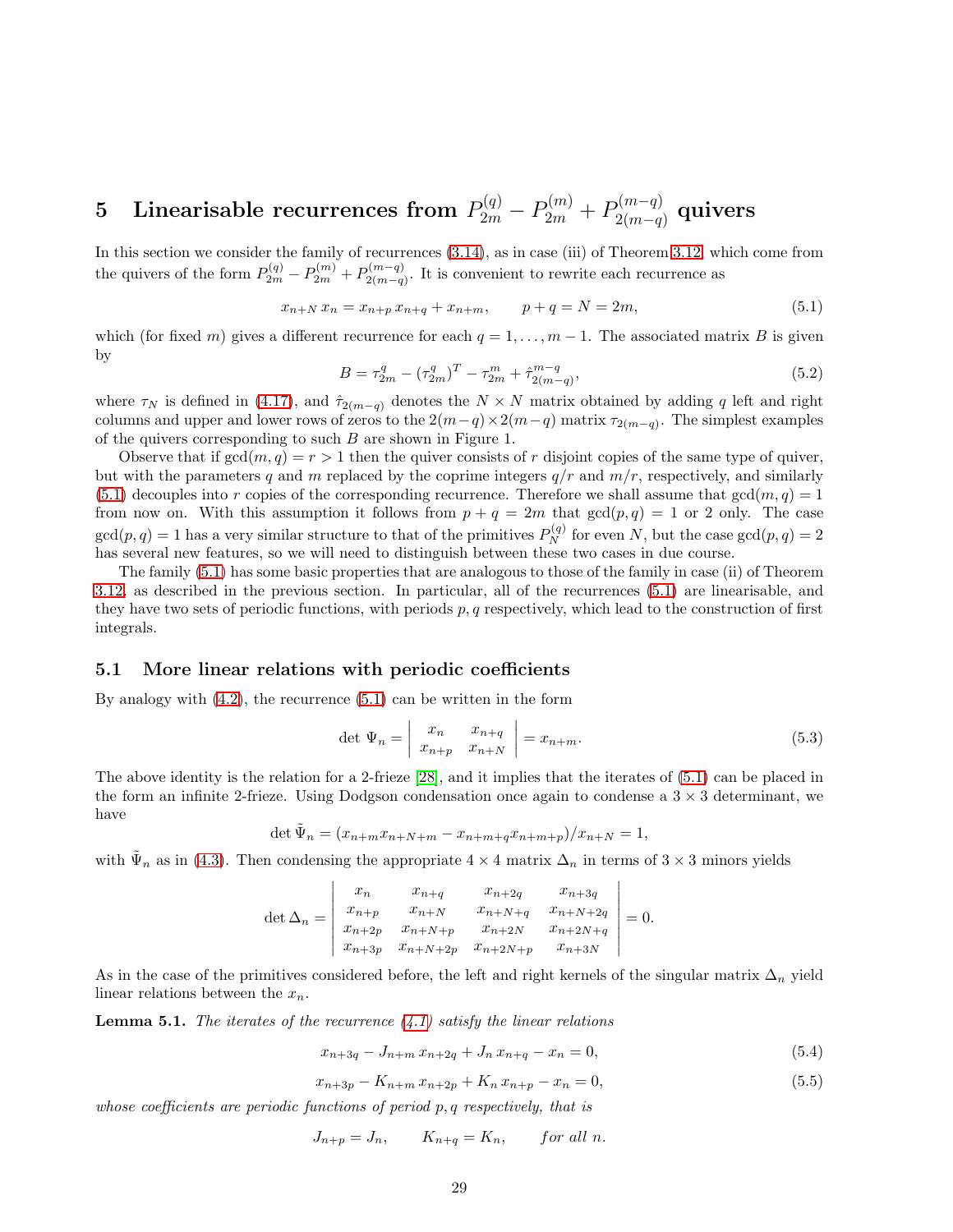**Proof:** Upon solving  $\Delta_n \mathbf{k}_n = 0$ , using the first three rows, it is convenient to normalise the first entry of  $\mathbf{k}_n$ to be  $-1$ , and solve a 3 × 3 system to find the other three entries. Then from Cramer's rule and det  $\tilde{\Psi}_n = 1$ the fourth entry must be +1, so that this vector has the form  $\mathbf{k}_n = (-1, J_n, \hat{J}_n, 1)^T$ . The  $3 \times 3$  linear system coming from the first three rows of the equation  $\Delta_{n+p}$ **k**<sub>n+p</sub> = 0 is the same as that coming from the last three rows of  $\Delta_n \mathbf{k}_n = 0$ , which implies that  $J_{n+p} = J_n$  and  $\hat{J}_{n+p} = \hat{J}_n$ . Applying Cramer's rule in the first three rows of  $\Delta_n \mathbf{k}_n = 0$  together with Dodgson condensation also implies that

$$
J_n = \begin{vmatrix} x_n & x_{n+2q} & x_{n+3q} \\ x_{n+p} & x_{n+N+q} & x_{n+N+2q} \\ x_{n+2p} & x_{n+2N} & x_{n+2N+q} \end{vmatrix} = \frac{1}{x_{n+4m-p}} \begin{vmatrix} E_n & x_{n+5m-2p} \\ E_{n+p} & x_{n+5m-p} \end{vmatrix},
$$
(5.6)

and similarly

$$
\hat{J}_n = \frac{1}{x_{n+2m}} \begin{vmatrix} E_{n+2m-p} & x_{n+m} \\ E_{n+2M} & x_{n+m+p} \end{vmatrix}, \quad \text{where} \quad E_n = \begin{vmatrix} x_n & x_{n+2q} \\ x_{n+p} & x_{n+N+q} \end{vmatrix}.
$$
 (5.7)

Permuting the first and second columns of the determinant in the identity det  $\tilde{\Psi}_n = 1$  and expanding in terms of  $2 \times 2$  minors, and then doing the same thing after permuting the second and third columns instead, leads to the formulae

<span id="page-30-0"></span>
$$
\begin{vmatrix} E_n & x_{n+m} \\ E_{n+p} & x_{n+m+p} \end{vmatrix} = -x_{n+p}, \qquad \begin{vmatrix} E_n & x_{n+3m-p} \\ E_{n+p} & x_{n+3m} \end{vmatrix} = x_{n+4m-p}, \tag{5.8}
$$

respectively. Then the combination  $x_{n+2m}x_{n+5m-p}(J_{n+m} + \hat{J}_n)$  can be rewritten as a sum of determinants, whose entries can be expanded using each of the identities  $(5.8)$ , to yield

<span id="page-30-1"></span>
$$
\begin{vmatrix}\nx_{n+2m}E_{n+m} & x_{n+6m-2p} \\
E_{n+m+p}x_{n+2m} & x_{n+6m-p}\n\end{vmatrix} + \begin{vmatrix}\nx_{n+5m-p}E_{n+2m-p} & x_{n+m} \\
x_{n+5m-p}E_{n+2m} & x_{n+m+p}\n\end{vmatrix}
$$
\n
$$
= \begin{vmatrix}\nx_{n+2m}E_{n+m} & x_{n+6m-2p} \\
x_{n+2m+p}E_{n+m} + x_{n+m+p} & x_{n+6m-p}\n\end{vmatrix} + \begin{vmatrix}\nx_{n+5m-2p}E_{n+2m} + x_{n+6m-2p} & x_{n+m} \\
x_{n+5m-p}E_{n+2m} & x_{n+m+p}\n\end{vmatrix}
$$
\n
$$
= E_{n+m} \begin{vmatrix}\nx_{n+2m} & x_{n+2m+2q} \\
x_{n+2m+p} & x_{n+2m+N+q}\n\end{vmatrix} + E_{n+2m} \begin{vmatrix}\nx_{n+m+2q} & x_{n+m} \\
x_{n+m+N+q} & x_{n+m+p}\n\end{vmatrix} = 0,
$$

as required. This proves [\(5.4\)](#page-28-2), and the relation [\(5.5\)](#page-28-3) follows by symmetry, from considering the left kernel of  $\Delta_n$ .  $\Box$ 

**Remark 5.2.** The four-term linear relations [\(5.4\)](#page-28-2) and [\(5.5\)](#page-28-3), together with det  $\tilde{\Psi}_n = 1$ , should be compared with those of the pentagram map [\[31\]](#page-48-16), but there the coefficients of the second and third terms are independent.

<span id="page-30-3"></span>**Remark 5.3.** When  $q = 1$  the coefficient  $K_n$  has period 1, so  $K_{n+1} = K_n = \mathcal{K}$  for all n, and the recurrence [\(5.5\)](#page-28-3) is just the constant coefficient, linear difference equation

<span id="page-30-2"></span>
$$
x_{n+3N-3} - \mathcal{K}x_{n+2N-2} + \mathcal{K}x_{n+N-1} - x_n = 0.
$$
 (5.9)

An immediate consequence of the latter relation is an inhomogeneous version of [\(4.6\)](#page-15-2), namely

$$
x_{n+2N-2} - (\mathcal{K} - 1) x_{n+N-1} + x_n = F_n
$$
, where  $F_{n+N-1} = F_n$ ,

for some quantity  $F_n$  (which has period  $p = N - 1$  in this case). Thus, by a minor modification of Corollary [4.5,](#page-17-2) one can find explicit formulae for  $x_n$  in terms of Chebyshev polynomials.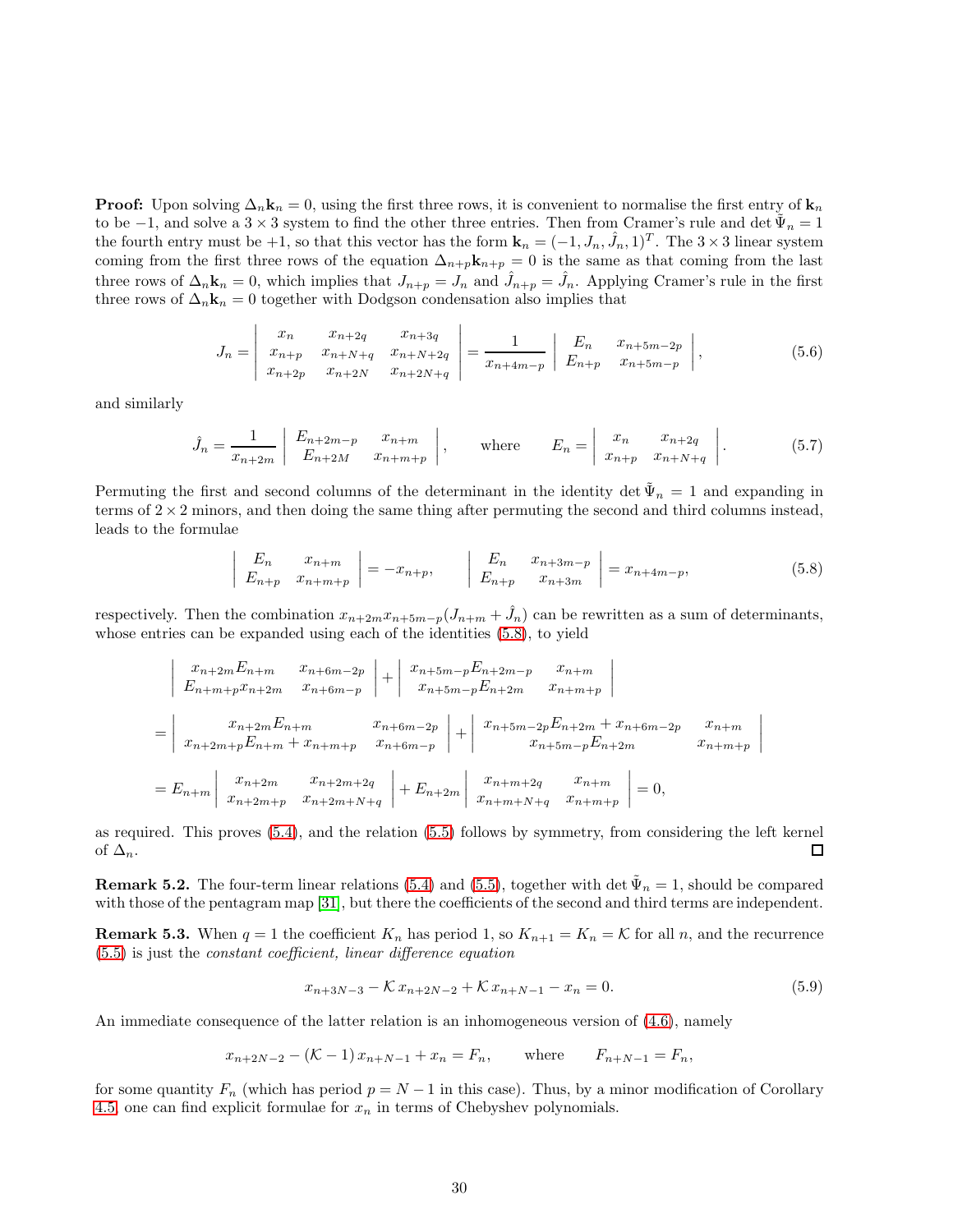**Remark 5.4.** When  $q = 2$ , the coefficients in the recurrence [\(5.5\)](#page-28-3) have period 2, so  $K_{n+2} = K_n$  for all n, and (since  $gcd(m, q) = 1$  implies that m is odd) we have  $K_{n+m} = K_{n+1}$ , whence

$$
x_{n+3p} - K_{n+1}x_{n+2p} + K_n x_{n+p} - x_n = 0.
$$
\n(5.10)

This is a four-term linear relation, whose coefficients alternate with the parity of the index  $n$ .

The existence of the periodic quantities  $J_n$  and  $K_n$  means that, as for the case of primitives considered in the last section, one can construct first integrals by taking cyclically symmetric functions of each of these sets of quantities. When  $gcd(p, q) = 1$  we find one relation between these two sets of quantities, and when  $gcd(p, q) = 2$  we find two relations, which will be discussed below.

#### 5.2 Monodromy and linear relations with constant coefficients

This subsection follows closely the discussion of subsection [4.2](#page-16-4) for the case of primitives. However, it will subsequently be necessary to refine the discussion further, depending on whether  $gcd(p, q) = 1$  or 2.

The relation [\(5.4\)](#page-28-2) implies that the matrix  $\tilde{\Psi}_n$  satisfies

$$
\tilde{\Psi}_{n+q} = \tilde{\Psi}_n \mathbf{L}_n, \qquad \mathbf{L}_n = \begin{pmatrix} 0 & 0 & 1 \\ 1 & 0 & -J_n \\ 0 & 1 & J_{n+m} \end{pmatrix}.
$$
\n(5.11)

On the other hand, the recurrence [\(5.5\)](#page-28-3) yields

$$
\tilde{\Psi}_{n+p} = \hat{\mathbf{L}}_n \, \tilde{\Psi}_n, \qquad \hat{\mathbf{L}}_n = \begin{pmatrix} 0 & 1 & 0 \\ 0 & 0 & 1 \\ 1 & -K_n & K_{n+m} \end{pmatrix} . \tag{5.12}
$$

As before, upon taking the ordered product of the  $L_n$  over p steps, shifting by q each time, we have the monodromy matrix

<span id="page-31-0"></span>
$$
\mathbf{M}_n := \mathbf{L}_n \mathbf{L}_{n+q} \dots \mathbf{L}_{n+(p-1)q} = \tilde{\Psi}_n^{-1} \tilde{\Psi}_{n+pq}.
$$
\n(5.13)

<span id="page-31-2"></span>Taking the ordered product of the  $\hat{\mathbf{L}}_n$  over q steps, shifting by p each time, gives another monodromy matrix

<span id="page-31-1"></span>
$$
\hat{\mathbf{M}}_n := \hat{\mathbf{L}}_{n+(q-1)p} \dots \hat{\mathbf{L}}_{n+p} \hat{\mathbf{L}}_n = \tilde{\Psi}_{n+pq} \tilde{\Psi}_n^{-1}.
$$
\n(5.14)

From the cyclic property of the trace it follows that

$$
\mathcal{K}_n := \text{tr}\,\mathbf{M}_n = \text{tr}\,\hat{\mathbf{M}}_n. \tag{5.15}
$$

The periodicity of  $\mathbf{L}_n$ , together with [\(5.13\)](#page-30-0), implies that  $\mathcal{K}_{n+p} = \mathcal{K}_n$ , and similarly, from [\(5.14\)](#page-30-1), we have  $\mathcal{K}_{n+q} = \mathcal{K}_n$ . If the periods p and q are coprime, then  $\mathcal{K}_n = \mathcal{K}$  = constant, for all n, hence  $\mathcal K$  is a first integral for the map  $\varphi$  corresponding to [\(5.1\)](#page-28-1). However, if  $gcd(p, q) = 2$  holds instead then we have  $\mathcal{K}_{n+2} = \mathcal{K}_n$ , so this quantity has period 2.

Once again the general result of Lemma [3.10](#page-12-1) can be applied here, to show that the iterates of [\(5.1\)](#page-28-1) satisfy a linear relation with constant coefficients.

**Proposition 5.5.** The iterates of the nonlinear recurrence  $(5.1)$  satisfy a linear relation of order 3pq with constant coefficients. It is a four-term relation if  $gcd(p,q) = 1$ , and a seven-term relation if  $gcd(p,q) = 2$ .

**Proof:** From [\(5.4\)](#page-28-2), Lemma [3.10](#page-12-1) implies that  $x_n$  satisfies a linear recurrence of order 3pq with constant coefficients, for which the gaps between indices of adjacent terms with nonzero coefficients are of size p. On the other hand,  $(5.5)$  implies a linear recurrence of the same order with gaps of size q. Thus the actual size of the gaps must be the lowest common multiple of p and q. Hence, when p and q are coprime, the gaps are of size pq, giving a four-term relation, while  $gcd(p, q) = 2$  gives a seven-term relation with gaps of size  $pq/2$ .  $\Box$ 

Below we provide refined versions of the preceding result, with more precise details of the coefficients, by considering the cases  $gcd(p, q) = 1$  and  $gcd(p, q) = 2$  separately.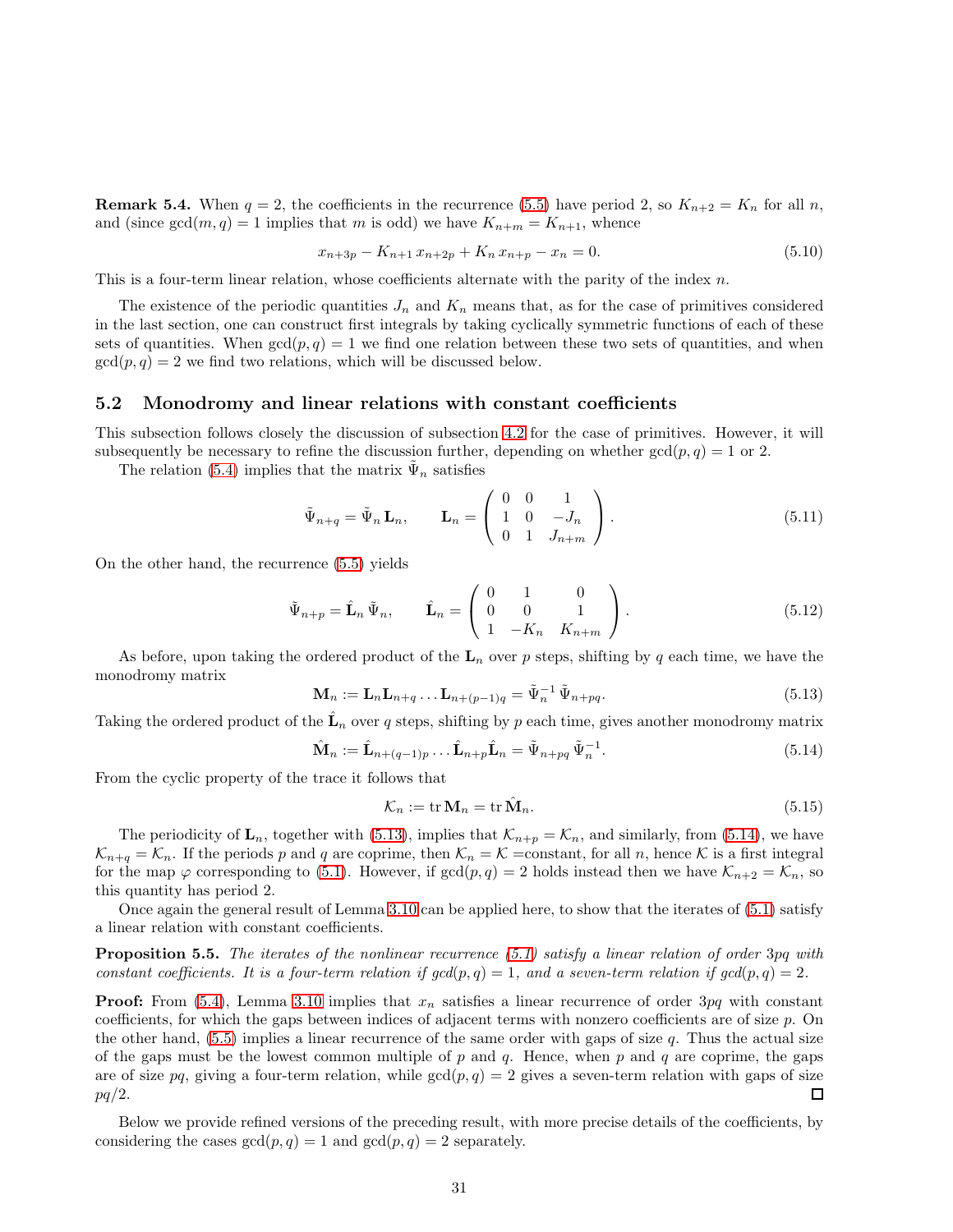### 5.3 The case  $gcd(p, q) = 1$

The discussion of the case where p and q are coprime is almost identical to that for the primitives  $P_N^{(q)}$ N with N even, as in subsection 4.7 above. The integers p and q are both odd, and for the matrix  $(5.2)$  in each case we find that det  $B = 4$  whenever p or q is divisible by 3, and det  $B = 1$  otherwise. From such a nondegenerate matrix  $B$  we get an invariant Poisson bracket of the form  $(2.6)$ , which is specified uniquely (up to scale) by the Toeplitz matrix  $C = B^{-1}$ . However, in this case a general closed-form expression for the entries of  $C$ , analogous to the formula  $(4.36)$  for the Poisson bracket of the even primitives, is not available to us at present.

We now consider the associated functions  $J_n$  and  $K_n$ , of periods p and q respectively. From the expression [\(5.13\)](#page-30-0), the first integral K defined by [\(5.15\)](#page-30-2) is a cyclically symmetric polynomial in the  $J_n$ ,  $n = 1, \ldots, p$ , and from [\(5.14\)](#page-30-1) it is also a cyclically symmetric polynomial in the  $K_n$ ,  $n = 1, \ldots, q$ . Thus the equality of the traces in [\(5.15\)](#page-30-2) provides a single functional relation between these two sets of functions. Note that we also have the same phenomenon as in  $(4.34)$  with regard to the different expressions for K as a function of the quantities  $J_n$ , when we compare the cases with  $q = 1$  and  $q > 1$ , for the same value of p: up to the action of a suitable permutation  $\sigma$  of  $(1,\ldots,p)$ , the two expressions are identical; and the analogous statement applies to K considered as a function of the  $K_n$ .

Now observe that all of the preceding comments concerning  $K$  apply equally well to the quantity

$$
\tilde{\mathcal{K}} := \operatorname{tr} \mathbf{M}_n^{-1} = \operatorname{tr} \hat{\mathbf{M}}_n^{-1},
$$

<span id="page-32-1"></span>which is also a first integral (so this definition holds for any n). We would like to assert that in fact  $\tilde{\mathcal{K}} = \mathcal{K}$ . To see this, note that  $tr \hat{\mathbf{L}}_n = K_{n+m}$ , and  $tr \hat{\mathbf{L}}_n^{-1} = K_n$ . Thus, in the case  $q = 1$ , when  $K_n = \mathcal{K}$  = constant, we have  $\mathcal{K} = \text{tr} \,\hat{\mathbf{M}}_n = \text{tr} \,\hat{\mathbf{M}}_n^{-1} = \tilde{\mathcal{K}}$  by [\(5.14\)](#page-30-1). This then implies that, in terms of functions of  $J_1, \ldots, J_p$ , we have

$$
\operatorname{tr} \mathbf{M}_n = \operatorname{tr} \mathbf{M}_n^{-1} \tag{5.16}
$$

for  $q = 1$ , and clearly this identity remains true when  $q > 1$ , since (for fixed p) the functions K and K are obtained from the case  $q = 1$  by applying the same permutation  $\sigma$  to both sides. This allows us to make a more precise statement than Proposition [5.5.](#page-30-3)

**Theorem 5.6.** When  $gcd(p, q) = 1$ , the iterates of the nonlinear recurrence [\(5.1\)](#page-28-1) satisfy the linear relation

<span id="page-32-0"></span>
$$
x_{n+3pq} - \mathcal{K}x_{n+2pq} + \mathcal{K}x_{n+pq} - x_n = 0,
$$
\n(5.17)

where K is the first integral defined by  $(5.15)$ .

**Proof:** Using [\(5.13\)](#page-30-0) we see that  $\tilde{\Psi}_{n+pq} = \tilde{\Psi}_n \mathbf{M}_n$ , so  $\tilde{\Psi}_{n+2pq} = \tilde{\Psi}_{n+pq} \mathbf{M}_n \mathbf{M}_{n+pq} = \tilde{\Psi}_n \mathbf{M}_n^2$ , by periodicity of  $\mathbf{M}_n$ , and similarly  $\tilde{\Psi}_{n+3pq} = \tilde{\Psi}_n \mathbf{M}_n^3$ . Applying Cayley-Hamilton to both  $\mathbf{M}_n$  and  $\mathbf{M}_n^{-1}$ , and noting that det  $M_n = 1$  and  $tr M_n = K$ , as well as [\(5.16\)](#page-31-0), yields

$$
\tilde{\Psi}_{n+3pq} - \mathcal{K}\tilde{\Psi}_{n+2pq} + \mathcal{K}\tilde{\Psi}_{n+pq} - \tilde{\Psi}_n = \tilde{\Psi}_n(\mathbf{M}_n^3 - \mathcal{K}\mathbf{M}_n^2 + \mathcal{K}\mathbf{M}_n - \mathbf{I}) = 0.
$$

The  $(1, 1)$  component of this equation is just  $(5.17)$ .

**Remark 5.7** (Another construction of the integral for  $P_3^{(1)}$ ). We may think of the map  $\hat{\varphi}$  in Example [4.11](#page-22-0) as coming from the recurrence  $y_{n+2}y_n = y_{n+1}^2 + y_{n+1}$ , which is of the same form as [\(5.1\)](#page-28-1), with  $p = q = m = 1$ , although not directly obtained from a cluster mutation. Replacing  $x_n \to y_n$  and  $\mathcal{K} \to \hat{\mathcal{K}}$  in [\(5.17\)](#page-31-1), and solving, leads to the first integral

<span id="page-32-2"></span>
$$
\hat{\mathcal{K}} = \frac{y_{n+3} - y_n}{y_{n+2} - y_{n+1}}.
$$

When this is written purely in terms of  $y_n, y_{n+1}$ , using the map, we find the previously obtained quantity

$$
\mathcal{I}_1 = \hat{\mathcal{K}} + 1 = \frac{(y_n + y_{n+1})(y_n + y_{n+1} + 1)}{y_n y_{n+1}}.
$$

```
\Box
```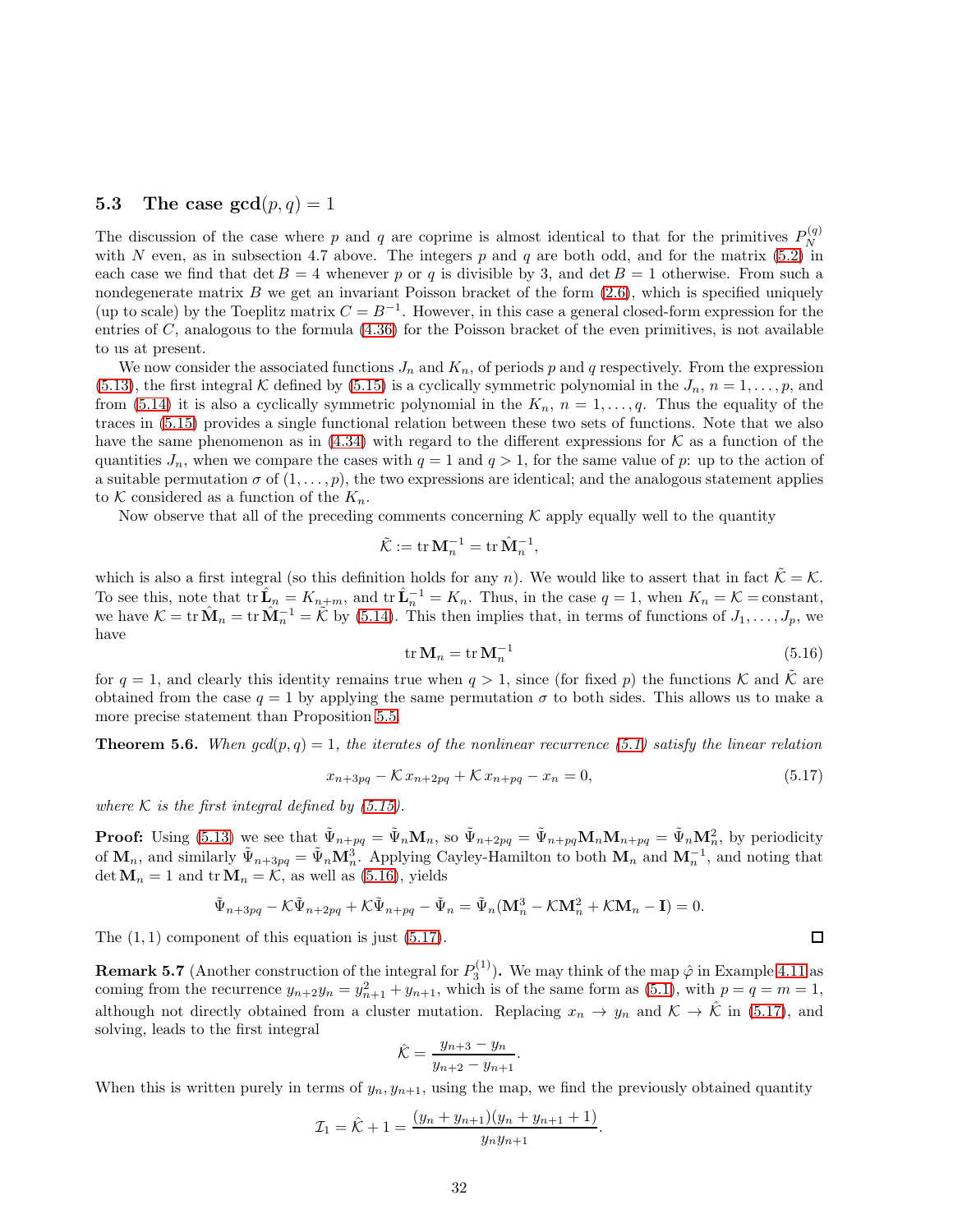<span id="page-33-1"></span>For the Liouville integrability of the map  $\varphi$  corresponding to [\(5.1\)](#page-28-1), the counting of first integrals appears to be the same as for the even primitives  $P_{2m}^{(q)}$ . The two sets of quantities  $J_n$  and  $K_n$  generate Poisson subalgebras of dimensions p and q, which should contain  $(p + 1)/2$  and  $(q + 1)/2$  commuting integrals, respectively, including the Casimir  $K$ , which is common to both subalgebras. Taking the constraint [\(5.15\)](#page-30-2) into account, this produces  $m = (p+q)/2$  independent commuting integrals in terms of the  $x_j$ , as required.

However, while the above counting argument is plausible, it rests on some unproven assumptions. Everything relies on the structure of the Poisson bracket for the  $J_n$  in the case  $q = 1$ , since all other subalgebras of  $J_n$  or  $K_n$  should be isomorphic to one with  $q = 1$ . Yet in general (excluding  $m = 2$ ), this Poisson bracket consists of three homogeneous parts (of degrees 0, 1 and 2), which (unlike the bracket [\(4.19\)](#page-20-2) for the primitive  $P_{2m}^{(1)}$  does not have an obvious splitting into a bi-Hamiltonian pair. Moreover, while every cyclically symmetric polynomial function of the  $J_n$  is a first integral of the map  $\varphi$ , we do not yet have an algorithm for selecting an involutive set of them.

Remark 5.8. In [\[31\]](#page-48-16) a quadratic Poisson structure is presented for the coefficients of the four-term linear relations for twisted polygons, together with corresponding monodromy matrices and commuting first integrals for the pentagram map. However, a Dirac reduction of this bracket to the case of [\(5.4\)](#page-28-2) or [\(5.5\)](#page-28-3) gives only the trivial bracket. A general approach to Poisson structures related to twisted polygons is described in [\[27\]](#page-48-17), which should shed some light on the situation here.

For want of more general statements, we illustrate the foregoing discussion with several examples of the integrable systems that arise in this case.

**Example 5.9** (The quiver  $P_4^{(1)} - P_4^{(2)} + P_2^{(1)}$ ). This example was first studied in an ad hoc way in [\[21\]](#page-48-7). The appropriate matrix  $(5.2)$ , which corresponds to the first quiver in Figure 1, is obtained by setting  $c = 1$ in [\(2.14\)](#page-5-4). The explicit form of the map is

$$
\varphi: \qquad (x_1, x_2, x_3, x_4) \mapsto (x_2, x_3, x_4, x_5), \qquad x_5 = \frac{x_2 x_4 + x_3}{x_1}.\tag{5.18}
$$

The invariant Poisson bracket [\(2.6\)](#page-3-2) for this map is given by the Toeplitz matrix  $C = 2B^{-1}$ , with top row  $(c_{1,j}) = (0, 1, 1, 2)$ . The period 3 functions  $J_i$  take the form

$$
J_1 = \frac{x_3(x_2 + x_1x_3) + x_4(x_1^2 + x_2^2)}{x_1x_2x_4}, \quad J_2 = \frac{x_1x_4 + x_2^2 + x_3^2}{x_2x_3}, \quad J_3 = \frac{x_3(x_2 + x_1x_3) + x_4(x_1x_4 + x_2^2)}{x_1x_3x_4}.
$$

The Poisson brackets between these three functions follow by the cyclic property from

<span id="page-33-0"></span>
$$
\{J_1, J_2\} = J_1 J_2 - 2J_3. \tag{5.19}
$$

This example is exceptional, in that the bracket for the  $J_i$  is the sum of only two homogeneous terms:

$$
\mathbf{P} = \mathbf{P}^{(2)} + \mathbf{P}^{(1)}, \text{ where } \mathbf{P}^{(2)} = \begin{pmatrix} 0 & J_1 J_2 & -J_1 J_3 \\ -J_1 J_2 & 0 & J_2 J_3 \\ J_1 J_3 & -J_2 J_3 & 0 \end{pmatrix}, \mathbf{P}^{(1)} = \begin{pmatrix} 0 & -2J_3 & 2J_2 \\ 2J_3 & 0 & -2J_1 \\ -2J_2 & 2J_1 & 0 \end{pmatrix}.
$$

Each of the tensors specified by  $\mathbf{P}^{(1)}$  and  $\mathbf{P}^{(2)}$  satisfies the Jacobi identity, so (since their sum is a Poisson tensor) they define a compatible pair of Poisson brackets.

The first integrals

$$
\mathcal{H}_1 = J_1^2 + J_2^2 + J_3^2, \qquad \mathcal{H}_2 = J_1 J_2 J_3
$$

satisfy the bi-Hamiltonian ladder

$$
\mathbf{P}_1 \nabla \mathcal{H}_1 = 0, \qquad \mathbf{P}_2 \nabla \mathcal{H}_1 = \mathbf{P}_1 \nabla \mathcal{H}_2, \qquad \mathbf{P}_2 \nabla \mathcal{H}_2 = 0,
$$

so they commute with respect to the bracket defined by [\(5.19\)](#page-32-0). The quantity

$$
\mathcal{K} = 3 - \mathcal{H}_1 + \mathcal{H}_2 \tag{5.20}
$$

provides the Casimir of this bracket; following [\(4.34\)](#page-23-1), we will find it useful to denote this quantity by  $\mathcal{K}_{3,1}$ .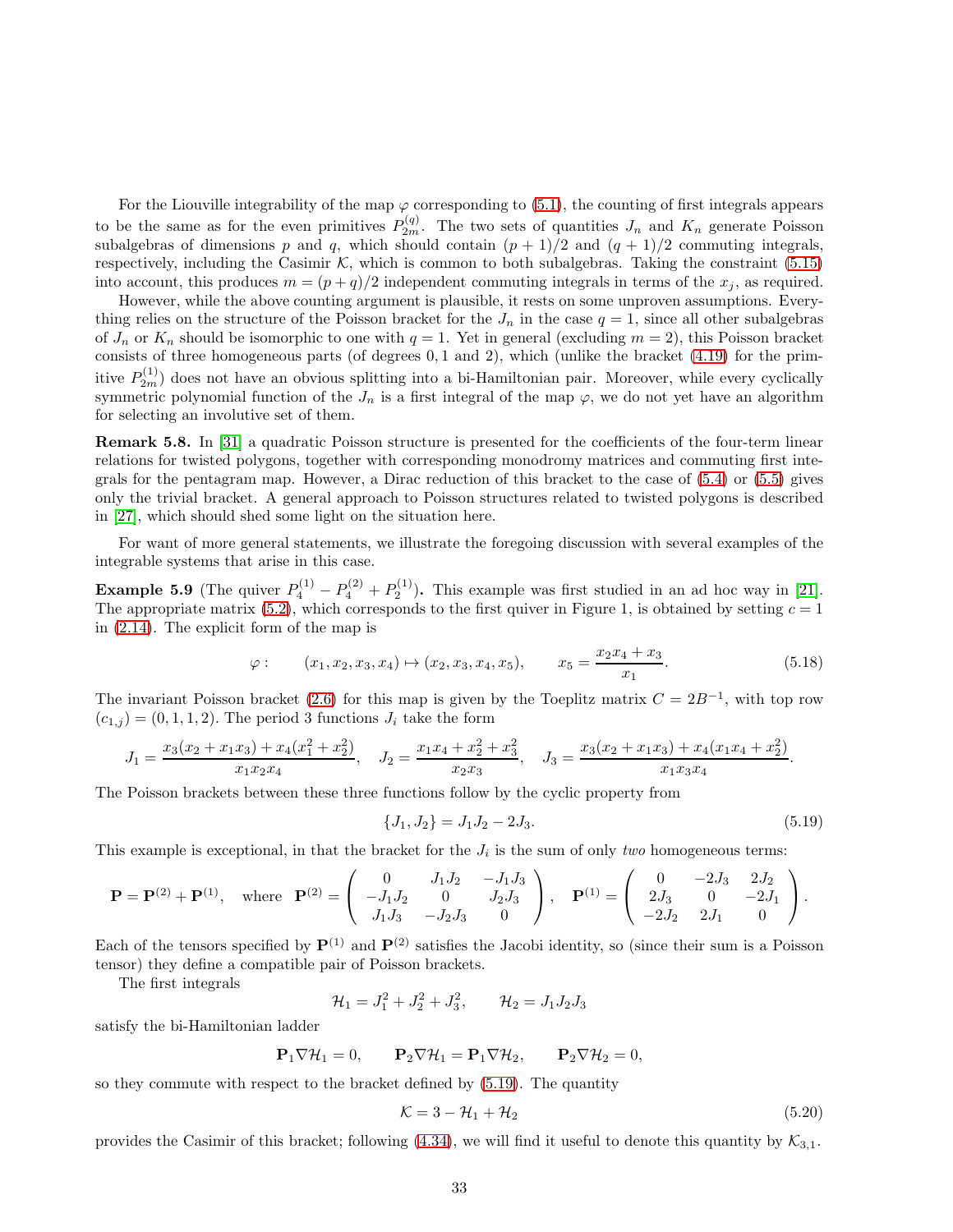**Example 5.10** (The quiver  $P_6^{(1)} - P_6^{(3)} + P_4^{(2)}$ ). Mutation of the second quiver in Figure 1 gives the map

$$
\varphi: \qquad (x_1, x_2, x_3, x_4, x_5, x_6) \mapsto (x_2, x_3, x_4, x_5, x_6, x_7), \qquad x_7 = \frac{x_2 x_6 + x_4}{x_1}.
$$

The invariant Poisson bracket for this map is given by [\(2.6\)](#page-3-2), with the coefficients specified by the Toeplitz matrix  $C = B^{-1}$  with top row  $(c_{1,j}) = (0, 0, 1, 0, 1, 1)$ . The functions  $J_i$ , which cycle with period 5 under the action of  $\varphi$ , take the form

$$
J_1 = \frac{x_1x_5 + x_2x_6 + x_3x_4}{x_2x_5}, \quad J_2 = \frac{x_4(x_3 + x_1x_5) + (x_1 + x_3)x_2x_6}{x_1x_3x_6}, \quad J_3 = \frac{x_3(x_2 + x_4) + x_1x_5}{x_2x_4},
$$
  

$$
J_4 = \frac{x_4(x_3 + x_5) + x_2x_6}{x_3x_5}, \quad J_5 = \frac{x_4(x_3 + x_1x_5) + (x_1x_5 + x_2x_3)x_6}{x_1x_4x_6}.
$$

The Poisson bracket between these five functions follow by the cyclic property from

 ${J_1, J_2} = -J_1J_2 - J_4 + 1, \quad {J_1, J_3} = 2J_1J_3.$ 

This Poisson bracket is the sum of three homogeneous terms,

$$
\mathbf{P} = \mathbf{P}^{(2)} + \mathbf{P}^{(1)} + \mathbf{P}^{(0)}, \text{ with } \mathbf{P}_{ik}^{(2)} = c_{ik}^{(2)} J_i J_k, \mathbf{P}_{ik}^{(1)} = c_{ik}^{(1)} J_{k+2}, \mathbf{P}_{ik}^{(0)} = c_{ik}^{(0)},
$$

where  $c_{ik}^{(\ell)}$  are the Toeplitz matrices with top rows given by

$$
(c_{1,k}^{(2)}) = (0, -1, 2, -2, 1), \quad (c_{1,k}^{(1)}) = (0, -1, 0, 0, 1), \quad (c_{1,k}^{(0)}) = (0, 1, 0, 0, -1).
$$

Both  $\mathbf{P}^{(0)}$  and  $\mathbf{P}^{(2)}$  satisfy the Jacobi identity, but  $\mathbf{P}^{(1)}$  does not, so we cannot think of this sum as some sort of Poisson compatibility.

The Casimir for the 5-dimensional Poisson algebra generated by the  $J_i$  is the trace of the monodromy matrix, as in [\(5.15\)](#page-30-2). It can be written as the sum

$$
\mathcal{K} = \mathcal{H}_1 - \mathcal{H}_2 + \mathcal{H}_3,\tag{5.21}
$$

where each of the components is a first integral:

$$
\mathcal{H}_1 = \sum_{i=1}^5 (J_i - J_i J_{i+1}), \quad \mathcal{H}_2 = \sum_{i=1}^5 (J_i J_{i+1} J_{i+2} - J_i J_{i+1}^2 J_{i+2}), \quad \mathcal{H}_3 = \prod_{i=1}^5 J_i.
$$

We find that  $\{\mathcal{H}_i, \mathcal{H}_j\} = 0$  for all  $i, j$ , so the 6-dimensional Poisson map  $\varphi$  has the correct number of first integrals in involution. For later comparison, we denote  $\mathcal{K}$  in [\(5.21\)](#page-33-0) by  $\mathcal{K}_{5,1}$ .

**Example 5.11** (The quiver  $P_8^{(1)} - P_8^{(4)} + P_6^{(3)}$ ). The map obtained from mutation of this quiver is

$$
\varphi: \qquad (x_1, x_2, x_3, x_4, x_5, x_6, x_7, x_8) \mapsto (x_2, x_3, x_4, x_5, x_6, x_7, x_8, x_9), \qquad x_9 = \frac{x_2 x_8 + x_5}{x_1}.
$$

The corresponding non-singular matrix B defines an invariant Poisson bracket [\(2.6\)](#page-3-2) with matrix  $C = B^{-1}$ . The top row of the Toeplitz matrix C is  $(c_{1,j}) = (0, 1, 0, 0, 1, 1, 0, 1)$ . The functions  $J_i$  with period 7 can be determined from  $J_1$ , which takes the form

$$
J_1 = \frac{x_1x_6 + x_2x_7 + x_3x_5}{x_2x_6},
$$

The remaining six functions are obtained by applying  $\varphi^* J_i = J_{i+1}$ , with  $(\varphi^*)^7 J_i = J_i$ . The Poisson bracket relations between these functions follow by the cyclic property from

$$
\{J_1, J_2\} = 2J_1J_2 - J_5, \quad \{J_1, J_3\} = -J_1J_3 + 1, \quad \{J_1, J_4\} = -J_1J_4.
$$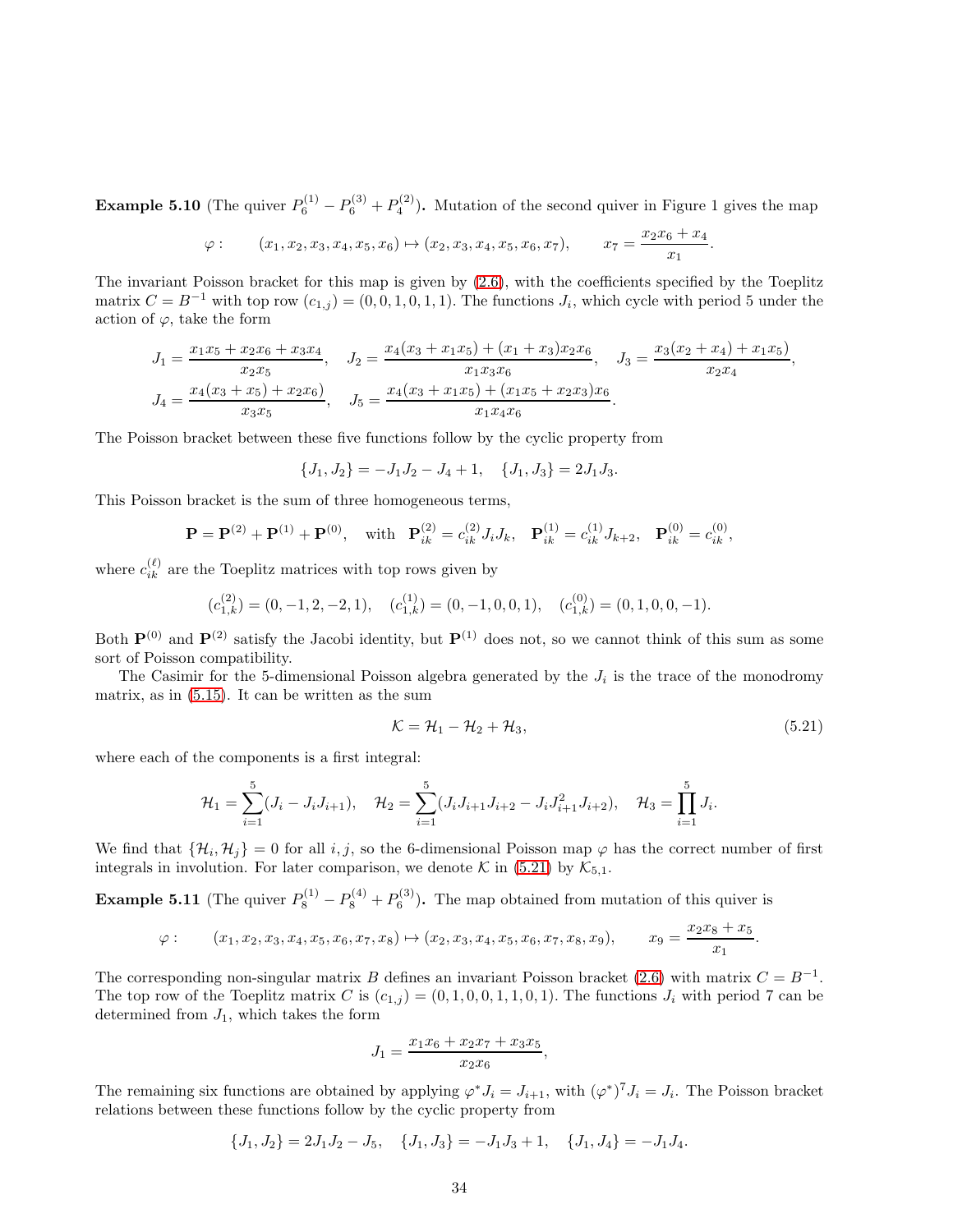Again, this Poisson bracket is the sum of three homogeneous terms,  $\mathbf{P} = \mathbf{P}^{(2)} + \mathbf{P}^{(1)} + \mathbf{P}^{(0)}$ , where  $\mathbf{P}^{(0)}$  and  $\mathbf{P}^{(2)}$  satisfy the Jacobi identity, but  $\mathbf{P}^{(1)}$  does not.

The Casimir of the Poisson subalgebra generated by the  $J_i$  is again  $\mathcal K$  (the trace of the monodromy matrix), but in this case it is not clear how to split the Casimir into four pieces that Poisson commute, as required for Liouville integrability. Of course, there are still seven functionally independent invariant functions (built from cyclically symmetric combinations of the  $J_i$ ) and we expect that four commuting functions exist.



Figure 1: The first three quivers in this class.

**Example 5.12** (The quiver  $P_8^{(3)} - P_8^{(4)} + P_2^{(1)}$ ). For this quiver, with  $p = 5$  and  $q = 3$ , the recurrence is

$$
x_n x_{n+8} = x_{n+3} x_{n+5} + x_{n+4}.
$$

The corresponding birational map  $\varphi$  is Poisson with respect to a log-canonical bracket [\(2.6\)](#page-3-2) defined by the inverse of the associated matrix B. Upon setting  $C = 2B^{-1}$ , the bracket is given by the first row of this Toeplitz matrix:  $(c_{1,j}) = (0, 1, 1, 0, -1, 1, 2, 1).$ 

Since  $gcd(p, q) = 1$ , we have the same phenomenon as in the discussion of [\(4.34\)](#page-23-1). From [\(5.13\)](#page-30-0), we have

$$
\mathbf{M}_n := \mathbf{L}_n \mathbf{L}_{n+3} \mathbf{L}_{n+6} \mathbf{L}_{n+9} \mathbf{L}_{n+12} = \mathbf{L}_n \mathbf{L}_{n+3} \mathbf{L}_{n+1} \mathbf{L}_{n+4} \mathbf{L}_{n+2},
$$

since  $\mathbf{L}_n$  has period 5, so the permutation  $\sigma : (1, 2, 3, 4, 5) \mapsto (1, 4, 2, 5, 3)$  gives the trace as

$$
\mathcal{K} = \mathcal{K}_{5,3}(J_1, J_2, J_3, J_4, J_5) = \mathcal{K}_{5,1}(J_1, J_4, J_2, J_5, J_3),
$$

where  $\mathcal{K}_{5,1}$  is given by the formula [\(5.21\)](#page-33-0) in Example [5.10.](#page-33-1) Similarly, from [\(5.14\)](#page-30-1) we find

$$
\hat{\mathbf{M}}_n := \hat{\mathbf{L}}_{n+10}\hat{\mathbf{L}}_{n+5}\hat{\mathbf{L}}_n = \hat{\mathbf{L}}_{n+1}\hat{\mathbf{L}}_{n+2}\hat{\mathbf{L}}_n,
$$

where  $\hat{\mathbf{L}}_n$  has period 3, so with the same notation as in [\(4.35\)](#page-23-3) we also have

$$
\mathcal{K} = \mathcal{K}_{3,5}(K_1, K_2, K_3) = \mathcal{K}_{3,1}(K_1, K_3, K_2),
$$

where  $\mathcal{K}_{3,1}$  is given by [\(5.20\)](#page-32-2) in Example [5.9.](#page-32-1) Since  $\mathcal{K}_{3,1}$  is totally symmetric, the permutation  $\hat{\sigma}$  :  $(1,2,3) \mapsto$  $(1, 3, 2)$  makes no difference to the result.

The explicit forms of the period 5 functions  $J_i$ , appearing as entries in the matrices  $\mathbf{L}_n$ , all derive from

<span id="page-35-0"></span>
$$
J_1 = \frac{x_1 x_3 x_8 + x_3 x_5 x_7 + x_4 x_6 x_8 + x_4 x_7}{x_3 x_4 x_8}
$$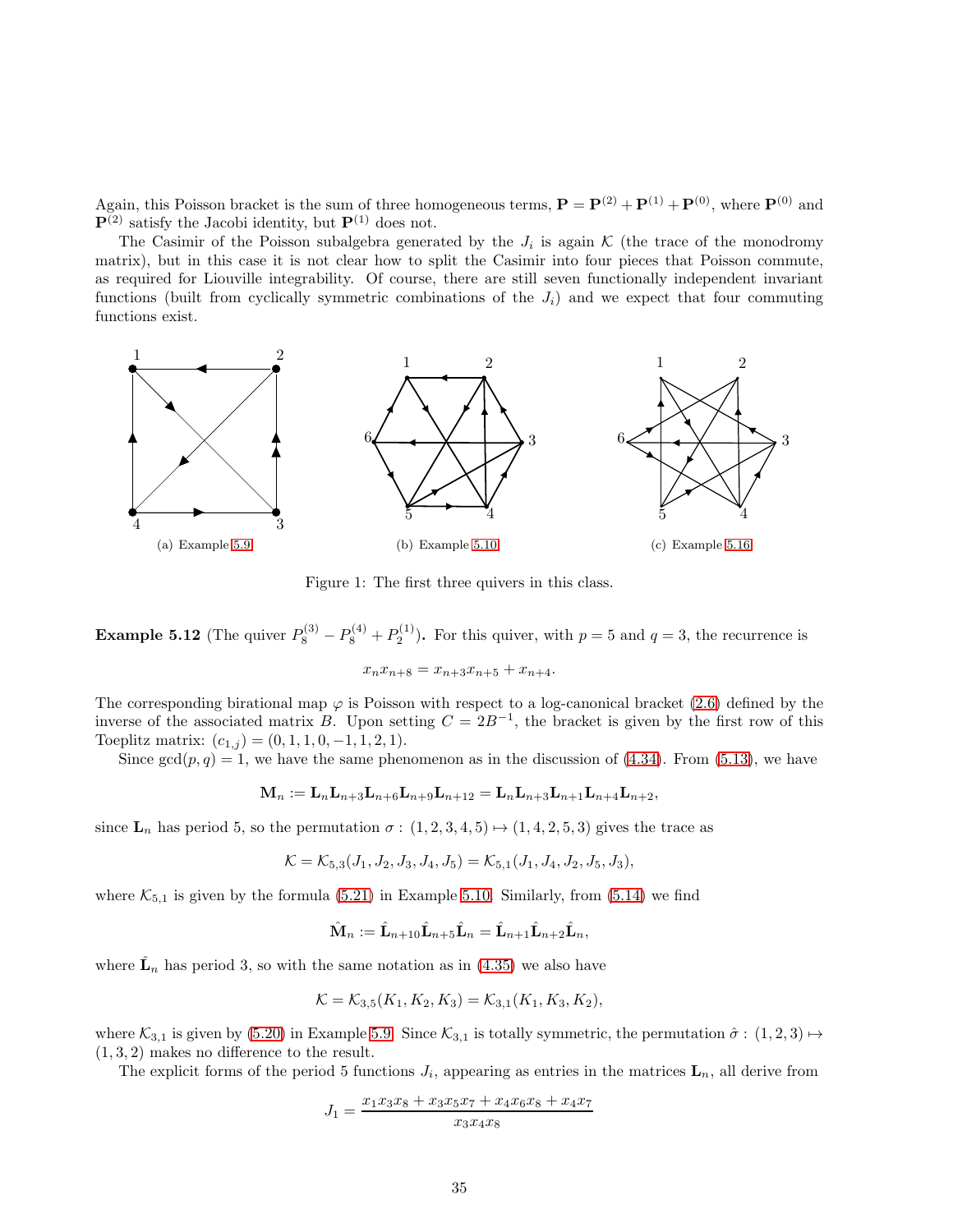by acting with the map  $\varphi$ . From the above bracket for the  $x_j$ , determined by the matrix C, the Poisson brackets between the  $J_i$  can be calculated as

<span id="page-36-0"></span>
$$
\{J_1, J_2\} = 4J_1J_2, \quad \{J_1, J_3\} = 2J_1J_3 + 2J_2 - 2,
$$

with all other brackets being deduced through the cyclic property. The resulting 5-dimensional Poisson subalgebra is isomorphic to that for the  $J_i$  in Example [5.10,](#page-33-1) as can be seen by applying the permutation  $\sigma$ and rescaling by an overall factor of 2 (which depends on the choice of scale for  $c_{ij}$ ). Therefore, subject to this permutation, it follows that the same three functions  $\mathcal{H}_i$  are in involution:

$$
\mathcal{H}_1 = \sum_{i=1}^5 (J_i - J_i J_{i+3}), \quad \mathcal{H}_2 = \sum_{i=1}^5 (J_i J_{i+1} J_{i+3} - J_i J_{i+1} J_{i+3}^2), \quad \mathcal{H}_3 = \prod_{i=1}^5 J_i.
$$

The required fourth function that commutes with these  $\mathcal{H}_i$  is derived from the algebra of the  $K_i$ , which appear as entries in the matrices  $\hat{\mathbf{L}}_n$ . In terms of  $x_j$ , we have

$$
K_1 = \frac{x_1}{x_6} + \frac{x_6}{x_1} + \frac{x_2}{x_3x_6} + \frac{x_5}{x_1x_4} + \frac{x_8}{x_4x_7} + \frac{x_2x_8}{x_3x_7},
$$

with  $K_2 = \varphi^* K_1$  and  $K_3 = (\varphi^*)^2 K_1$  providing the other two functions which cycle with period 3 under the action of the map. The  $K_i$  generate a 3-dimensional Poisson subalgebra, whose brackets are all determined by acting with  $\varphi$  on the single relation

$$
\{K_1, K_2\} = -K_1K_2 + 2K_3.
$$

<span id="page-36-2"></span>This algebra is isomorphic to that of the  $J_i$  in Example [5.9](#page-32-1) (as is seen immediately by applying the permutation  $\hat{\sigma}$ ), so it contains the two commuting quantities

$$
\hat{\mathcal{H}}_1 = K_1^2 + K_2^2 + K_3^2, \qquad \hat{\mathcal{H}}_2 = K_1 K_2 K_3.
$$

<span id="page-36-3"></span>The subalgebras of  $J_i$  and  $K_i$  share the joint Casimir  $\mathcal{K} = \mathcal{H}_1 - \mathcal{H}_2 + \mathcal{H}_3 = 3 - \hat{\mathcal{H}}_1 + \hat{\mathcal{H}}_2$ , which gives a single relation between these two sets of functions. Since  $\{K_i, J_j\} = 0$ , for all  $i, j$ , we can take any four of the first integrals  $H_1, H_2, H_3, \hat{H}_1, \hat{H}_2$  as a commuting set, which demonstrates that this 8-dimensional map  $\varphi$  is integrable in the Liouville sense.

# <span id="page-36-1"></span>5.4 The case  $gcd(p, q) = 2$

The discussion of the case where p and q are both even involves some new features. Upon setting  $p = 2\hat{p}$ ,  $q = 2\hat{q}$  with  $gcd(\hat{p}, \hat{q}) = 1$ , the fact that  $gcd(m, q) = 1$  implies that  $m = \hat{p} + \hat{q}$  is odd, hence either  $\hat{q}$  is odd and  $\hat{p}$  is even, or vice versa. For the matrix [\(5.2\)](#page-28-4) in each case we find that det  $B = 0$  whenever  $\hat{p}$  or  $\hat{q}$  is divisible by 3, and det  $B = 9$  otherwise. These two possibilities lead to quite different behaviour, so eventually we shall have to distinguish between them. For the time being we concentrate on the associated linear relations, which do not depend on whether  $B$  is degenerate or not.

Since q is even, observe that the ordered product of matrices  $\mathbf{L}_n$  in [\(5.13\)](#page-30-0) now cycles only through indices with the same parity, so the product cycles twice through  $\hat{p} = p/2$  terms. Thus we see that  $\mathbf{M}_n$  is a perfect square, and it is convenient to take the square root

$$
\mathbf{M}_n^{1/2} = \mathbf{L}_n \mathbf{L}_{n+q} \dots \mathbf{L}_{n+(\hat{p}-1)q},
$$

and similarly for  $\hat{\mathbf{M}}_n^{1/2}$ . We know that in this situation the quantity  $\mathcal{K}_n$  in [\(5.15\)](#page-30-2) has period 2, but for our purposes it is more useful to consider the quantity

$$
\mathcal{K}_n^* := \text{tr}\,\mathbf{M}_n^{1/2} = \text{tr}\,\hat{\mathbf{M}}_n^{1/2},\tag{5.22}
$$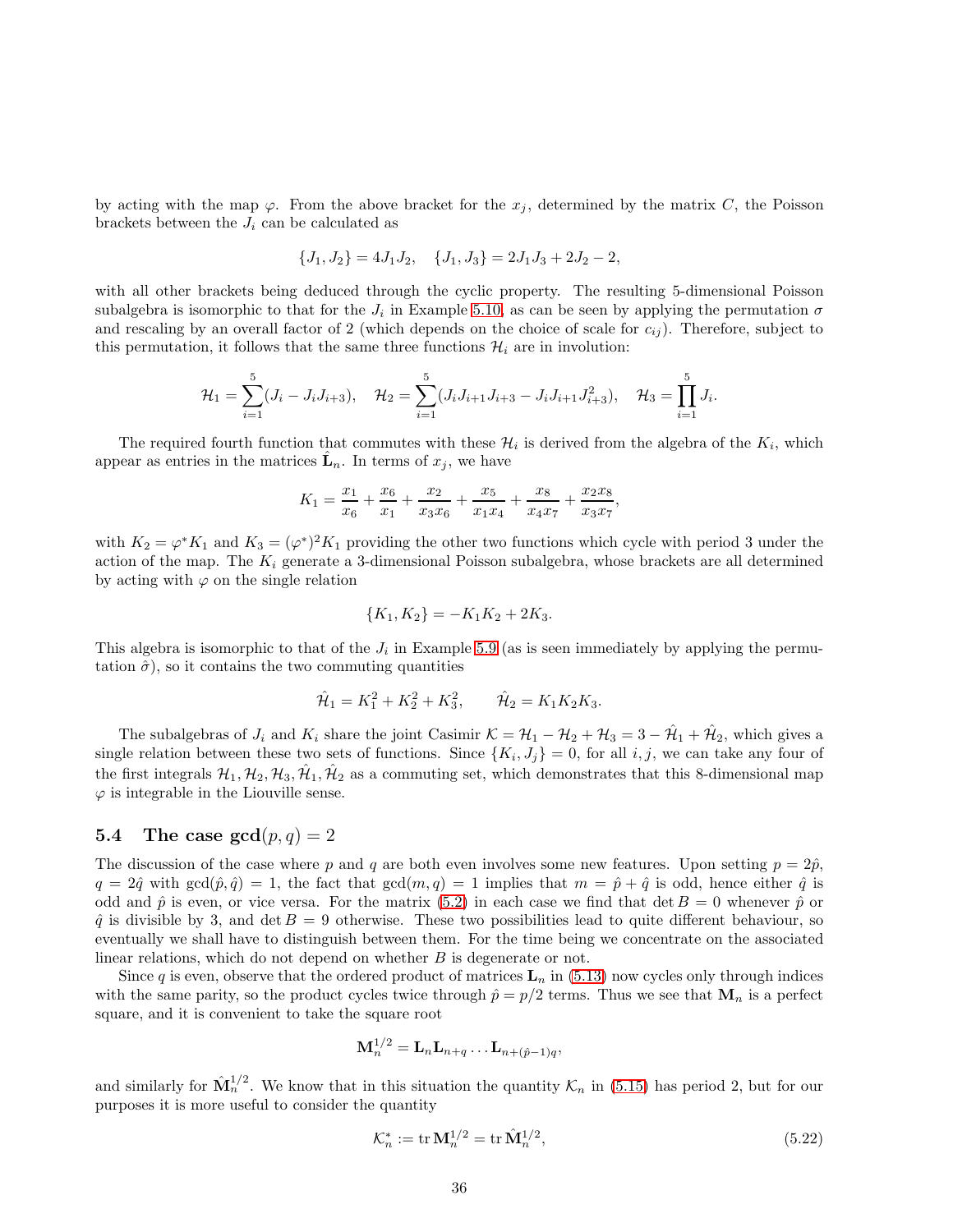which cycles with period 2 for the same reasons.

In this setting, with  $gcd(p, q) = 2$ , the algebraic structure in terms of the functions  $J_n$  and  $K_n$  is based on that for the case  $q = 2$  (up to suitable permutations), similarly to the way that for  $gcd(p, q) = 1$ , and for the primitives, this structure is based on the case  $q = 1$ .

Now when  $q = 2$  we have the quantities  $K_n$  with period 2, giving

<span id="page-37-2"></span>
$$
\operatorname{tr} \hat{\mathbf{M}}_n^{1/2} = \operatorname{tr} \hat{\mathbf{L}}_n = K_{n+1}, \qquad \operatorname{tr} \hat{\mathbf{M}}_n^{-1/2} = \operatorname{tr} \hat{\mathbf{L}}_n^{-1} = K_n,
$$

and hence the identity

<span id="page-37-1"></span>
$$
\operatorname{tr} \mathbf{M}_n^{-1/2} = \operatorname{tr} \mathbf{M}_{n+1}^{1/2} = \mathcal{K}_{n+1}^* \tag{5.23}
$$

holds. For even  $q > 2$ , with p fixed, the formula for  $\text{tr }\mathbf{M}_n^{1/2}$  as a function of  $J_1, \ldots, J_p$  is identical to that for the case  $q = 2$ , up to a permutation, which means that the formula [\(5.23\)](#page-36-0) holds in general.

**Theorem 5.13.** When  $gcd(p, q) = 2$ , the iterates of the nonlinear recurrence [\(5.1\)](#page-28-1) satisfy the linear relation

$$
x_{n+3pq/2} - \mathcal{K}_n^* x_{n+pq} + \mathcal{K}_{n+1}^* x_{n+pq/2} - x_n = 0,
$$
\n(5.24)

where  $\mathcal{K}_n^*$  is the period 2 quantity defined by [\(5.22\)](#page-35-0).

Proof: This follows by essentially the same argument as in the proof of Theorem [5.6,](#page-31-2) applying Cayley-Hamilton to  $\mathbf{M}_n^{1/2}$  and  $\mathbf{M}_n^{-1/2}$ , and making use of [\(5.23\)](#page-36-0).  $\Box$ 

**Remark 5.14.** With respect to the functions  $J_n$  and  $K_n$ , the main new feature in this case, compared with the case  $gcd(p, q) = 1$ , is that here we have two quantities  $\mathcal{K}_1^*$  and  $\mathcal{K}_2^*$ , so the identity [\(5.22\)](#page-35-0) for  $n = 1, 2$  provides two independent relations between these two sets of functions. Given that these are the only relations, the cyclically symmetric functions of the  $J_n$ , and those of the  $K_n$ , together provide  $N-2$ independent first integrals.

We are now ready to present a further refinement of Proposition [5.5.](#page-30-3)

**Theorem 5.15.** When  $gcd(p,q) = 2$ , the iterates of the nonlinear recurrence [\(5.1\)](#page-28-1) satisfy the constant coefficient, linear relation

$$
x_{n+3pq} - \mathcal{B} x_{n+5pq/2} + \mathcal{C} x_{n+2pq} - \mathcal{D} x_{n+3pq/2} + \mathcal{C} x_{n+pq} - \mathcal{B} x_{n+pq/2} + x_n = 0,
$$
 (5.25)

where the non-trivial coefficients are first integrals, given by

$$
\mathcal{B} = \mathcal{K}_1^* + \mathcal{K}_2^*, \qquad \mathcal{C} = \mathcal{K}_1^* \mathcal{K}_2^* + \mathcal{K}_1^* + \mathcal{K}_2^*, \qquad \mathcal{D} = (\mathcal{K}_1^*)^2 + (\mathcal{K}_2^*)^2 + 2.
$$

**Proof:** For the sake of argument, suppose that  $\hat{q}$  is odd and  $\hat{p}$  is even. To get the seven-term relation [\(5.25\)](#page-36-1), we consider the 6 × 6 matrix that is specified in terms of its  $(j, k)$  entry by  $\Phi_n = (x_{n+p\hat{q}(j-1)+\hat{q}(k-1)})$ . The linear recurrence [\(5.4\)](#page-28-2) implies that

$$
\Phi_{n+\hat{q}} = \Phi_n \mathbf{L}_n^*, \quad \text{where} \quad \mathbf{L}_n^* = \begin{pmatrix} 0 & 0 & 0 & 0 & 0 & 1 \\ 1 & 0 & 0 & 0 & 0 & 0 \\ 0 & 1 & 0 & 0 & 0 & -J_n \\ 0 & 0 & 1 & 0 & 0 & 0 \\ 0 & 0 & 0 & 1 & 0 & J_{n+m} \\ 0 & 0 & 0 & 0 & 1 & 0 \end{pmatrix}.
$$

<span id="page-37-3"></span><span id="page-37-0"></span>The monodromy matrix corresponding to  $p$  iterations of the latter equation is

$$
\mathbf{M}_n^* = \mathbf{L}_n^* \, \mathbf{L}_{n+\hat{q}}^* \ldots \mathbf{L}_{n+(p-1)\hat{q}}^*,
$$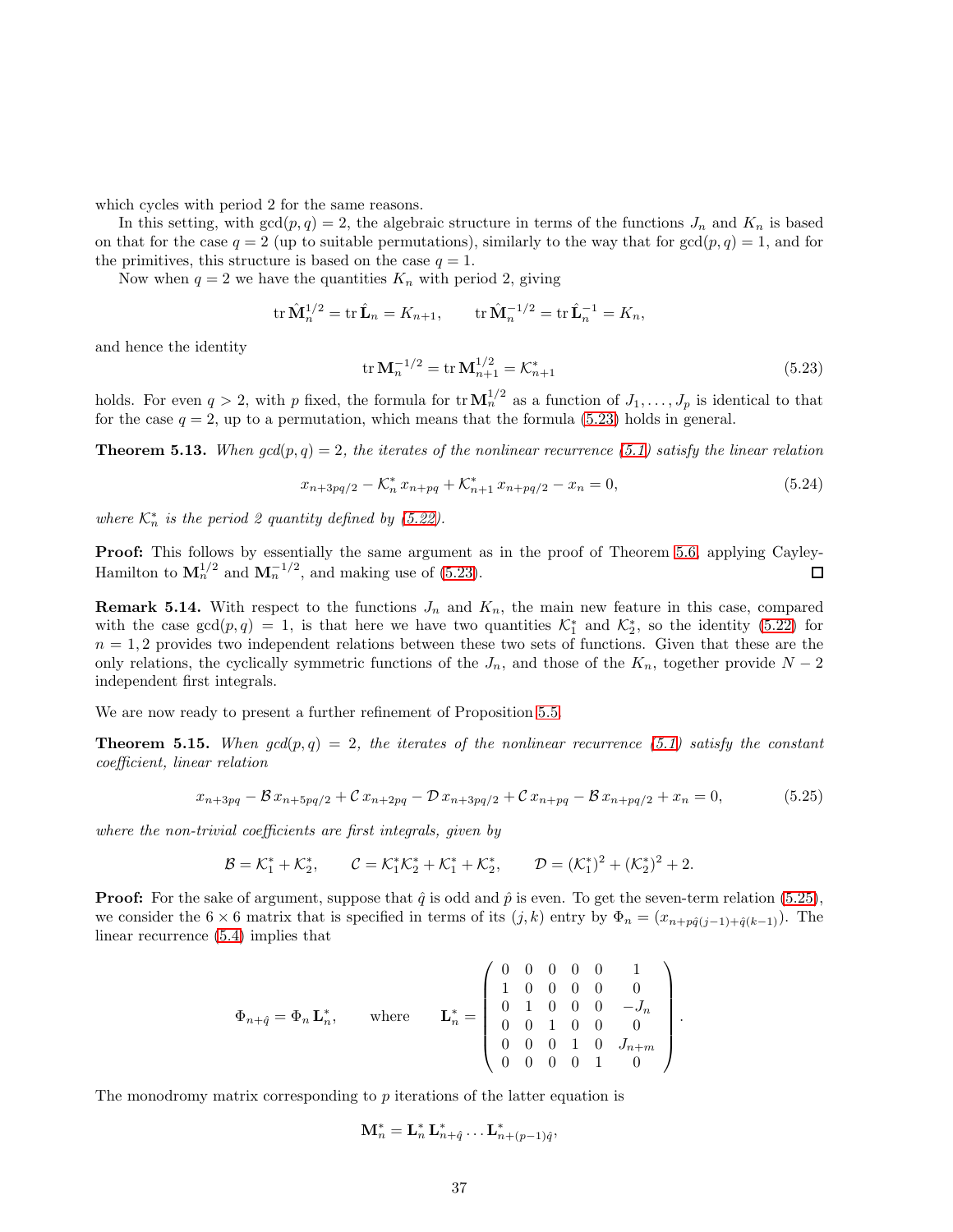so that

$$
\Phi_{n+p\hat{q}} = \Phi_n \mathbf{M}_n^*.
$$
\n(5.26)

We need to show that the characteristic polynomial of the  $6 \times 6$  matrix  $\mathbf{M}_n^*$  is given by

$$
\chi(\zeta) = \zeta^6 - \mathcal{B}\,\zeta^5 + \mathcal{C}\,\zeta^4 - \mathcal{D}\,\zeta^3 + \mathcal{C}\,\zeta^2 - \mathcal{B}\,\zeta + 1,\tag{5.27}
$$

as once we have determined this the recurrence [\(5.25\)](#page-36-1) follows immediately, by applying the Cayley-Hamilton theorem to [\(5.26\)](#page-37-1).

It is convenient to conjugate all of the  $6 \times 6$  matrices by the permutation matrix corresponding to  $(1, 2, 3, 4, 5, 6) \rightarrow (1, 3, 5, 2, 4, 6)$ , which reduces everything to calculations with  $3 \times 3$  blocks. This gives

<span id="page-38-1"></span>
$$
\mathbf{L}_n^* \sim \left( \begin{array}{cc} \mathbf{0} & \mathbf{L}_n \\ \mathbf{1} & \mathbf{0} \end{array} \right), \qquad \mathbf{L}_n^* \mathbf{L}_{n+\hat{q}}^* \sim \left( \begin{array}{cc} \mathbf{L}_n & \mathbf{0} \\ \mathbf{0} & \mathbf{L}_{n+\hat{q}} \end{array} \right),
$$

so that that for the monodromy matrix we have

$$
\mathbf{M}_n^* \sim \left(\begin{array}{cc} \mathbf{L}_n \mathbf{L}_{n+q} \ldots \mathbf{L}_{n+(\hat{p}-1)q} & \mathbf{0} \\ \mathbf{0} & \mathbf{L}_{n+\hat{q}} \mathbf{L}_{n+\hat{q}+q} \ldots \mathbf{L}_{n+\hat{q}+(\hat{p}-1)q} \end{array}\right) \sim \left(\begin{array}{cc} \mathbf{M}_n^{1/2} & \mathbf{0} \\ \mathbf{0} & \mathbf{M}_{n+1}^{1/2} \end{array}\right).
$$

Thus the characteristic polynomial of  $\mathbf{M}_n^*$  factors as the product of the characteristic polynomials of  $\mathbf{M}_n^{1/2}$ and  ${\bf M}_{n+1}^{1/2}$ ,

$$
\chi(\zeta) = (\zeta^3 - \mathcal{K}_1^* \zeta^2 + \mathcal{K}_2^* \zeta - 1) (\zeta^3 - \mathcal{K}_2^* \zeta^2 + \mathcal{K}_1^* \zeta - 1),
$$

which multiplies out to give  $(5.27)$  with the correct coefficients  $\mathcal{B}, \mathcal{C}, \mathcal{D}$ .

An analogous argument holds when  $\hat{q}$  is even and  $\hat{p}$  is odd.

To discuss the Liouville integrability of the systems that appear when  $gcd(p, q) = 2$ , it is necessary to give a separate treatment according to whether the matrix  $B$  is invertible or not.

#### 5.4.1 Nondegenerate B matrix

When matrix B is nondegenerate, it appears that the Liouville integrability of the symplectic map  $\varphi$  should follow by very similar arguments to those for the case  $gcd(p, q) = 1$  (or for the primitives with even N). The map preserves a Poisson bracket of the form [\(2.6\)](#page-3-2), which is specified uniquely (up to scale) by the Toeplitz matrix  $C = B^{-1}$ . There are the two sets of quantities,  $J_n$  and  $K_n$ , with periods p and q respectively, and by Remark [5.14](#page-36-2) these provide  $N-2$  independent first integrals, but it is necessary to find  $m = N/2$  integrals in involution.

Given that the  $J_n$  generate a Poisson subalgebra of dimension p, and that both of the quantities  $\mathcal{K}_1^*$  and  $\mathcal{K}_2^*$  defined by [\(5.22\)](#page-35-0) are Casimirs, with the symplectic leaves being of dimension  $p-2=2(\hat{p}-1)$ , a further  $\hat{p}-1$  independent commuting functions of the  $J_n$  are required in order to define an integrable system on this subalgebra. Similarly, given that  $\{J_i, K_j\} = 0$  for all  $i, j$ , and the  $K_n$  produce a q-dimensional subalgebra, with the same functions  $\mathcal{K}_1^*$  and  $\mathcal{K}_2^*$  as Casimirs, it is necessary to have an additional  $\hat{q}-1$  independent functions that define an integrable system in terms of  $K_n$  alone. The quantities  $\beta$  and  $\beta$  which appear as the coefficients in the linear relation [\(5.25\)](#page-36-1) are first integrals, as well as being joint Casimirs for the two subalgebras, so combining these with the two sets of first integrals gives a total of  $2 + (\hat{p} - 1) + (\hat{q} - 1) = m$ independent functions in involution, as required.

<span id="page-38-0"></span>Since we do not have a general proof of all the foregoing assertions, here we will merely illustrate the discussion with the simplest example of this kind, which arises for  $p = 4$ ,  $q = 2$ .

**Example 5.16** (The quiver  $P_6^{(2)} - P_6^{(3)} + P_2^{(1)}$ ). Mutation of the third quiver in Figure 1 gives the map

$$
\varphi: \qquad (x_1, x_2, x_3, x_4, x_5, x_6) \mapsto (x_2, x_3, x_4, x_5, x_6, x_7), \qquad x_7 = \frac{x_3 x_5 + x_4}{x_1}.\tag{5.28}
$$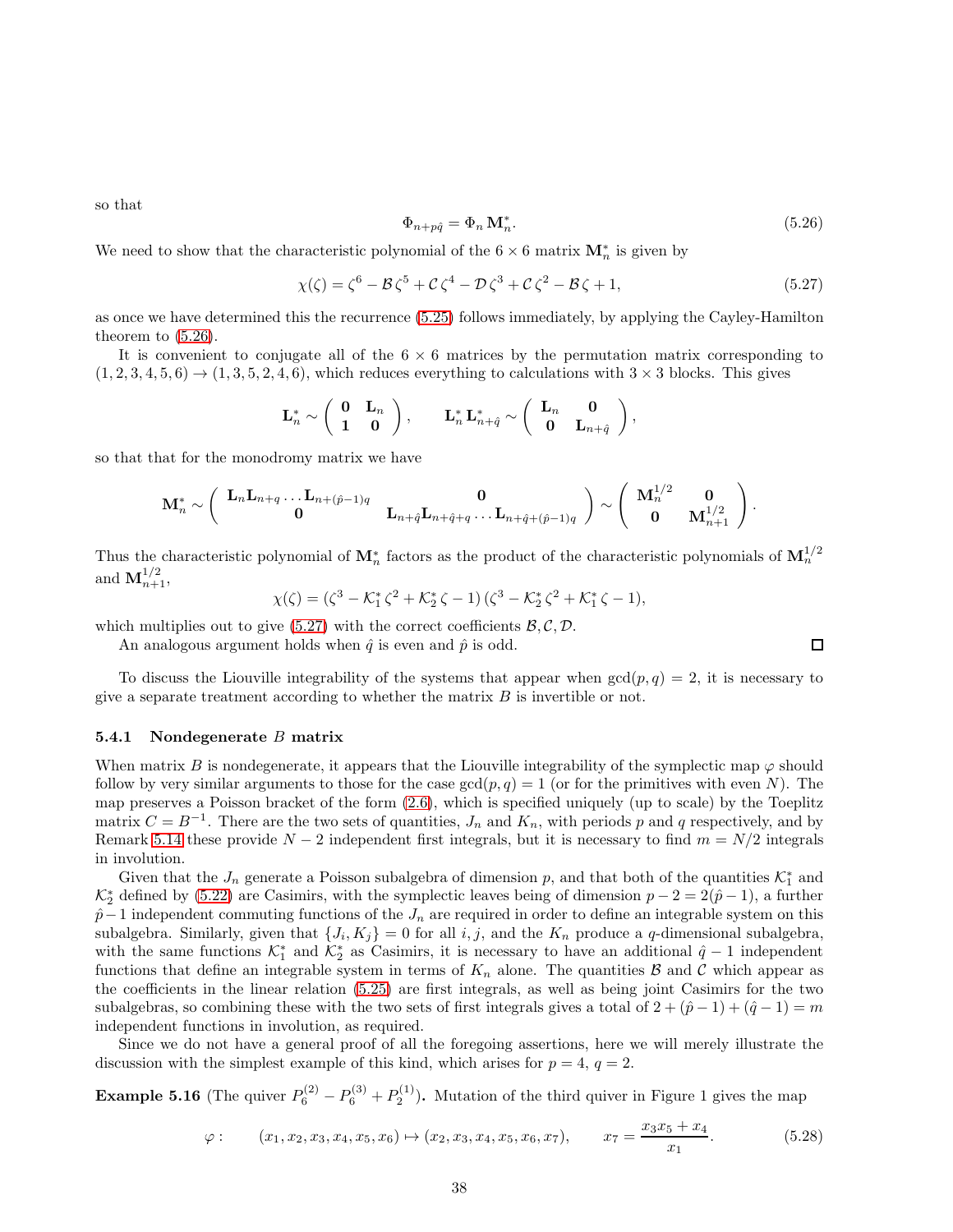The inverse of the non-singular matrix B defines a Poisson bracket [\(2.6\)](#page-3-2), invariant with respect to  $\varphi$ . Taking  $C = 3B^{-1}$ , the top row of this Toeplitz matrix is  $(c_{1,j}) = (0, 1, 1, 0, 2, 2)$ .

The period 4 functions  $J_i$ , generated from  $J_1$  by the action of the map, are

$$
J_1 = \frac{x_1x_2x_6 + x_2x_4x_5 + x_3x_4x_6 + x_3x_5}{x_2x_3x_6}, \quad J_2 = \frac{x_1x_6 + x_2x_3 + x_4x_5}{x_3x_4},
$$
  
\n
$$
J_3 = \frac{x_1x_3x_4 + x_2x_3x_5 + x_1x_5x_6}{x_1x_4x_5}, \quad J_4 = \frac{x_1x_3x_5 + x_2x_4x_6 + x_1x_2x_4x_5 + x_1x_3x_4x_6 + x_2x_3x_5x_6}{x_1x_2x_5x_6}.
$$

The Poisson brackets between these functions all follow by the cyclic property from

<span id="page-39-1"></span><span id="page-39-0"></span>
$$
\{J_1, J_2\} = 3J_1J_2 - 3, \quad \{J_1, J_3\} = 3(J_2 - J_4). \tag{5.29}
$$

From the first equality in [\(5.22\)](#page-35-0) we have the two functions

$$
K_1^* = J_2 J_4 - J_1 - J_3
$$
,  $K_2^* = J_1 J_3 - J_2 - J_4$ ,

which are both Casimir functions of the 4-dimensional algebra generated by the  $J_i$ , but cycle with period 2 under the map. Symmetric functions of  $\mathcal{K}_1^*$  and  $\mathcal{K}_2^*$  are first integrals as well as being Casimirs, so we may take the quantities

$$
\mathcal{B} = \mathcal{K}_1^* + \mathcal{K}_2^*, \qquad \mathcal{C} = \mathcal{K}_1^* \mathcal{K}_2^* + \mathcal{B},
$$

as in Theorem [5.15.](#page-36-3) The homogeneous components of  $\beta$  are automatically first integrals, and they Poisson commute:

$$
\mathcal{B}=-\mathcal{H}_1+\mathcal{H}_2
$$

where

$$
\mathcal{H}_1 = J_1 + J_2 + J_3 + J_4, \quad \mathcal{H}_2 = J_1 J_3 + J_2 J_4, \quad \text{with} \quad {\mathcal{H}_1, \mathcal{H}_2} = 0.
$$

Hence, we may take  $\mathcal{H}_1, \mathcal{B}, \mathcal{C}$  as three independent first integrals in involution, which proves Liouville in-tegrability of the 6-dimensional map [\(5.28\)](#page-37-3). Clearly there are other choices, for instance  $\mathcal{H}_1, \mathcal{H}_2, \mathcal{C}$ , which would do just as well.

**Remark 5.17.** Note that in the preceding example, since  $q = 2$  we have  $K_1 = \mathcal{K}_2^*$  and  $K_2 = \mathcal{K}_1^*$ , which Poisson commute with each other, so the subalgebra of the  $K_i$  is trivial.

#### 5.4.2 Degenerate B matrix

When  $B$  is degenerate, which only happens when either  $p$  or  $q$  is a multiple of 6, the maps that arise have features that make them much more like the odd primitives  $P_{2m+1}^{(q)}$  than the other cases with even N.

For these particular cases, the matrix  $B$  has a two-dimensional kernel, which is spanned by two integer vectors of the form

<span id="page-39-2"></span>
$$
\mathbf{u}_1 = (1, 1, 0, -1, -1, 0, \ldots)^T, \qquad \mathbf{u}_2 = (0, 1, 1, 0, -1, -1, \ldots)^T,
$$

where in each vector the components continue to repeat the same blocks of six numbers, until the final block which is truncated (of length 2 or 4, since  $N = 2m$  is even and not a multiple of 6). Hence there is a two-parameter scaling group, which acts by

$$
(x_1, x_2, x_3, x_4, x_5, x_6, \ldots) \to (\lambda x_1, \lambda \mu x_2, \mu x_3, \lambda^{-1} x_4, \lambda^{-1} \mu^{-1} x_5, \mu^{-1} x_6, \ldots), \qquad (\lambda, \mu) \in (\mathbb{C}^*)^2. \tag{5.30}
$$

This action extends to all the iterates  $x_n$  of [\(5.1\)](#page-28-1); the pattern repeats itself on each successive block of six adjacent iterates.

Now im  $B$  is spanned by

<span id="page-39-3"></span>
$$
\mathbf{v}_j = \mathbf{e}_j - \mathbf{e}_{j+1} + \mathbf{e}_{j+2}, \qquad j = 1, \dots, 2m - 2,
$$
 (5.31)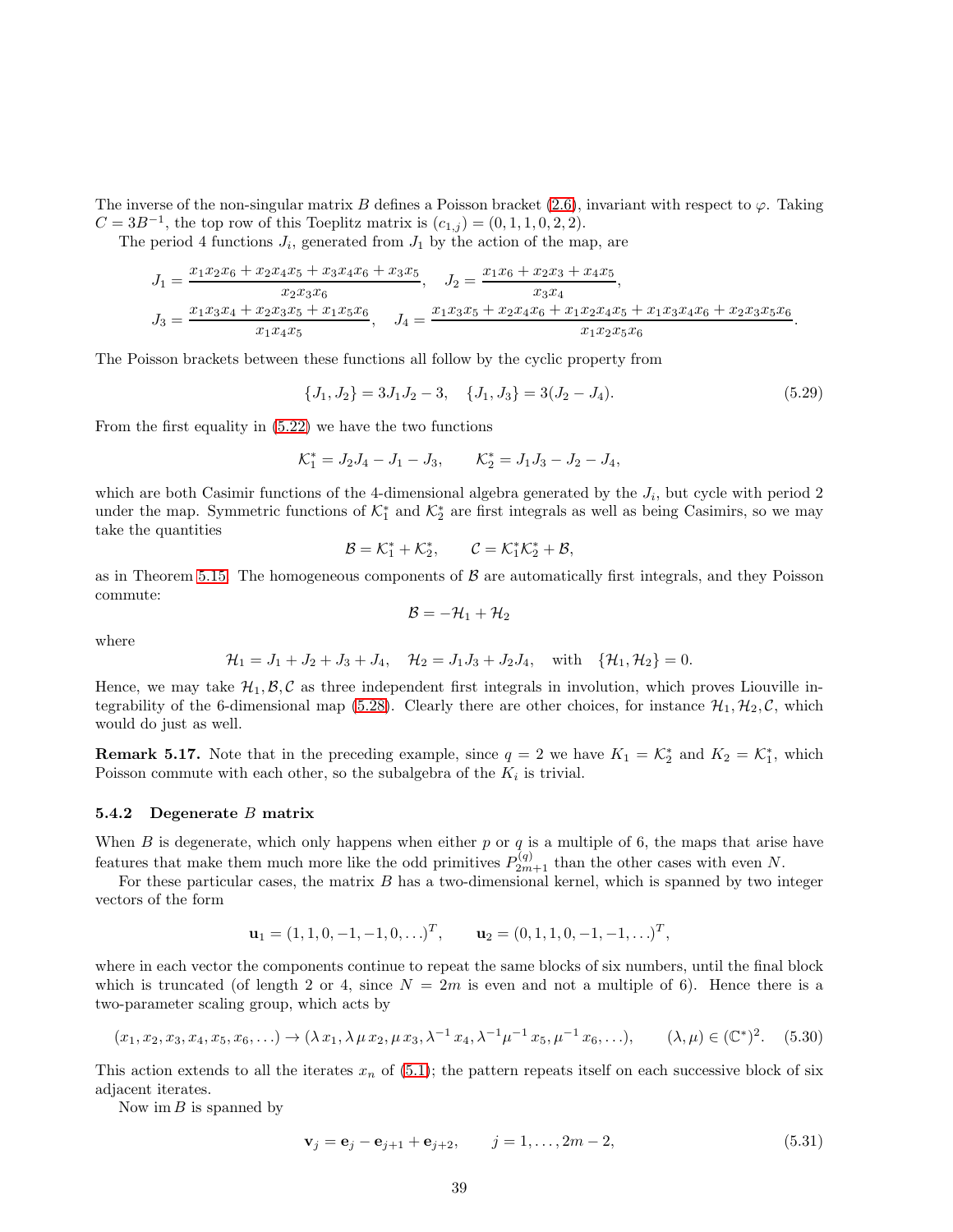where  $\mathbf{e}_j$  is the j<sup>th</sup> standard basis vector. Hence, by Lemma [2.7,](#page-6-2) the coordinates

<span id="page-40-0"></span>
$$
y_j = \frac{x_j x_{j+2}}{x_{j+1}}, \qquad j = 1, \dots, 2m - 2,
$$
\n(5.32)

are invariant under the scaling  $(5.30)$ , and the degenerate form  $(2.10)$  pushes forward to a symplectic form  $(2.22)$  in dimension  $2m - 2$ . The coefficients of the latter are obtained from a skew-symmetric matrix  $\hat{B} = (\hat{b}_{jk})$ , whose inverse provides a nondegenerate Poisson bracket for the  $y_j$ , i.e.

<span id="page-40-2"></span>
$$
\{y_j, y_k\} = \epsilon_{jk} y_j y_k, \qquad 1 \le j, k \le 2m - 2,
$$
\n(5.33)

where  $\hat{B}^{-1} = (\epsilon_{jk})$  must be a Toeplitz matrix, because the coordinates [\(5.32\)](#page-39-0) transform as  $\varphi^* y_j = y_{j+1}$ under the map corresponding to [\(5.1\)](#page-28-1). Upon applying the rest of Theorem [2.6,](#page-5-0) we see that this induces a symplectic map  $\hat{\varphi}$  on the variables  $y_i$ .

To prove the Liouville integrability of all of the maps  $\hat{\varphi}$  that arise in this way, we require a general expression for the coefficients  $\epsilon_{jk}$  in [\(5.33\)](#page-39-1), which is presently lacking. However, it is possible to give a plausible argument for the counting of first integrals, which agrees with all examples we have checked so far.

Suppose, for the sake of argument, that  $6|q$ , hence  $6/p$ . The scaling action of  $(\mathbb{C}^*)^2$  on the  $x_j$ , as in  $(5.30)$ , extends to an action on the coefficients  $J_n$  that appear in the linear equation [\(5.4\)](#page-28-2). However, the indices of the terms  $x_{n+jq}$  for  $j = 0, 1, 2, 3$  differ by multiples of 6, which means that they all scale the same way, and hence the period  $p$  quantities  $J_n$  are invariant under this scaling, and can be expressed in terms of the  $y_j$  given by [\(5.32\)](#page-39-0). Given that the  $J_n$  generate a p-dimensional Poisson subalgebra with respect to the bracket [\(5.33\)](#page-39-1), with two Casimirs given by the quantities  $\mathcal{K}_1^*$  and  $\mathcal{K}_2^*$  as in [\(5.22\)](#page-35-0), a further  $\hat{p}-1$  independent commuting functions of the  $J_n$  are needed to have an integrable system defined on this subalgebra. Similarly, the scaling action [\(5.30\)](#page-38-0) extends to an action on the coefficients  $K_n$  in [\(5.5\)](#page-28-3), but now the terms  $x_{n+jp}$  for  $j = 0, 1, 2, 3$  do not all differ by multiples of 6, so they scale differently. This means that there is a nontrivial scaling action of the two-parameter group  $(\mathbb{C}^*)^2$  on the quantities  $K_n$ ,  $n = 1, \ldots, q$ , for which there should be  $q-2$  invariant monomials. The invariant monomial functions of  $K_n$ , which we denote by  $w_i$  for  $i = 1, \ldots, q-2$ , can also be written in terms of the original variables  $x_j$ . The fact that they are invariant under [\(5.30\)](#page-38-0) means that these  $w_i$  can be written as functions of the symplectic coordinates  $y_i$  as well. Given that the  $w_i$  generate a  $(q-2)$ -dimensional Poisson subalgebra in the  $(2m-2)$ -dimensional space with the bracket [\(5.33\)](#page-39-1), and that the quantities  $\mathcal{K}_1^*$  and  $\mathcal{K}_2^*$  are Casimirs for this subalgebra too, an integrable system is defined on the  $(q - 4)$ -dimensional symplectic leaves by an additional set of  $\hat{q} - 2$  commuting functions of the  $w_i$ . Supposing further that  $\{J_i, w_j\} = 0$  for all  $i, j$ , we take the quantities  $\beta$  and  $\beta$  from [\(5.25\)](#page-36-1), which are both first integrals and joint Casimirs for the two subalgebras, and combining these with the two sets of first integrals gives a total of  $2 + (\hat{p} - 1) + (\hat{q} - 2) = m - 1$  independent functions in involution, as required for the Liouville integrability of the symplectic map  $\hat{\varphi}$  in dimension  $2m-2$ .

<span id="page-40-1"></span>Since we do not have a general proof of all the preceding assertions, here we will only present the simplest example of this kind, which arises for  $p = 6$ ,  $q = 4$ .

**Example 5.18** (The quiver  $P_{10}^{(4)} - P_{10}^{(5)} + P_{2}^{(1)}$ ). The recurrence arising from mutation of this quiver is

$$
x_{n+10} x_n = x_{n+6} x_{n+4} + x_{n+5}.
$$
\n
$$
(5.34)
$$

The matrix B has a two-dimensional kernel, spanned by the integer vectors

$$
\mathbf{u}_1 = (1, 1, 0, -1, -1, 0, 1, 1, 0, -1)^T, \qquad \mathbf{u}_2 = (0, 1, 1, 0, -1, -1, 0, 1, 1, 0)^T,
$$

which generate the action of a two-parameter scaling group on the iterates of  $(5.34)$ , as given in  $(5.30)$ . Taking the scaling-invariant variables  $y_j$ , given by [\(5.32\)](#page-39-0) for  $j = 1, \ldots, 8$ , we apply Lemma [2.7](#page-6-2) to find the symplectic form  $\hat{\omega}$  expressed in these coordinates, which leads to the nondegenerate Poisson bracket specified by

$$
\{y_1, y_5\} = y_1 y_5, \qquad \{y_1, y_6\} = -y_1 y_6, \qquad \{y_1, y_7\} = y_1 y_7,\tag{5.35}
$$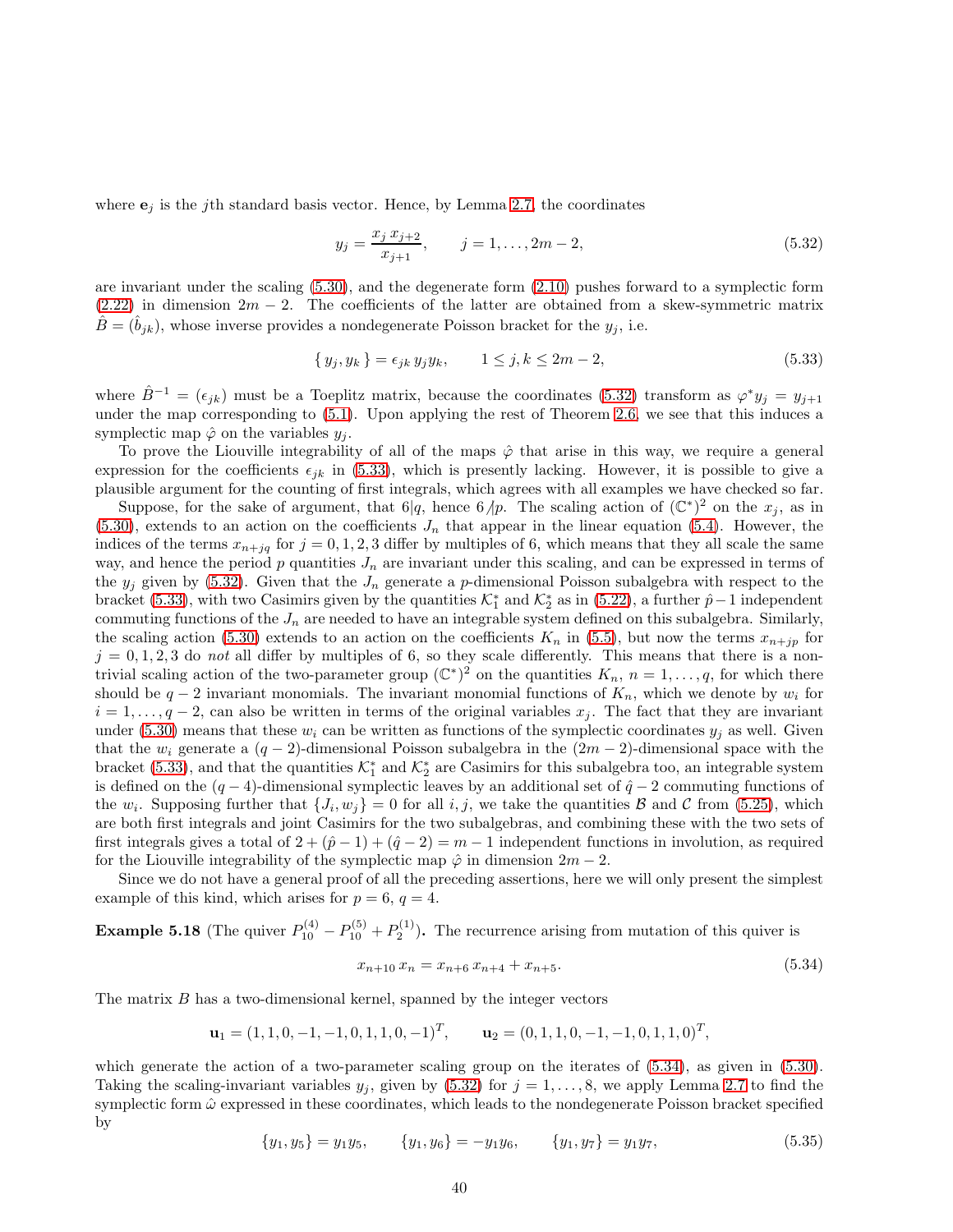where all other brackets are either zero or follow from the Toeplitz property/skew-symmetry. From Theorem [2.6,](#page-5-0) this Poisson bracket is preserved by the induced map

$$
\hat{\varphi} : \qquad (y_1, \ldots, y_8) \mapsto (y_2, \ldots, y_9), \qquad y_9 = \frac{y_4 y_5 y_6 (y_5 + 1)}{y_1 y_2 y_8}.
$$
\n
$$
(5.36)
$$

Note that (in contrast to the foregoing discussion) in this example  $q$  is not a multiple of 6, but rather  $p$ is. The period 6 functions  $J_n$  are given by the formula

$$
J_n = \frac{x_n}{x_{n+4}} + \frac{x_{n+7}}{x_{n+3}} + \frac{x_{n-1}x_{n+8}}{x_{n+3}x_{n+4}}, \quad n = 1, \ldots, 6,
$$

where each of the above quantities can be written as a function of  $x_1, \ldots, x_{10}$  by iterating the recurrence  $(5.34)$  either forwards or backwards. Since the gaps between the indices of the terms  $x_i$  in the linear relation  $(5.4)$  are not all multiples of 6, these  $J_n$  are not invariant under the scaling action [\(5.30\)](#page-38-0), but instead they transform as follows:

$$
J_1 \to \lambda^2 \mu J_1
$$
,  $J_2 \to \lambda \mu^2 J_2$ ,  $J_3 \to \lambda^{-1} \mu J_3$ ,  $J_4 \to \lambda^{-2} \mu^{-1} J_4$ ,  $J_5 \to \lambda^{-1} \mu^{-2} J_5$ ,  $J_6 \to \lambda \mu^{-1} J_6$ .

There are four independent scaling-invariant monomial functions of the  $J_n$ , but it is convenient to consider the five functions given by  $w_1 = J_1J_4$ ,  $w_2 = J_2J_5$ ,  $w_3 = J_3J_6$ ,  $w_4 = J_1J_3J_5$ ,  $w_5 = J_2J_4J_6$ , which satisfy the single relation

$$
w_1 w_2 w_3 = w_4 w_5. \tag{5.37}
$$

<span id="page-41-0"></span>Since these  $w_i$  can also be expressed in terms of  $x_1, \ldots, x_{10}$ , the scaling-invariance implies that they can be written as functions of the symplectic coordinates  $y_j$  as well. For instance, we have the formula

$$
w_1 = \frac{(y_1y_2y_8 + y_4y_5y_6 + y_5y_6y_8 + y_5y_6)(y_1y_2 + y_1y_6 + y_5y_6 + y_1 + y_6)}{y_1y_2y_5y_6y_8},
$$

and analogous formulae can be obtained for  $w_2 = \hat{\varphi}^* w_1$ ,  $w_3 = (\hat{\varphi}^*)^2 w_1$  using the map [\(5.36\)](#page-40-0); there are different expressions for  $w_4$  and  $w_5 = \hat{\varphi}^* w_4$ , but these are more unwieldy so they are omitted. Calculating the Poisson brackets between these functions, we have a subalgebra with four generators  $w_1, w_2, w_3, w_4$ , but this is more conveniently expressed with the extra function  $w<sub>5</sub>$  included. The brackets can be determined from the relations

<span id="page-41-1"></span>
$$
\{w_1, w_2\} = w_1 w_2 - w_4 - w_5, \qquad \{w_1, w_4\} = w_1 (w_2 - w_3), \tag{5.38}
$$

with all other brackets following by applying the map and noting that  $w_1$  cycles with period 3, and  $w_4$  has period 2, so  $(\hat{\varphi}^*)^3 w_1 = w_1$  and so  $(\hat{\varphi}^*)^2 w_4 = w_4$ . The 5-dimensional algebra defined by [\(5.38\)](#page-40-1) has three Casimirs, given by

$$
\mathcal{K}_1^* = 3 - w_1 - w_2 - w_3 + w_5, \qquad \mathcal{K}_2^* = 3 - w_1 - w_2 - w_3 + w_4, \qquad \hat{\mathcal{C}} = w_1 w_2 w_3 - w_4 w_5,
$$

where (as functions of  $J_n$ ) the quantities  $\mathcal{K}_1^*$  and  $\mathcal{K}_2^*$  come from [\(5.22\)](#page-35-0), by taking the trace of the monodromy matrix  $M_n^{1/2}$  for  $n = 1, 2$ , while fixing  $\hat{\mathcal{C}} = 0$  corresponds to the constraint [\(5.37\)](#page-40-2). The Casimir function  $\mathcal{B} = \mathcal{K}_1^* + \mathcal{K}_2^* = 3 - 2\hat{\mathcal{H}}_1 + \hat{\mathcal{H}}_2$ , is also a first integral, with the components

$$
\hat{\mathcal{H}}_1 = J_1 J_4 + J_2 J_5 + J_3 J_6 = w_1 + w_2 + w_3, \qquad \hat{\mathcal{H}}_2 = J_1 J_3 J_5 + J_3 J_4 J_6 = w_4 + w_5,
$$

which are homogeneous functions of the  $J_n$ , are also first integrals, and Poisson commute:  $\{\hat{\mathcal{H}}_1, \hat{\mathcal{H}}_2\} = 0$ . Either of the latter two functions defines an integrable system on the two-dimensional symplectic leaves of the algebra generated by the  $w_i$ . The function  $C = \mathcal{K}_1^* \mathcal{K}_2^* + \mathcal{B}$  is another first integral that is also a Casimir.

The functions  $K_n$ , which cycle with period 4, are specified by the formula

$$
K_n = \frac{x_n}{x_{n+6}} + \frac{x_{n+9}}{x_{n+3}} + \frac{x_{n+1}}{x_{n+2}x_{n+6}} + \frac{x_{n+8}}{x_{n+3}x_{n+7}} + \frac{x_{n+1}x_{n+8}}{x_{n+2}x_{n+7}}, \qquad n = 1, \ldots, 4.
$$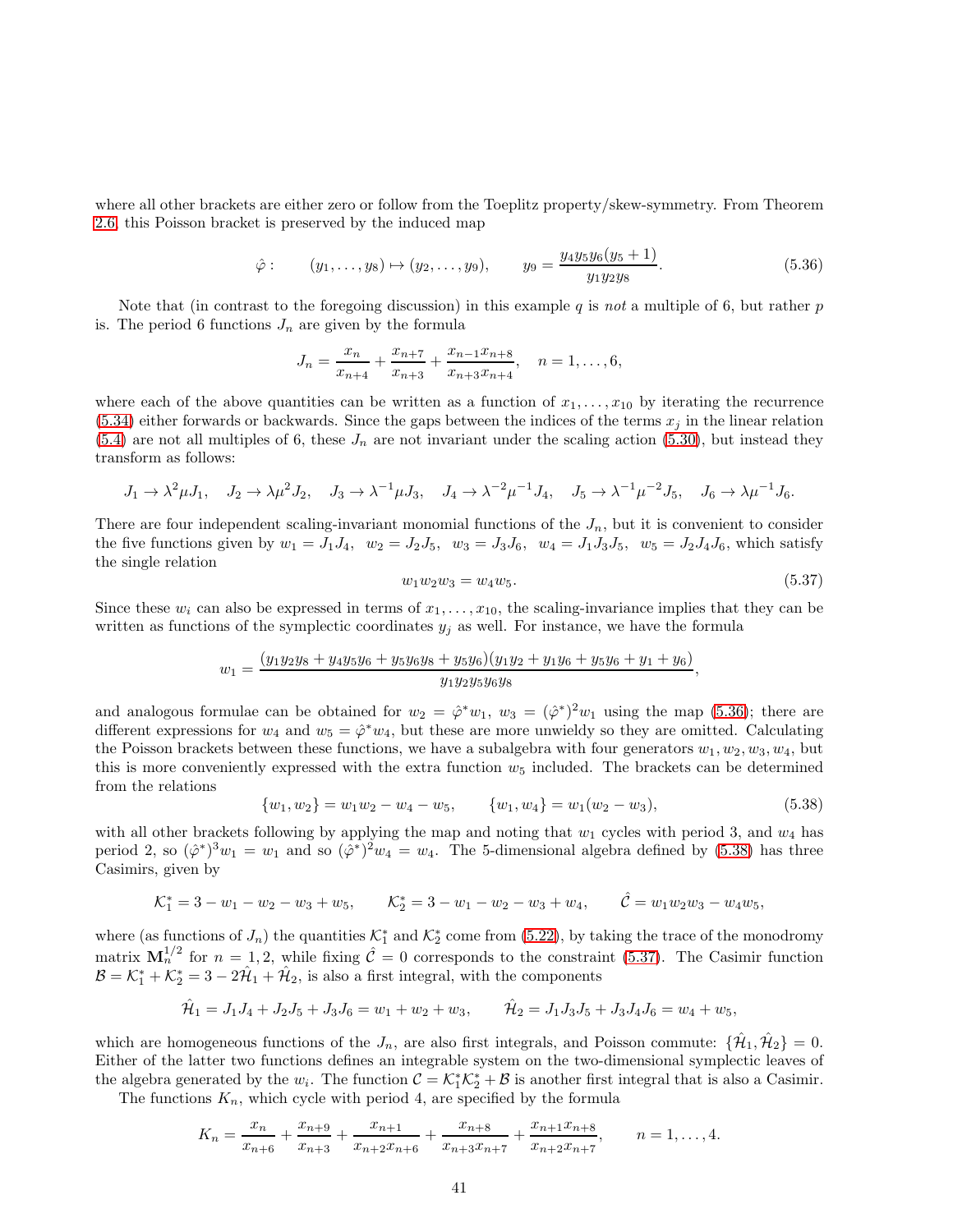These quantities are invariant under the scaling [\(5.30\)](#page-38-0), so they can also be written in terms of the iterates of [\(5.36\)](#page-40-0):

$$
K_n = \frac{y_{n+1} + y_{n+6} + y_n y_{n+1} + y_{n+1} y_{n+6} + y_{n+6} y_{n+7}}{y_{n+3} y_{n+4}}, \qquad n = 1, \dots, 4,
$$

where  $\hat{\varphi}^* y_n = y_{n+1}$  defines the sequence of  $y_n$  for all  $n \in \mathbb{Z}$ . Upon using [\(5.35\)](#page-39-3) we find the relations

<span id="page-42-1"></span><span id="page-42-0"></span>
$$
{K_1, K_2} = -K_1K_2 + 1, \qquad {K_1, K_3} = -K_2 + K_4,
$$

which provide all the Poisson brackets between the  $K_n$  by applying the cyclic property. Comparing with [\(5.29\)](#page-38-1) and scaling by a factor of −3, this four-dimensional Poisson subalgebra is seen to be isomorphic to the algebra of the  $J_i$  in Example [5.16.](#page-37-0) Hence the Casimirs of this subalgebra are

$$
\mathcal{K}_1^* = K_2 K_4 - K_1 - K_3, \qquad \mathcal{K}_2^* = K_1 K_3 - K_2 - K_4,
$$

and, with  $\mathcal{B} = -\mathcal{H}_1 + \mathcal{H}_2$ , two first integrals in involution are

$$
\mathcal{H}_1 = K_1 + K_2 + K_3 + K_4, \qquad \mathcal{H}_2 = K_1 K_3 + K_2 K_4.
$$

From [\(5.22\)](#page-35-0), these Casimirs are shared with the subalgebra generated by the  $J_n$ , and the two different formulae for  $\beta$  imply that the first integrals are related according to

<span id="page-42-4"></span>
$$
3-2\hat{\mathcal{H}}_1+\hat{\mathcal{H}}_2+\mathcal{H}_1-\mathcal{H}_2=0.
$$

Since  $\{w_i, K_j\} = 0$  for all i, j, the functions  $\mathcal{B}, \mathcal{C}, \hat{\mathcal{H}}_1, \mathcal{H}_1$  provide four first integrals that Poisson commute, as required for Liouville integrability of the 8-dimensional symplectic map [\(5.36\)](#page-40-0).

## 6 Integrable maps from Somos sequences

The quadratic recurrences [\(3.15\)](#page-14-4) (case (iv) of Theorem [3.12\)](#page-13-0), are referred to as three-term Gale-Robinson recurrences [\[16,](#page-48-0) [34\]](#page-48-18). We mow consider the slightly more general case where these recurrences have coefficients:

<span id="page-42-5"></span><span id="page-42-3"></span><span id="page-42-2"></span>
$$
x_{n+N} x_n = \alpha x_{n+N-p} x_{n+p} + \beta x_{n+N-q} x_{n+q}.
$$
\n(6.1)

These can be included by adding extra nodes to the quiver for the coefficient-free recurrence (see Section 10 in [\[13\]](#page-47-1)). The coefficients are frozen variables, attached to these new nodes, which do not change under mutations. For three-term Gale-Robinson recurrences, one can add two extra nodes, corresponding to the parameters  $\alpha$ ,  $\beta$ , so a quiver with  $N+2$  nodes is obtained (Proposition 10.4. in [\[13\]](#page-47-1)). It is then straightforward to check that the presymplectic form  $\omega$  in [\(2.10\)](#page-4-4), defined by the same  $N \times N$  skew-symmetric matrix  $(b_{jk})$  as for the coefficient-free case, is preserved by [\(6.1\)](#page-41-1). Hence Theorem [2.6](#page-5-0) can be applied directly to the latter, to obtain a reduced symplectic map for suitable variables  $y_j$ .

Below we outline two different approaches to showing that the map for the variables  $y_i$  is integrable. The first way is to use the fact that all of the recurrences [\(6.1\)](#page-41-1) are ordinary difference equations that arise as reductions of the Hirota-Miwa equation, which is an integrable partial difference equation with three independent variables. The Lax pair of the Hirota-Miwa equation allows one to obtain Lax pairs for its reductions, and the associated spectral curves provide first integrals in terms of the  $y_i$ . The second way is to find Somos-type recurrences of higher order that are satisfied by the iterates of [\(6.1\)](#page-41-1). The coefficients of these Somos-k relations, for certain  $k > N$ , can also provide first integrals (analogous to the first integrals which appear as coefficients in *linear* recurrence relations for the iterates of the families (ii) and (iii)).

Recently, Goncharov and Kenyon have found Somos recurrences arising as discrete symmetries of classical integrable systems associated with dimer models on a torus [\[19\]](#page-48-19). A further connection with relativistic analogues of the Toda lattice appeared in [\[7\]](#page-47-13).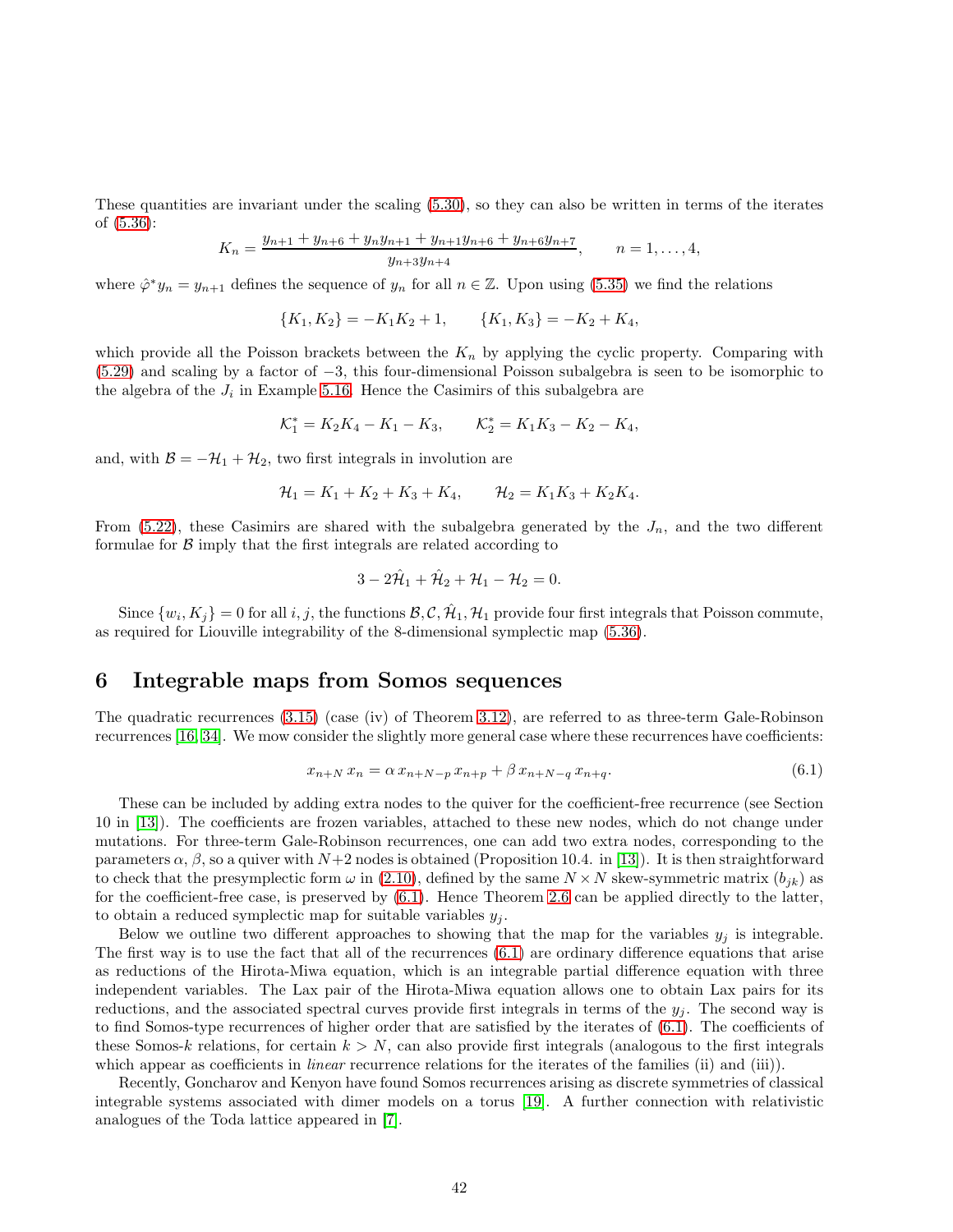#### 6.1 Reductions of the Hirota-Miwa equation

The relations [\(6.1\)](#page-41-1) all arise by reduction of the Hirota-Miwa (discrete KP) equation, which is the bilinear partial difference equation

<span id="page-43-1"></span>
$$
T_1 T_{-1} = T_2 T_{-2} + T_3 T_{-3}.
$$
\n
$$
(6.2)
$$

In the above,  $T = T(n_1, n_2, n_3)$  is a function of three independent variables, and to denote shifts we have used  $T_{\pm j} = T |_{n_j \to n_j \pm 1}$ . If we set

$$
T(n_1, n_2, n_3) = \exp\left(\sum_{i,j} S_{ij} n_i n_j\right) \tau(n),
$$
\n(6.3)

where  $S = (S_{ij})$  is a symmetric matrix and  $n = n_0 + \delta_1 n_1 + \delta_2 n_2 + \delta_3 n_3$ , then  $\tau(n)$  satisfies the ordinary difference equation

<span id="page-43-2"></span>
$$
\tau(n+\delta_1)\tau(n-\delta_1) = \alpha \tau(n+\delta_2)\tau(n-\delta_2) + \beta \tau(n+\delta_3)\tau(n-\delta_3)
$$

where  $\alpha = \exp(2(S_{22} - S_{11}))$ ,  $\beta = \exp(2(S_{33} - S_{11}))$ . Upon taking  $x_n = \tau(n - \delta_1)$  with  $\delta_1 = \frac{1}{2}N$ ,  $\delta_2 = \frac{1}{2}(N - 2p), \delta_3 = \frac{1}{2}(N - 2q),$  this becomes [\(6.1\)](#page-41-1).

In the combinatorics literature, equation  $(6.2)$  is referred to as the octahedron recurrence, which has the Laurent property (shown in [\[11\]](#page-47-6)). The Laurent property for three-term Somos (or Gale-Robinson) recurrences of the form [\(6.1\)](#page-41-1) then follows by the reduction [\(6.3\)](#page-42-1).

The Hirota-Miwa equation  $(6.2)$  has a scalar Lax pair (see equation  $(3.8)$  in [\[24\]](#page-48-20), for instance): it is the compatibility condition for the linear system given by

<span id="page-43-4"></span>
$$
T_{-1,3} \psi_{1,2} + T \psi_{2,3} = T_{2,3} \psi,
$$
  
\n
$$
T \psi_{-1,2} + T_{-1,3} \psi_{2,-3} = T_{-1,2} \psi,
$$
\n(6.4)

in terms of the scalar function  $\psi = \psi(n_1, n_2, n_3)$ , with the same notation for shifts as before. Using the latter, one can use the reduction [\(6.3\)](#page-42-1) to obtain Lax pairs for all of the Somos recurrences [\(6.1\)](#page-41-1), which leads directly to spectral curves whose coefficients are conserved quantities. Here we briefly illustrate how this works for the cases  $N = 4$  and  $N = 5$  only; reducing the Lax pair becomes more involved as N increases.

The general Somos-4 recurrence with coefficients is

<span id="page-43-0"></span>
$$
x_{n+4} \, x_n = \alpha \, x_{n+3} \, x_{n+1} + \beta x_{n+2}^2. \tag{6.5}
$$

By taking the same monomials as in [\(2.24\)](#page-8-2), this reduces to the map

$$
(y_1, y_2) \mapsto \left(y_2, \, (\alpha y_2 + \beta)/(y_1 y_2^2)\right),\tag{6.6}
$$

which becomes [\(2.25\)](#page-8-3) in the case  $\alpha = \beta = 1$ , and preserves the same symplectic from  $\hat{\omega}$ . This means that [\(6.6\)](#page-42-2) has the invariant Poisson bracket

<span id="page-43-3"></span>
$$
\{y_1, y_2\} = y_1 y_2. \tag{6.7}
$$

The recurrence [\(6.5\)](#page-42-3) arises from the reduction [\(6.3\)](#page-42-1) with  $\delta_1 = 2$ ,  $\delta_2 = 1$ ,  $\delta_3 = 0$ . Upon taking  $S_{jk} = 0$ for  $j \neq k$ , without loss of generality, and setting

$$
\psi(n_1, n_2, n_3) = \exp\left(\sum_{j=1}^3 n_j \log \lambda_j + S_{jj} n_j^2\right) \tau(n) \phi(n), \quad \text{with} \quad \lambda_1 = \frac{e^{-S_{11}}}{\sqrt{\zeta \xi}}, \quad \lambda_2 = \lambda_1 \zeta, \quad \lambda_3 = e^{2S_{22}} \lambda_2,
$$

the scalar linear equations [\(6.4\)](#page-42-4) reduce to a  $2 \times 2$  linear system for the vector  $\mathbf{w} = (\phi(n), \phi(n+1))^T$ . Up to shifts of indices, the coefficients of the latter can all be written in terms of the  $y_j$  given in [\(2.24\)](#page-8-2), as well as the spectral parameters  $\zeta$  and  $\xi$ , as follows.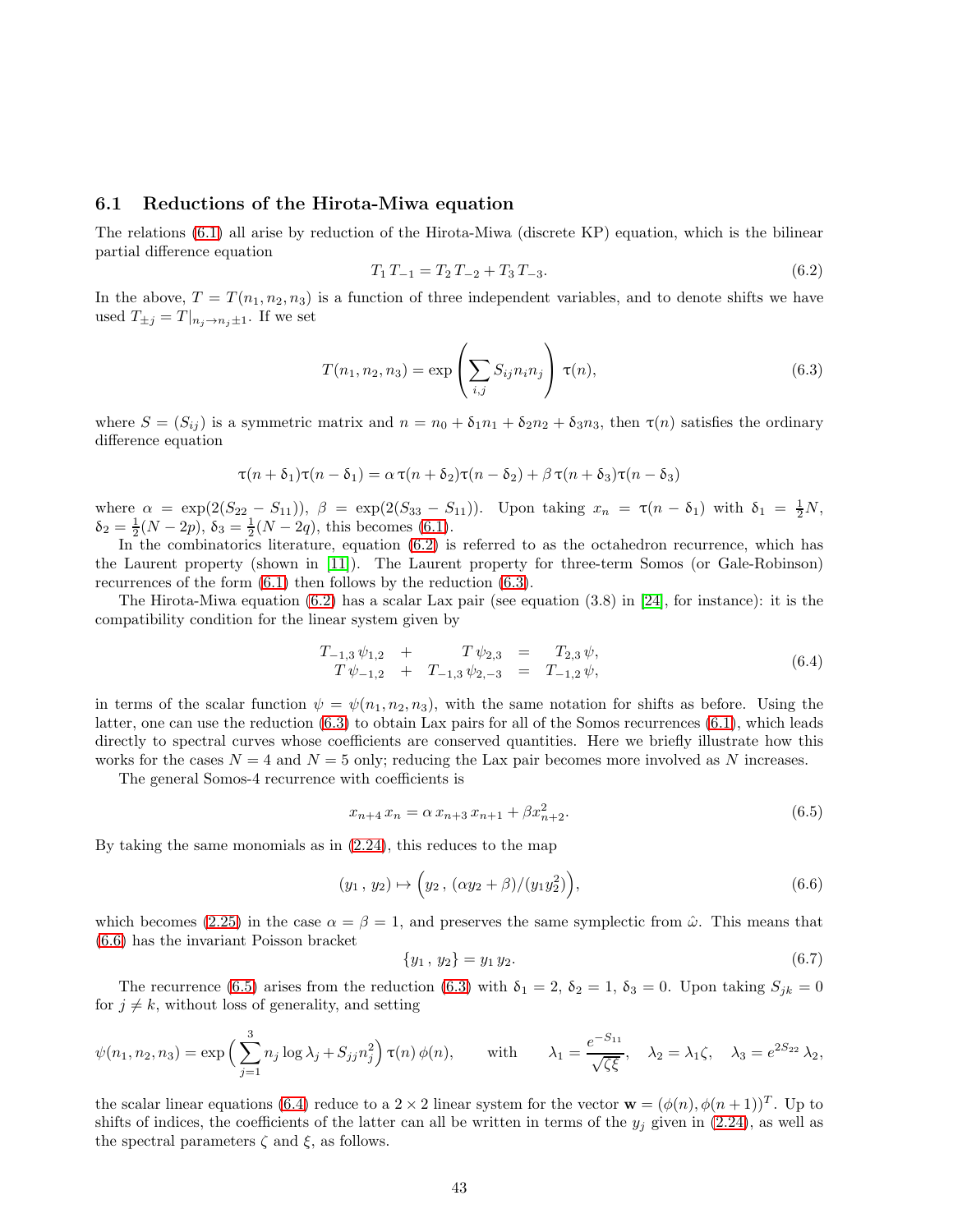Example 6.1 (Somos-4 Lax pair). The Lax pair for the map [\(6.6\)](#page-42-2) takes the form

$$
\mathbf{L}\,\mathbf{w} = \xi\mathbf{w}, \qquad \tilde{\mathbf{w}} = \mathbf{M}\,\mathbf{w}, \tag{6.8}
$$

where the tilde denotes the shift  $n \to n+1$ . The matrices  $\mathbf{L} = \mathbf{L}(\zeta)$ ,  $\mathbf{M} = \mathbf{M}(\zeta)$  are functions of  $y_j$  and the spectral parameter  $\zeta$ , given by

$$
\mathbf{L} = \begin{pmatrix} -\frac{(\alpha y_1 + \beta)}{y_1 y_2} \zeta & -\alpha y_1 \zeta + \frac{(\alpha y_1 + \beta)}{y_1 y_2} \\ \frac{\alpha}{y_1} \zeta^2 - \zeta & \left(-y_1 y_2 - \frac{\alpha}{y_1}\right) \zeta + 1 \end{pmatrix}, \qquad \mathbf{M} = \begin{pmatrix} 0 & 1 \\ -\frac{1}{y_1 y_2} \zeta & \frac{1}{y_1 y_2} \end{pmatrix}.
$$

The discrete Lax equation  $\tilde{\mathbf{L}}\mathbf{M} = \mathbf{M}\mathbf{L}$  holds if and only if the map [\(6.6\)](#page-42-2) does. The spectral curve is

$$
\det (\mathbf{L}(\zeta) - \xi \mathbf{1}) = \xi^2 + (H_1 \zeta - 1)\xi + \alpha^2 \zeta^3 + \beta \zeta^2 = 0,
$$

in which the coefficient of  $\zeta \xi$  is the first integral

$$
H_1 = y_1 y_2 + \frac{\alpha}{y_1} + \frac{\alpha}{y_2} + \frac{\beta}{y_1 y_2}.
$$
\n(6.9)

The level sets of  $H_1$  are biquadratic curves of genus one in the  $(y_1, y_2)$  plane, and the map is a particular instance of the QRT family [\[33\]](#page-48-9).

Applying the reduction [\(6.3\)](#page-42-1) to the Hirota-Miwa equation [\(6.2\)](#page-42-0) with  $\delta_1 = 5/2$ ,  $\delta_2 = 3/2$ ,  $\delta_3 = 1/2$  leads to the general form of the Somos-5 recurrence with coefficients, which we denote by  $\tilde{\alpha}$ ,  $\tilde{\beta}$ :

<span id="page-44-0"></span>
$$
x_{n+5} x_n = \tilde{\alpha}, x_{n+4} x_{n+1} + \tilde{\beta} x_{n+3} x_{n+2}.
$$
\n(6.10)

From the appropriate B matrix, one obtains  $y_1 = x_1x_4/(x_2x_3)$ ,  $y_2 = x_2x_5/(x_3x_4)$  as coordinates in the plane (see [\[15\]](#page-48-5)), satisfying the Poisson bracket [\(6.7\)](#page-42-5), and the corresponding map  $\hat{\varphi}$  is also of QRT type, namely

$$
\hat{\varphi}:\qquad (y_1, y_2)\mapsto \left(y_2, \, (\tilde{\alpha}y_2+\tilde{\beta})/(y_1y_2)\right).
$$
\n
$$
(6.11)
$$

Similar calculations to those in the Somos-4 case yield the appropriate reduction of [\(6.4\)](#page-42-4).

<span id="page-44-1"></span>**Example 6.2** (Somos-5 Lax pair). The map  $(6.11)$  arises as the compatibility condition  $LM = ML$  for a linear system of the form [\(6.8\)](#page-43-1), where

$$
\mathbf{L} = \mathbf{C}_0 + \mathbf{C}_1 \zeta + \mathbf{C}_2 \zeta^2, \qquad \mathbf{M} = \mathbf{C}_0 + \begin{pmatrix} 0 & 0 \\ -y_1 & 0 \end{pmatrix} \zeta,
$$
 (6.12)

with 
$$
\mathbf{C}_0 = \begin{pmatrix} 0 & 1 \\ 0 & 1 \end{pmatrix}
$$
,  $\mathbf{C}_1 = \begin{pmatrix} -y_1 & -\left(y_2 + \frac{\tilde{\alpha}}{y_1}\right) \\ -y_1 & -\left(y_2 + \frac{\tilde{\alpha}}{y_1} + \frac{\tilde{\alpha}}{y_2} + \frac{\tilde{\beta}}{y_1 y_2}\right) \end{pmatrix}$ ,  $\mathbf{C}_2 = \begin{pmatrix} \tilde{\alpha} & 0 \\ \tilde{\alpha} + \frac{(\tilde{\alpha}y_1 + \tilde{\beta})}{y_2} & \tilde{\alpha} \end{pmatrix}$ .

The coefficient of  $\zeta \xi$  in the equation for the spectral curve, that is

$$
\det(\mathbf{L}(\zeta) - \xi \mathbf{1}) = \xi^2 - (2\tilde{\alpha}\zeta^2 - \tilde{J}\zeta + 1)\xi + \tilde{\alpha}^2\zeta^4 + \tilde{\beta}\zeta^3 = 0,
$$

gives a first integral whose level sets are cubic (also biquadratic) curves of genus one, that is

<span id="page-44-3"></span><span id="page-44-2"></span>
$$
\tilde{J} = y_1 + y_2 + \tilde{\alpha} \left( \frac{1}{y_1} + \frac{1}{y_2} \right) + \frac{\tilde{\beta}}{y_1 y_2}.
$$
\n(6.13)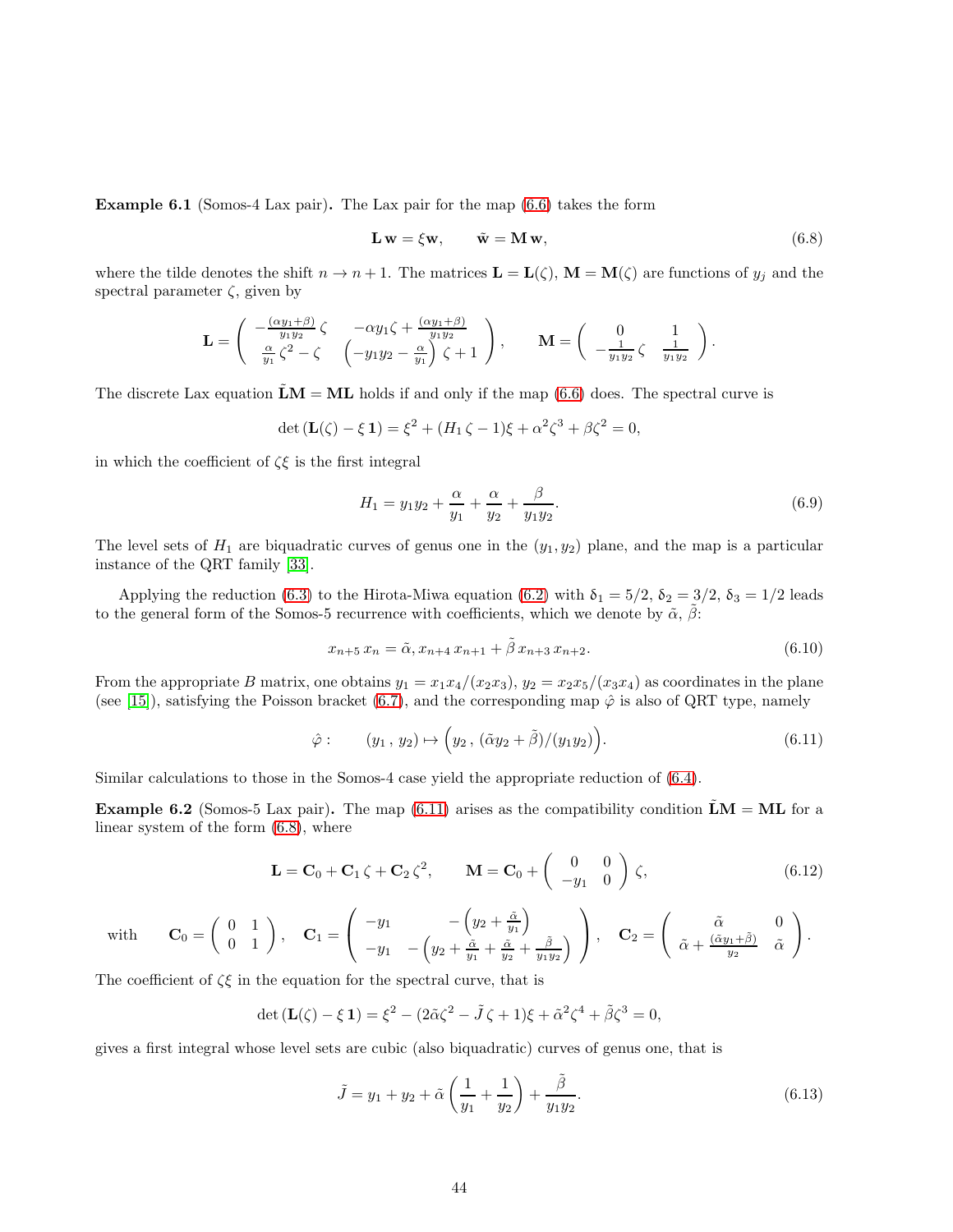Remark 6.3. The first integral [\(6.9\)](#page-43-2) for Somos-4 can be rewritten in terms of the cluster variables, so that it becomes a ratio of homogeneous polynomials of total degree 4 in  $x_1, x_2, x_3, x_4$ , with the denominator just being  $x_1x_2x_3x_4$ . Similarly, in the case of Somos-5 the first integral [\(6.13\)](#page-43-3) can be rewritten as a ratio of homogeneous polynomials of degree 5, with the denominator  $x_1x_2x_3x_4x_5$ . It turns out that [\(6.10\)](#page-43-4) has another rational first integral, also of degree 5 in terms of the cluster variables, which can be written as

<span id="page-45-2"></span><span id="page-45-1"></span>
$$
\tilde{I} = f_1 f_2 f_3 + \tilde{\alpha} \left( \frac{1}{f_1} + \frac{1}{f_2} + \frac{1}{f_3} \right) + \frac{\tilde{\beta}}{f_1 f_2 f_3} \quad \text{with} \quad f_j = \frac{x_j x_{j+2}}{x_{j+1}^2} \quad \text{for} \quad j = 1, 2, 3
$$

(see Proposition 2.3 in [\[20\]](#page-48-21)). However, the quantity  $\tilde{I}$  is not defined on the  $(y_1, y_2)$  plane, where there is only one first integral (as required for the Liouville-Arnold theorem).

#### 6.2 Bilinear relations of higher order

In [\[32\]](#page-48-22), Swart and van der Poorten proved that sequences generated by Somos-4 recurrences also satisfy quadratic (Somos-type) relations of order k, for all  $k \geq 4$ . They also noted that for Somos-5 sequences, there are Somos-k relations of all odd orders  $k = 5, 7, 9, \ldots$ . Moreover, the coefficients of the higher order relations are constant along orbits, which means that, as long as they are not trivially constant, they provide first integrals.

<span id="page-45-0"></span>In this subsection we explain how to obtain first integrals for Somos-7 recurrences using associated quadratic (bilinear) relations of higher order. The analogous results for Somos-6 recurrences are in [\[22\]](#page-48-23).

To present the results concisely, it is convenient to consider the most general form of a Somos-7 recurrence, which is the four-term Gale-Robinson relation

<span id="page-45-4"></span><span id="page-45-3"></span>
$$
x_{n+7} x_n = \alpha x_{n+6} x_{n+1} + \beta x_{n+5} x_{n+2} + \gamma x_{n+4} x_{n+3}.
$$
 (6.14)

With all three terms on the right hand side, this does not arise from a cluster algebra. Nevertheless, the general Somos-7 recurrence can be obtained as a reduction of the cube recurrence (Miwa's equation), and in [\[11\]](#page-47-6) this was used to prove the Laurent property for all four-term Gale-Robinson recurrences, including [\(6.14\)](#page-44-0). In each of the cases where one of the parameters  $\alpha, \beta, \gamma$  vanishes, [\(6.14\)](#page-44-0) reduces to a bilinear relation with two terms on the right hand side, corresponding to a different cluster algebra in each case.

Our main result on the family of recurrences [\(6.14\)](#page-44-0) is stated as follows and the remainder of this subsection is devoted to its proof.

**Theorem 6.4.** The Somos-7 recurrence [\(6.14\)](#page-44-0) has three independent first integrals, denoted  $\mathcal{H}_1, \mathcal{H}_2, \hat{I}$ , which are rational functions (in fact, Laurent polynomials) of degree  $\gamma$  in  $x_1, \ldots, x_7$ .  $\hat{I}$  can be written as

$$
\hat{I} = \beta f_1 f_2 f_3 f_4 f_5 + \gamma (f_1 f_2 f_3 + f_2 f_3 f_4 + f_3 f_4 f_5) + \alpha \beta \left( \frac{1}{f_1} + \frac{1}{f_2} + \frac{1}{f_3} + \frac{1}{f_4} + \frac{1}{f_5} \right) \n+ \alpha \gamma \left( \frac{1}{(f_1 f_2 f_3 + \frac{1}{f_2 f_3 f_4} + \frac{1}{f_3 f_4 f_5} \right) + \frac{\beta^2}{f_1 f_2 f_3 f_4 f_5} + \beta \gamma \left( \frac{1}{f_1 f_2 f_3^2 f_4^2 f_5} + \frac{1}{f_1 f_2^2 f_3^2 f_4 f_5} \right) + \frac{\gamma^2}{f_1 f_2^2 f_3^2 f_4^2 f_5},
$$
\n(6.15)

<span id="page-45-5"></span>in terms of the variables  $f_j = x_j x_{j+2}/x_{j+1}^2$ ,  $j = 1, 2, 3, 4, 5$ , while  $\mathcal{H}_1$  and  $\mathcal{H}_2$  are given in terms of  $y_j =$  $x_jx_{j+3}/(x_{j+1}x_{j+2})$ , as in Proposition [6.5](#page-45-0) below. For  $\alpha = 0$  or  $\gamma = 0$ , Somos-7 reduces to a Liouville integrable map  $\hat{\varphi}$  in four dimensions, while for  $\beta = 0$  it reduces to an integrable map of the plane.

The equation [\(6.14\)](#page-44-0) admits the action of the two-parameter scaling group  $(\mathbb{C}^*)^2$ , via

$$
x_n \to \lambda \mu^n \, x_n \tag{6.16}
$$

for non-zero  $\lambda, \mu$ . The variables  $f_j$  are invariants under this scaling symmetry. In terms of these variables, the Somos-7 recurrence [\(6.14\)](#page-44-0) is transformed to a recurrence of fifth order, namely

$$
f_{n+5}f_{n+4}^2 f_{n+3}^3 f_{n+2}^3 f_{n+1}^2 f_n = \alpha f_{n+4}f_{n+3}^2 f_{n+2}^2 f_{n+1} + \beta f_{n+3}f_{n+2} + \gamma.
$$
 (6.17)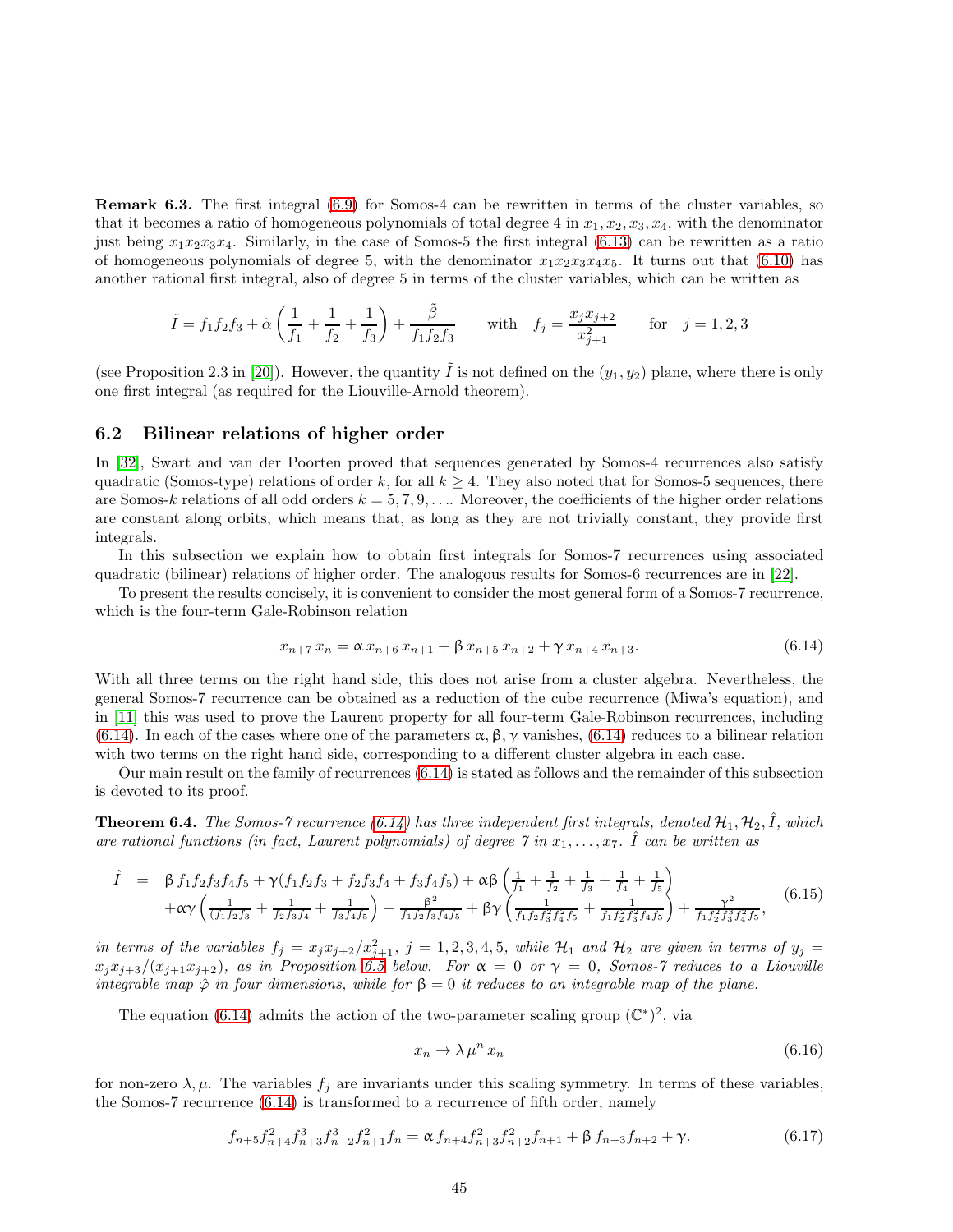Being of odd order,  $(6.14)$  has a further scaling symmetry depending on the parity of n:

$$
x_n \to \nu^{(-1)^n} x_n, \qquad \nu \in \mathbb{C}^*.
$$
\n
$$
(6.18)
$$

The variables  $f_n$  have the symmetry  $f_n \to \nu^{\pm 2} f_n$  for even/odd n respectively. The variables  $y_j = f_j f_{j+1}$  are the invariants under the combined scaling group and lead to

<span id="page-46-2"></span>
$$
y_{n+4}y_{n+3}y_{n+2}^2y_{n+1}y_n = \alpha y_{n+3}y_{n+2}y_{n+1} + \beta y_{n+2} + \gamma.
$$
 (6.19)

Of the cluster algebra subcases, we shall see that the case  $\alpha = 0$  and the case  $\gamma = 0$ , the 4D map defined by [\(6.19\)](#page-45-1) is symplectic, while for  $\beta = 0$ , additional scaling symmetries allow reduction to the plane.

The quantities  $\mathcal{H}_1, \mathcal{H}_2, \hat{I}$  in Theorem [6.4](#page-44-1) can all be written in terms of  $f_j$ , so the recurrence [\(6.17\)](#page-44-2) has three independent first integrals. The rational function  $\hat{I}$  is not invariant under [\(6.18\)](#page-45-2), which means that it does not provide a first integral for [\(6.19\)](#page-45-1), but both  $\mathcal{H}_1$  and  $\mathcal{H}_2$  do.

The quantities  $\mathcal{H}_1$  and  $\mathcal{H}_2$  appear in coefficients of bilinear relations of higher order. Since the Somos-7 recurrence is invariant under the three-parameter family of scalings defined by [\(6.16\)](#page-44-3) and [\(6.18\)](#page-45-2), one expects there to be relations of odd order having the same symmetry. The first non-trivial relation is the Somos-11 recurrence [\(6.20\)](#page-45-3) below. It can be seen that a combination of  $\mathcal{H}_1$  and  $\mathcal{H}_2$  appears in one of the coefficients. Since this coefficient remains constant along each orbit of [\(6.14\)](#page-44-0), it provides a non-trivial first integral. A second independent integral is provided by the Somos-13 recurrence [\(6.21\)](#page-45-4), given in the following.

**Proposition 6.5.** The iterates of the Somos-7 recurrence  $(6.14)$  also satisfy the Somos-11 recurrence

<span id="page-46-0"></span>
$$
x_{n+11} x_n = -\beta x_{n+10} x_{n+1} + \gamma (\gamma - \alpha^2) x_{n+8} x_{n+3} - \alpha \beta \gamma x_{n+7} x_{n+4} + (\alpha^5 + 2\alpha \gamma^2 + 2\beta^3 + \beta \mathcal{H}_1 + \alpha^2 \mathcal{H}_2) x_{n+6} x_{n+5},
$$
(6.20)

as well as the Somos-13 recurrence

$$
x_{n+13} x_n = -\beta \gamma x_{n+11} x_{n+2} + \Gamma x_{n+9} x_{n+4} + \Delta x_{n+8} x_{n+5} + \Theta x_{n+7} x_{n+6},
$$
(6.21)

where

$$
\Gamma = \alpha^4 \gamma + \alpha^2 \gamma^2 - \alpha \beta^3 + \gamma^3 + \alpha \gamma \mathcal{H}_2, \quad \Delta = \alpha^5 \beta + \alpha^3 \beta \gamma + 4 \alpha \beta \gamma^2 + \beta^4 + \beta^2 \mathcal{H}_1 + \beta (\alpha^2 + \gamma) \mathcal{H}_2,
$$
  

$$
\Theta = \alpha^7 + 3 \alpha^3 \gamma^2 + 2 \alpha^2 \beta^3 - \alpha \gamma^3 + \alpha^2 \beta \mathcal{H}_1 + \alpha^4 \mathcal{H}_2
$$

and, in terms of  $y_j = x_j x_{j+3}/(x_{j+1}x_{j+2})$  for  $j = 1, 2, 3, 4$ , the first integrals  $\mathcal{H}_1$  and  $\mathcal{H}_2$  are given by

<span id="page-46-1"></span>
$$
\mathcal{H}_{1} = \gamma y_{1} y_{2} y_{3} y_{4} + \alpha \beta (y_{1} y_{3} + y_{1} y_{4} + y_{2} y_{4}) + \alpha \gamma \left( y_{1} + y_{2} + y_{3} + y_{4} + \frac{y_{1} y_{3}}{y_{4}} + \frac{y_{2} y_{4}}{y_{1}} \right) \n+ \alpha^{2} \beta \left( \frac{1}{y_{1}} + \frac{1}{y_{2}} + \frac{1}{y_{3}} + \frac{1}{y_{4}} + \frac{y_{2}}{y_{1} y_{3}} + \frac{y_{3}}{y_{2} y_{4}} \right) + \beta \gamma \left( \frac{1}{y_{1}} + \frac{1}{y_{2}} + \frac{1}{y_{3}} + \frac{1}{y_{4}} \right) \n+ \alpha^{2} \gamma \left( \frac{1}{y_{1} y_{2}} + \frac{1}{y_{2} y_{3}} + \frac{1}{y_{3} y_{4}} + \frac{1}{y_{1} y_{3}} + \frac{1}{y_{2} y_{4}} \right) + \gamma^{2} \left( \frac{1}{y_{1} y_{3}} + \frac{1}{y_{2} y_{4}} \right) + \alpha \beta^{2} \left( \frac{1}{y_{1} y_{2} y_{4}} + \frac{1}{y_{1} y_{3} y_{4}} \right) \n+ \alpha \beta \gamma \left( \frac{2}{y_{1} y_{2} y_{3} y_{4}} + \frac{1}{y_{1} y_{2}^{2} y_{4}} + \frac{1}{y_{1} y_{3}^{2} y_{4}} \right) + \alpha \gamma^{2} \left( \frac{1}{y_{1} y_{2}^{2} y_{3} y_{4}} + \frac{1}{y_{1} y_{2} y_{3}^{2} y_{4}} \right),
$$
\n(6.22)  
\n
$$
\mathcal{H}_{2} = \gamma (y_{1} y_{2} y_{3} + y_{2} y_{3} y_{4}) + \alpha \beta (y_{1} + y_{2} + y_{3} + y_{4}) + \alpha \gamma \left( \frac{y_{1}}{y_{4}} + \frac{y_{4}}{y_{1}} \right) + \alpha^{2} \beta \left( \frac{1}{y_{1} y_{3}} + \frac{1}{y_{2} y_{4}} \right) \n+ \beta \gamma \left( \frac{1}{y_{1}
$$

Having obtained the first integrals, we now consider each of the three cases corresponding to cluster algebras separately, and explain how the reduction result of Theorem [2.6](#page-5-0) applies in each case.

The case  $\alpha = 0$ : When  $\alpha = 0$ , the recurrence [\(6.14\)](#page-44-0) arises from a cluster algebra defined by a 7-node quiver. The latter comes from a  $7 \times 7$  matrix, specified in terms of its columns by

$$
B = (-\mathbf{v}_3, -\mathbf{v}_4, \mathbf{v}_1 + \mathbf{v}_2 + 2\mathbf{v}_3 + \mathbf{v}_4, -\mathbf{v}_1 + \mathbf{v}_4, -\mathbf{v}_1 - 2\mathbf{v}_2 - \mathbf{v}_3 - \mathbf{v}_4, \mathbf{v}_1, \mathbf{v}_2),
$$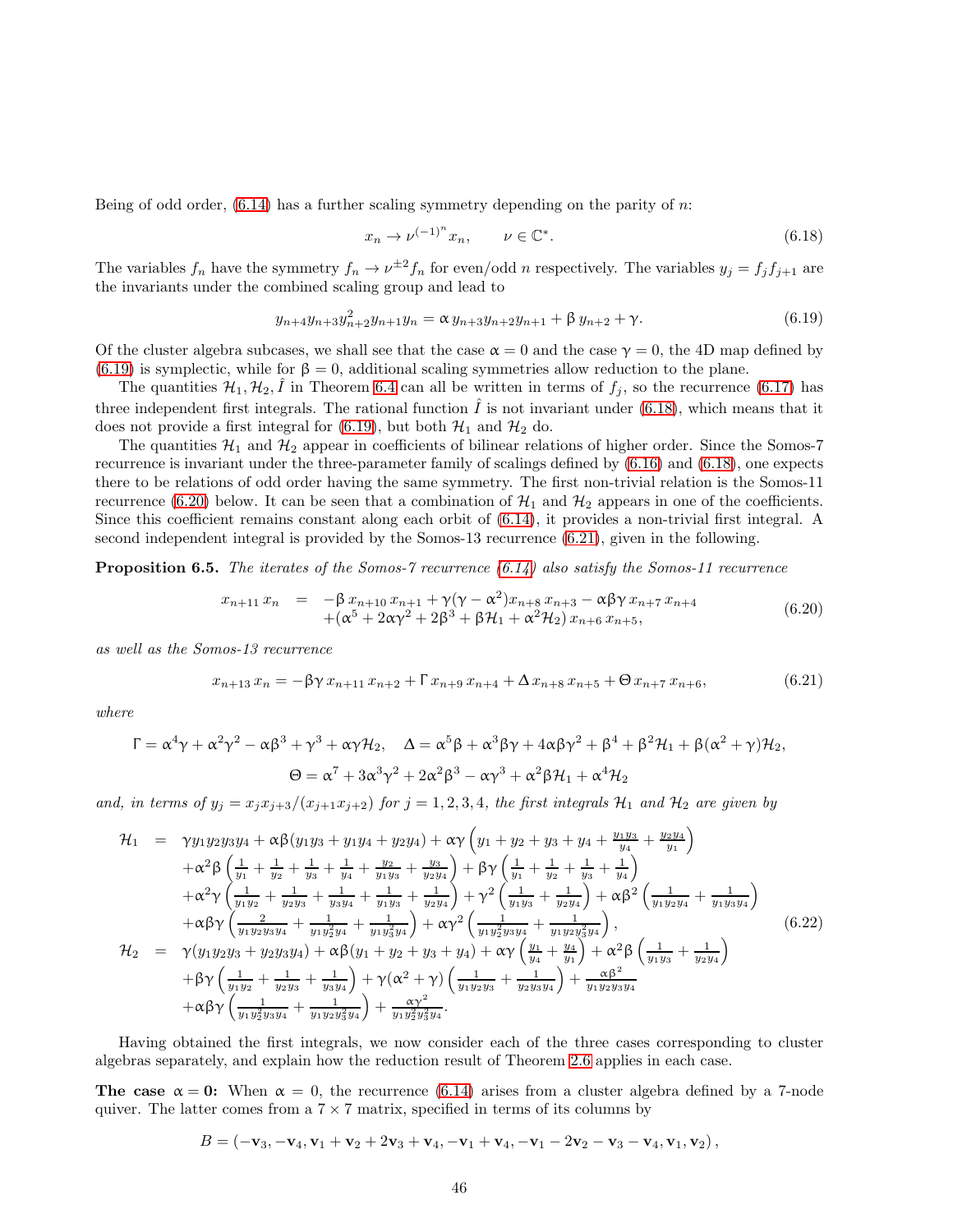where  $\text{im } B$  is spanned by the vectors

<span id="page-47-14"></span>
$$
\mathbf{v}_{j} = \mathbf{e}_{j} - \mathbf{e}_{j+1} - \mathbf{e}_{j+2} + \mathbf{e}_{j+3} \quad \text{for} \quad j = 1, 2, 3, 4,
$$
 (6.23)

where  $e_j$  is the jth standard basis vector. In this case, ker B is spanned by the three integer vectors

$$
\mathbf{u}_1 = (1, 1, 1, 1, 1, 1, 1)^T, \qquad \mathbf{u}_2 = (1, 2, 3, 4, 5, 6, 7)^T, \qquad \mathbf{u}_3 = (1, -1, 1, -1, 1, -1, 1)^T. \tag{6.24}
$$

These three integer vectors produce a three-dimensional group of scaling transformations,

$$
\mathbf{x}\rightarrow \lambda^{\mathbf{u}_1}\cdot \mu^{\mathbf{u}_2}\cdot \nu^{\mathbf{u}_3}\cdot \mathbf{x},
$$

which coincides with the scalings defined by  $(6.16)$  and  $(6.18)$ . By Lemma [2.7](#page-6-2) there is a symplectic form, given in terms of the scale-invariant monomials  $y_j = \mathbf{x}^{\mathbf{v}_j}$  for  $j = 1, 2, 3, 4$ , as

$$
\hat{\omega} = \frac{dy_1 \wedge dy_3}{y_1 y_3} + \frac{dy_2 \wedge dy_3}{y_2 y_3} + \frac{dy_2 \wedge dy_4}{y_2 y_4}.
$$

This yields the Poisson bracket

$$
\{y_j, y_{j+1}\} = 0, \qquad \{y_j, y_{j+2}\} = -y_j y_{j+2}, \qquad \{y_j, y_{j+3}\} = y_j y_{j+3}.
$$
\n(6.25)

In terms of  $y_j$  one finds the map

$$
\hat{\varphi}:\qquad (y_1,y_2,y_3,y_4)\mapsto \Big(y_2,y_3,y_4,(\beta y_3+\gamma)/(y_1y_2y_3^2y_4)\Big),
$$

which is equivalent to iteration of [\(6.19\)](#page-45-1) with  $\alpha = 0$ , and preserves the nondegenerate Poisson bracket [\(6.25\)](#page-46-0). Setting  $\alpha = 0$  in the two first integrals in [\(6.22\)](#page-45-5) and computing their bracket gives  $\{\mathcal{H}_1, \mathcal{H}_2\}_{\alpha=0} = 0$ , so this is a Liouville integrable system in 4D.

<span id="page-47-5"></span><span id="page-47-3"></span><span id="page-47-2"></span>The case  $\beta = 0$ : In this case the matrix B is specified by  $B = (-\hat{v}_2, \hat{v}_1, \hat{v}_2, -\hat{v}_1 + \hat{v}_2, -\hat{v}_1, -\hat{v}_2, \hat{v}_1)$ , where  $\hat{\mathbf{v}}_j = \mathbf{v}_j + \mathbf{v}_{j+1} + \mathbf{v}_{j+2}$  for  $j = 1, 2$ . The kernel of B is 5-dimensional, being spanned by the integer vectors  $\mathbf{u}_2$  and  $\mathbf{u}_3$  together with  $\mathbf{u}_4 = (1, 0, 0, 1, 0, 0, 1)^T$ ,  $\mathbf{u}_5 = (0, 1, 0, 0, 1, 0, 0)^T$ ,  $\mathbf{u}_6 = (0, 0, 1, 0, 0, 1, 0)^T$ . These five independent integer vectors give an action of the algebraic torus  $(\mathbb{C}^*)^5$  on x by scaling transformations, and the scalings [\(6.16\)](#page-44-3) and [\(6.18\)](#page-45-2) form a three-parameter subgroup, since  $\mathbf{u}_1 = \mathbf{u}_4 + \mathbf{u}_5 + \mathbf{u}_6$ . The invariants under the full 5-parameter scaling group are

$$
\hat{y}_j = \mathbf{x}^{\hat{\mathbf{v}}_j} = x_j x_{j+5} / (x_{j+2} x_{j+3}) = y_j y_{j+1} y_{j+2},
$$

<span id="page-47-13"></span><span id="page-47-11"></span><span id="page-47-10"></span><span id="page-47-8"></span>and in terms of these one obtains the general Lyness-2 recurrence with coefficients, that is

$$
\hat{y}_{n+2}\,\hat{y}_n = \alpha\,\hat{y}_{n+1} + \gamma,\tag{6.26}
$$

<span id="page-47-9"></span><span id="page-47-6"></span><span id="page-47-4"></span><span id="page-47-0"></span>which is equivalent to iteration of a map in the  $(\hat{y}_1, \hat{y}_2)$  plane and of QRT type [\[33\]](#page-48-9), with invariant symplectic form  $(\hat{y}_1\hat{y}_2)^{-1}d\hat{y}_1\wedge d\hat{y}_2$ . The first integral  $\mathcal{H}_1$  does not reduce to the plane, as it is not invariant under the full 5-dimensional scaling group, but  $\mathcal{H}_2$  is fully invariant, and reduces to a first integral of [\(6.26\)](#page-46-1):

$$
\mathcal{H}_2|_{\beta=0} = \gamma (\hat{y}_1 + \hat{y}_2) + \alpha \gamma \left( \frac{\hat{y}_1}{\hat{y}_2} + \frac{\hat{y}_2}{\hat{y}_1} \right) + \gamma (\alpha^2 + \gamma) \left( \frac{1}{\hat{y}_1} + \frac{1}{\hat{y}_2} \right) + \frac{\alpha \gamma^2}{\hat{y}_1 \hat{y}_2}.
$$

<span id="page-47-7"></span><span id="page-47-1"></span>The level sets of the latter are cubic (and biquadratic) plane curves of genus one.

<span id="page-47-12"></span>The case  $\gamma = 0$ : This is very similar to the case  $\alpha = 0$ , since the recurrence comes from the rank 4 matrix

$$
B = (-\mathbf{v}_2 - \mathbf{v}_4, \mathbf{v}_1 + \mathbf{v}_2 + \mathbf{v}_4, -\mathbf{v}_1 + \mathbf{v}_2, -\mathbf{v}_2 + \mathbf{v}_3, -\mathbf{v}_3 + \mathbf{v}_4, -\mathbf{v}_1 - \mathbf{v}_3 - \mathbf{v}_4, \mathbf{v}_1 + \mathbf{v}_3),
$$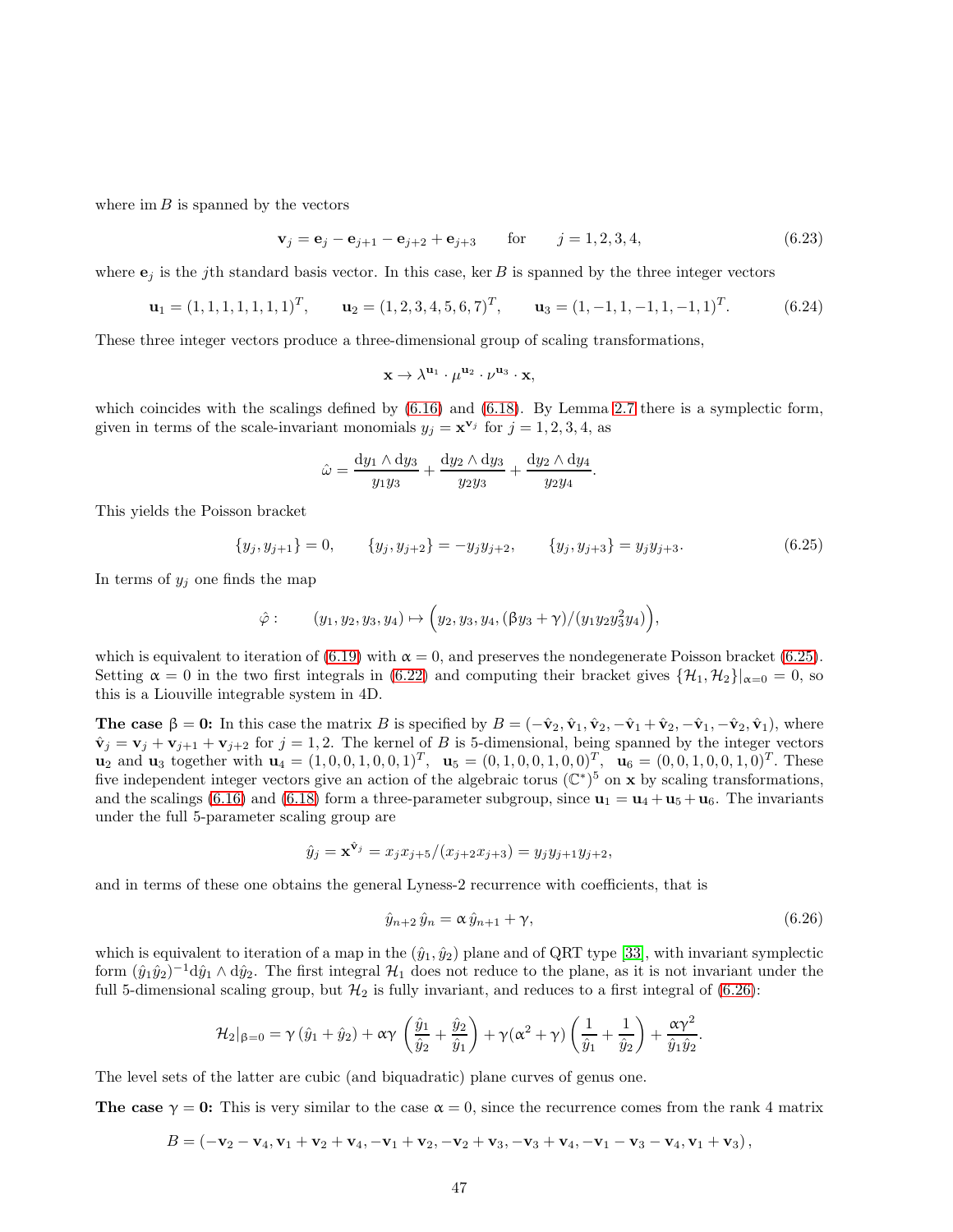<span id="page-48-5"></span><span id="page-48-0"></span>with the same vectors  $\mathbf{v}_j$  as in [\(6.23\)](#page-46-2). Since both ker B and im B are the same as for  $\alpha = 0$ , there is the same scaling group with invariants  $y_j = \mathbf{x}^{\mathbf{v}_j}$ . The symplectic form in this case is

$$
\hat{\omega} = \frac{dy_1 \wedge dy_2}{y_1 y_2} + \frac{dy_1 \wedge dy_4}{y_1 y_4} + \frac{dy_3 \wedge dy_4}{y_3 y_4},
$$

<span id="page-48-6"></span><span id="page-48-3"></span>and (up to an overall constant) this gives the unique log-canonical Poisson bracket

$$
\{y_j, y_{j+1}\} = y_j y_{j+1}, \qquad \{y_j, y_{j+2}\} = 0 = \{y_j, y_{j+3}\}\tag{6.27}
$$

<span id="page-48-21"></span><span id="page-48-19"></span><span id="page-48-7"></span>that is preserved by the map

$$
\hat{\varphi}:\qquad (y_1,y_2,y_3,y_4)\mapsto (y_2,y_3,y_4,(\alpha y_2y_4+\beta)/(y_1y_2y_3y_4)).
$$

<span id="page-48-23"></span>The latter map in 4D corresponds to iteration of [\(6.19\)](#page-45-1) with  $\gamma = 0$ . Setting  $\gamma = 0$  in [\(6.22\)](#page-45-5) and computing the bracket using [\(6.27\)](#page-47-14) gives  $\{\mathcal{H}_1, \mathcal{H}_2\}_{\gamma=0} = 0$ , so the two first integrals are involution, as required.

<span id="page-48-20"></span><span id="page-48-4"></span>Remark 6.6. We have shown that for the two parameter subcases of [\(6.14\)](#page-44-0), the reduced map is integrable in the Liouville sense, either in 4D or 2D. However, there is a different Poisson structure in each case. When  $\alpha\beta\gamma\neq 0$ , it is easy to check that there is no log-canonical Poisson bracket in the variables  $y_j$  that is compatible with [\(6.19\)](#page-45-1). Nevertheless, we expect that there is a compatible Poisson structure for which the two first integrals in [\(6.22\)](#page-45-5) are in involution, so that [\(6.19\)](#page-45-1) defines a 4D map that is Liouville integrable.

#### <span id="page-48-17"></span><span id="page-48-14"></span><span id="page-48-1"></span>Acknowledgments:

<span id="page-48-15"></span>The authors would like to thank the Isaac Newton Institute, Cambridge for hospitality in 2009 during the Programme on Discrete Integrable Systems, where this collaboration began. We are also grateful to A. Veselov and A. Zelevinsky for helpful comments.

## <span id="page-48-16"></span><span id="page-48-12"></span><span id="page-48-8"></span>References

- [1] I. Assem, C. Reutenauer and D. Smith, Friezes, Adv. Math. 225 (2010) 3134–3165; [arXiv:0906.2026v](http://arxiv.org/abs/0906.2026)1
- <span id="page-48-22"></span>[2] M.P. Bellon and C.M. Viallet, Algebraic entropy, Comm. Math. Phys. 204 (1999), 425–437.
- [3] M.P. Bellon, Algebraic Entropy of Birational Maps with Invariant Curves Lett. Math. Phys. 50 (1999) 79-90.
- <span id="page-48-9"></span>[4] G.B. Byrnes, F.A. Haggar and G.R.W. Quispel, Sufficient conditions for dynamical systems to have presymplectic or pre-implectic structures, *Physica A* 272 (1999) 99–129.
- <span id="page-48-18"></span>[5] M. Csörnyei and M. Laczkovich, Some periodic and non-periodic recursions, *Montatsh. Math.* **132** (2001) 215-236.
- <span id="page-48-11"></span>[6] C. L. Dodgson. Condensation of determinants. *Proc. R. Soc. Lond.*, 15:150–55, 1866.
- <span id="page-48-10"></span>[7] R. Eager, S. Franco and K. Schaeffer, Dimer Models and Integrable Systems, [arXiv:1107.1244v](http://arxiv.org/abs/1107.1244)1
- [8] A. Felikson, M. Shapiro, P. Tumarkin, Skew-symmetric cluster algebras of finite mutation type, [arXiv:0811.1703](http://arxiv.org/abs/0811.1703)
- <span id="page-48-2"></span>[9] V.V. Fock and A.B. Goncharov, Cluster ensembles, quantization and the dilogarithm, Ann. Sci. Ec. Norm. ´ Supér. (4) 42 (2009), 865–930.
- <span id="page-48-13"></span>[10] S. Fomin and A. Zelevinsky, Cluster algebras I: Foundations, J. Amer. Math. Soc. 15 (2002) 497–529.
- [11] S. Fomin and A. Zelevinsky, The Laurent Phenomenon, Adv. Appl. Math. 28 (2002) 119–144.
- [12] S. Fomin and A. Zelevinsky, Cluster algebras IV: Coefficients, Compositio Mathematica 143 (2007) 112–164.
- [13] A.P. Fordy and R.J. Marsh, Cluster Mutation-Periodic Quivers and Associated Laurent Sequences, Journal of Algebraic Combinatorics, 34 (2011) 19–66; [arXiv:0904.0200](http://arxiv.org/abs/0904.0200).
- [14] A.P. Fordy, Mutation-Periodic Quivers, Integrable Maps and Associated Poisson Algebras, Phil. Trans. Roy. Soc. A 369 (2011) 1264–79.